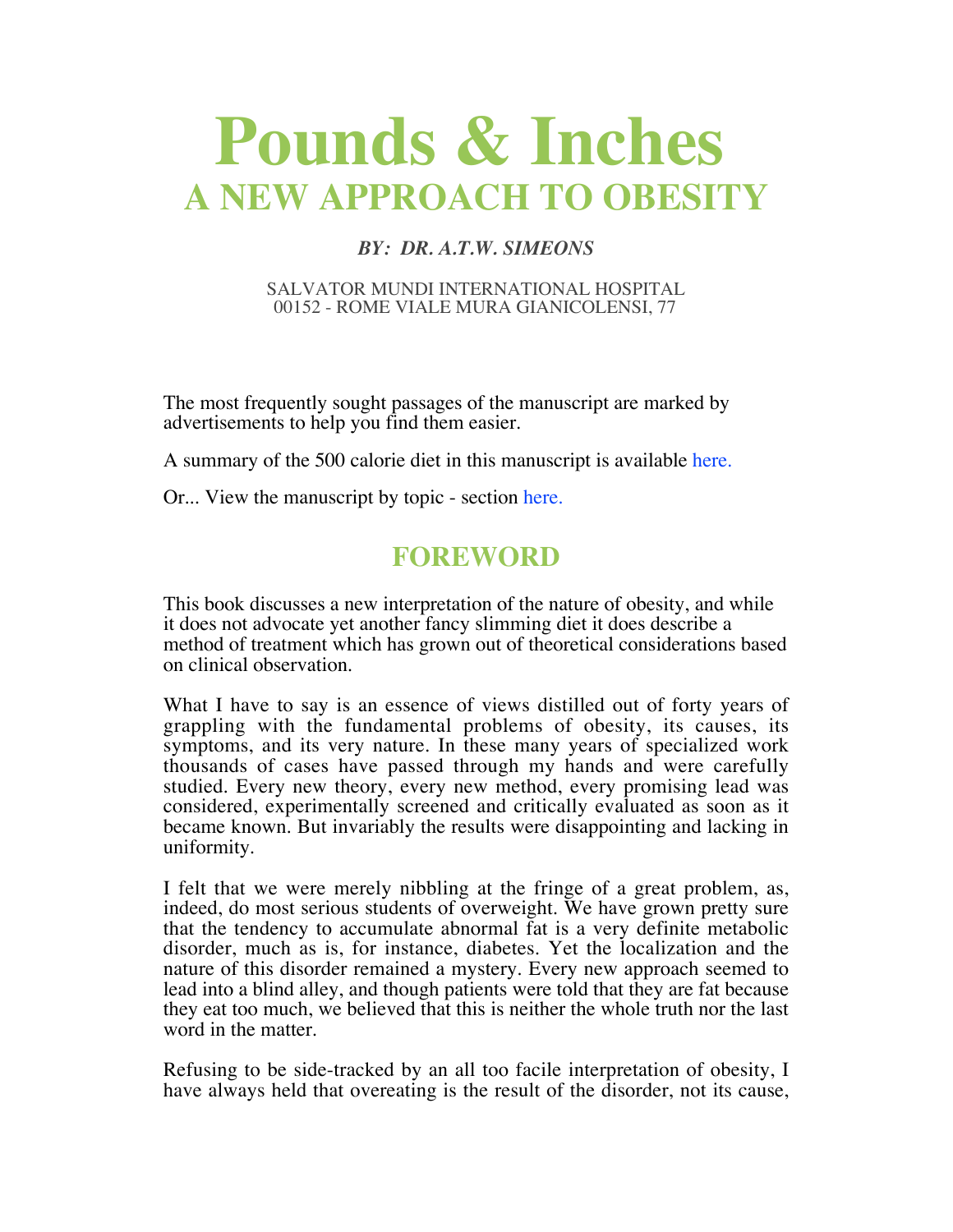and that we can make little headway until we can build for ourselves some sort of theoretical structure with which to explain the condition. Whether such a structure represents the truth is not important at this moment. What it must do is to give us an intellectually satisfying interpretation of what is happening in the obese body. It must also be able to withstand the onslaught of all hitherto known clinical facts and furnish a hard background against which the results of treatment can be accurately assessed.

To me this requirement seems basic, and it has always been the center of my interest. In dealing with obese patients it became a habit to register and order every clinical experience as if it were an odd looking piece of a jig-saw puzzle. And then, as in a jig saw puzzle, little clusters of fragments began to form, though they seemed to fit in nowhere. As the years passed these clusters grew bigger and started to amalgamate until, about sixteen years ago, a complete picture became dimly discernible. This picture was, and still is, dotted with gaps for which I cannot find the pieces, but I do now feel that a theoretical structure is visible as a whole.

With mounting experience, more and more facts seemed to fit snugly into the new framework, and when then a treatment based on such speculations showed consistently satisfactory results, I was sure that some practical advance had been made, regardless of whether the theoretical interpretation of these results is correct or not.

The clinical results of the new treatment have been published in scientific journal[1] and these reports have been generally well received by the profession, but the very nature of a scientific article does not permit the full presentation of new theoretical concepts nor is there room to discuss the finer points of technique and the reasons for observing them.

During the 16 years that have elapsed since I first published my findings, I have had many hundreds of inquiries from research institutes, doctors and patients. Hitherto I could only refer those interested to my scientific papers, though I realized that these did not contain sufficient information to enable doctors to conduct the new treatment satisfactorily. Those who tried were obliged to gain their own experience through the many trials and errors which I have long since overcome.

Doctors from all over the world have come to Italy to study the method, first hand in my clinic in the Salvator Mundi International Hospital in Rome. For some of them the time they could spare has been too short to get a full grasp of the technique, and in any case the number of those whom I have been able to meet personally is small compared with the many requests for further detailed information which keep coming in. I have tried to keep up with these demands by correspondence, but the volume of this work has become unmanageable and that is one excuse for writing this book.

In dealing with a disorder in which the patient must take an active part in the treatment, it is, I believe, essential that he or she have an understanding of what is being done and why. Only then can there be intelligent cooperation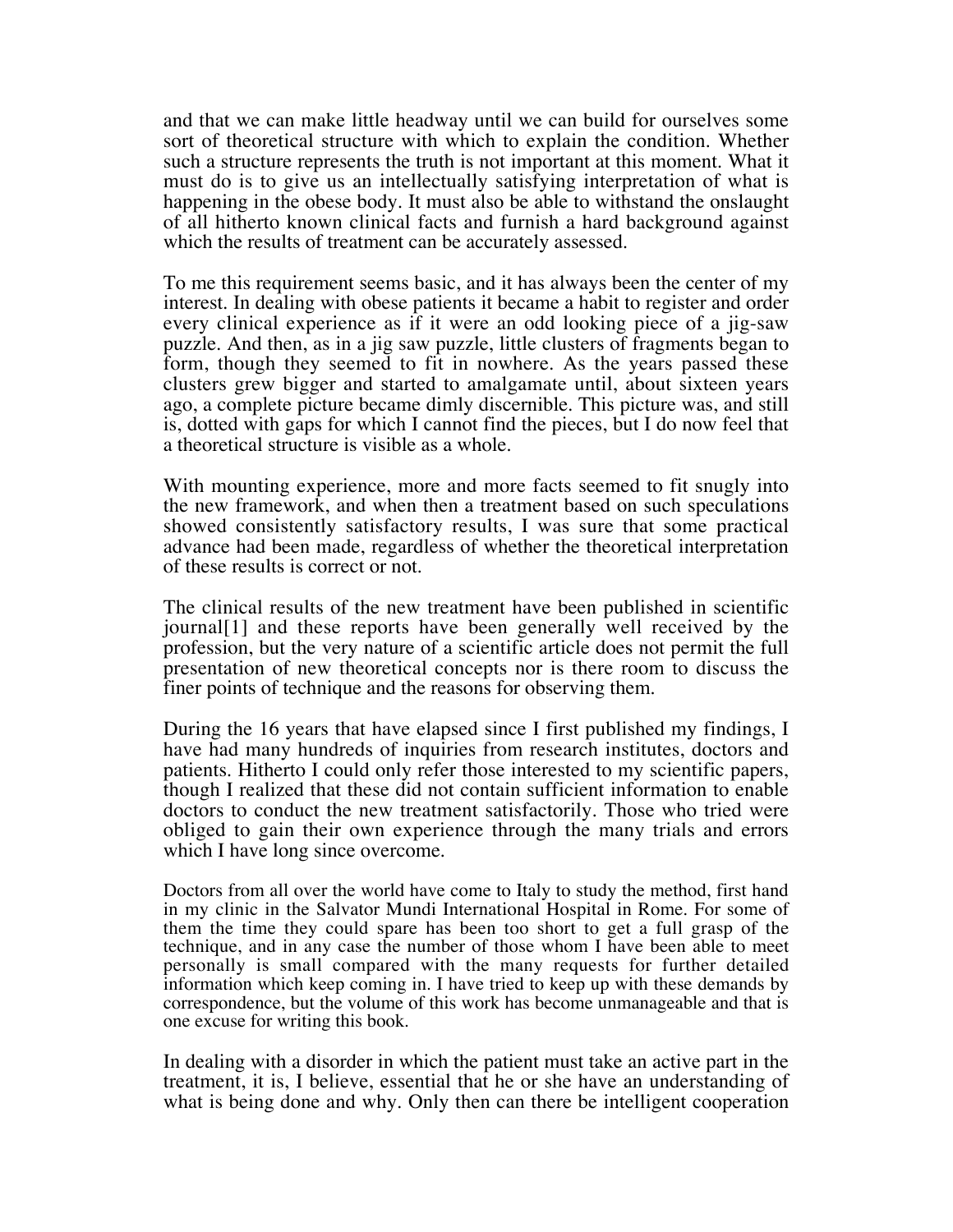between physician and patient. In order to avoid writing two books, one for the physician and another for the patient - a prospect which would probably have resulted in no book at all - I have tried to meet the requirements of both in a single book. This is a rather difficult enterprise in which I may not have succeeded. The expert will grumble about long-windedness while the lay-reader may occasionally have to look up an unfamiliar word in the glossary provided for him.

To make the text more readable I shall be unashamedly authoritative and avoid all the hedging and tentativeness with which it is customary to express new scientific concepts grown out of clinical experience and not as yet confirmed by clear-cut laboratory experiments. Thus, when I make what reads like a factual statement, the professional reader may have to translate into: clinical experience seems to suggest that such and such an observation might be tentatively explained by such and such a working hypothesis, requiring a vast amount of further research before the hypothesis can be considered a valid theory. If we can from the outset establish this as a mutually accepted convention, I hope to avoid being accused of speculative exuberance.

# **THE NATURE OF OBESITY**

#### *\_***Obesity a Disorder**

As a basis for our discussion we postulate that obesity in all its many forms is due to an abnormal functioning of some part of the body and that every ounce of abnormally accumulated fat is always the result of the same disorder of certain regulatory mechanisms. Persons suffering from this particular disorder will get fat regardless of whether they eat excessively, normally or less than normal. A person who is free of the disorder will never get fat, even if he frequently overeats.

Those in whom the disorder is severe will accumulate fat very rapidly, those in whom it is moderate will gradually increase in weight and those in whom it is mild may be able to keep their excess weight stationary for long periods. In all these cases a loss of weight brought about by dieting, treatments with thyroid, appetitereducing drugs, laxatives, violent exercise, massage, baths, etc., is only temporary and will be rapidly regained as soon as the reducing regimen is relaxed. The reason is simply that none of these measures corrects the basic disorder.

While there are great variations in the severity of obesity, we shall consider all the different forms in both sexes and at all ages as always being due to the same disorder. Variations in form would then be partly a matter of degree, partly an inherited bodily constitution and partly the result of a secondary involvement of endocrine glands such as the pituitary, the thyroid, the adrenals or the sex glands. On the other hand, we postulate that no deficiency of any of these glands can ever directly produce the common disorder known as obesity.

If this reasoning is correct, it follows that a treatment aimed at curing the disorder must be equally effective in both sexes, at all ages and in all forms of obesity. Unless this is so, we are entitled to harbor grave doubts as to whether a given treatment corrects the underlying disorder. Moreover, any claim that the disorder has been corrected must be substantiated by the ability of the patient to eat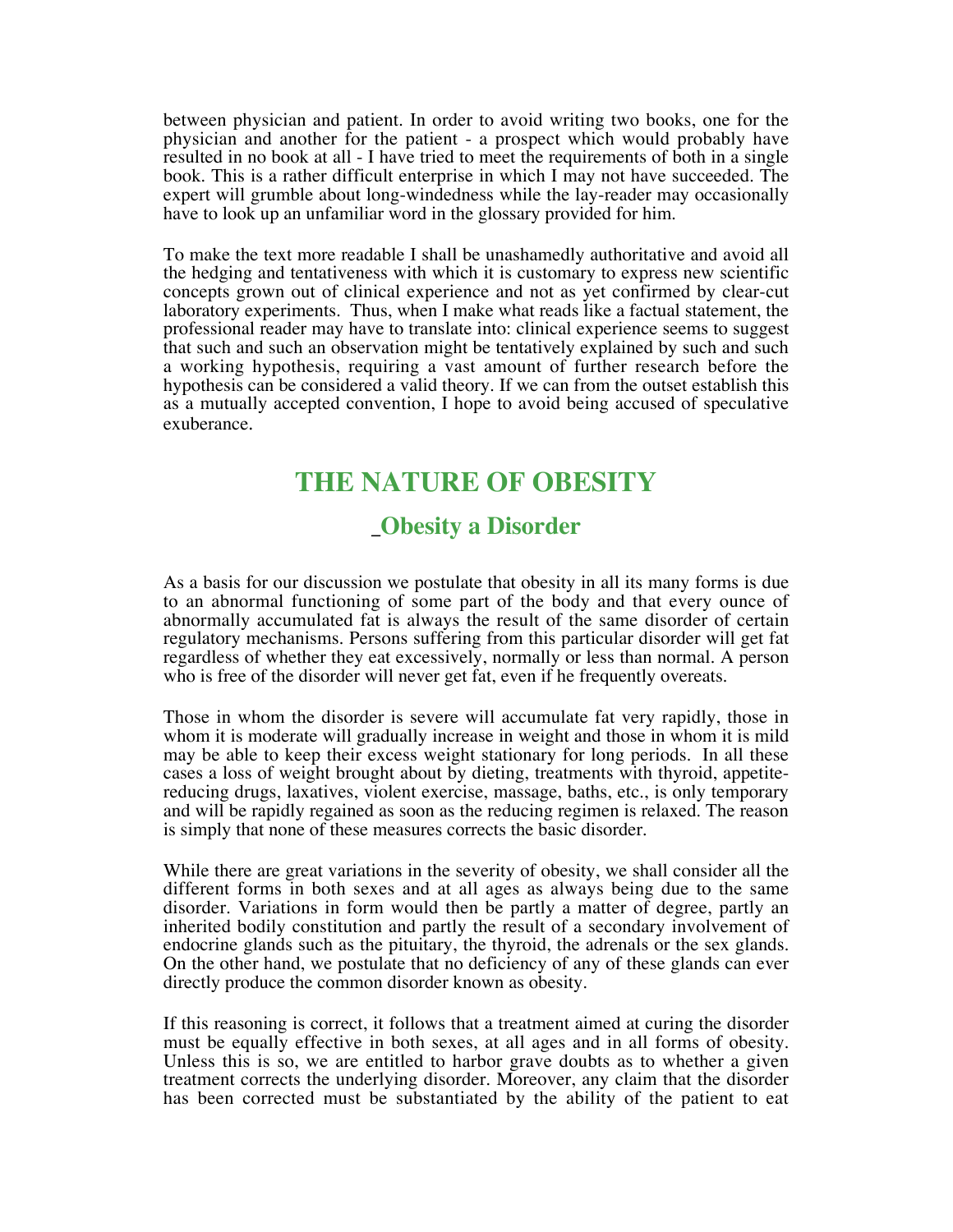normally of any food he pleases without regaining abnormal fat after treatment. Only if these conditions are fulfilled can we legitimately speak of curing obesity rather than of reducing weight.

Our problem thus presents itself as an enquiry into the localization and the nature of the disorder which leads to obesity. The history of this enquiry is a long series of high hopes and bitter disappointments.

#### **The History of Obesity**

There was a time, not so long ago, when obesity was considered a sign of health and prosperity in man and of beauty, amorousness and fecundity in women. This attitude probably dates back to Neolithic times, about 8000 years ago; when for the first time in the history of culture, man began to own property, domestic animals, arable land, houses, pottery and metal tools. Before that, with the possible exception of some races such as the Hottentots, obesity was almost non-existent, as it still is in all wild animals and most primitive races.

Today obesity is extremely common among all civilized races, because a disposition to the disorder can be inherited. Wherever abnormal fat was regarded as an asset, sexual selection tended to propagate the trait. It is only in very recent times that manifest obesity has lost some of its allure, though the cult of the outsize bust - always a sign of latent obesity - shows that the trend still lingers on.

#### **The Significance of Regular Meals**

In the early Neolithic times another change took place which may well account for the fact that today nearly all inherited dispositions sooner or later develop into manifest obesity. This change was the institution of regular meals. In pre-Neolithic times, man ate only when he was hungry and on1y as much as he required to still the pangs of hunger. Moreover, much of his food was raw and all of it was unrefined. He roasted his meat, but he did not boil it, as he had no pots, and what little he may have grubbed from the Earth and picked from the trees, he ate as he went along.

The whole structure of man's omnivorous digestive tract is, like that of an ape, rat or pig, adjusted to the continual nibbling of tidbits. It is not suited to occasional gorging as is, for instance, the intestine of the carnivorous cat family. Thus the institution of regular meals, particularly of food rendered rapidly assimilable, placed a great burden on modern man's ability to cope with large quantities of food suddenly pouring into his system from the intestinal tract.

The institution of regular meals meant that man had to eat more than his body required at the moment of eating so as to tide him over until the next meal. Food rendered easily digestible suddenly flooded his body with nourishment of which he was in no need at the moment. Somehow, somewhere this surplus had to be stored.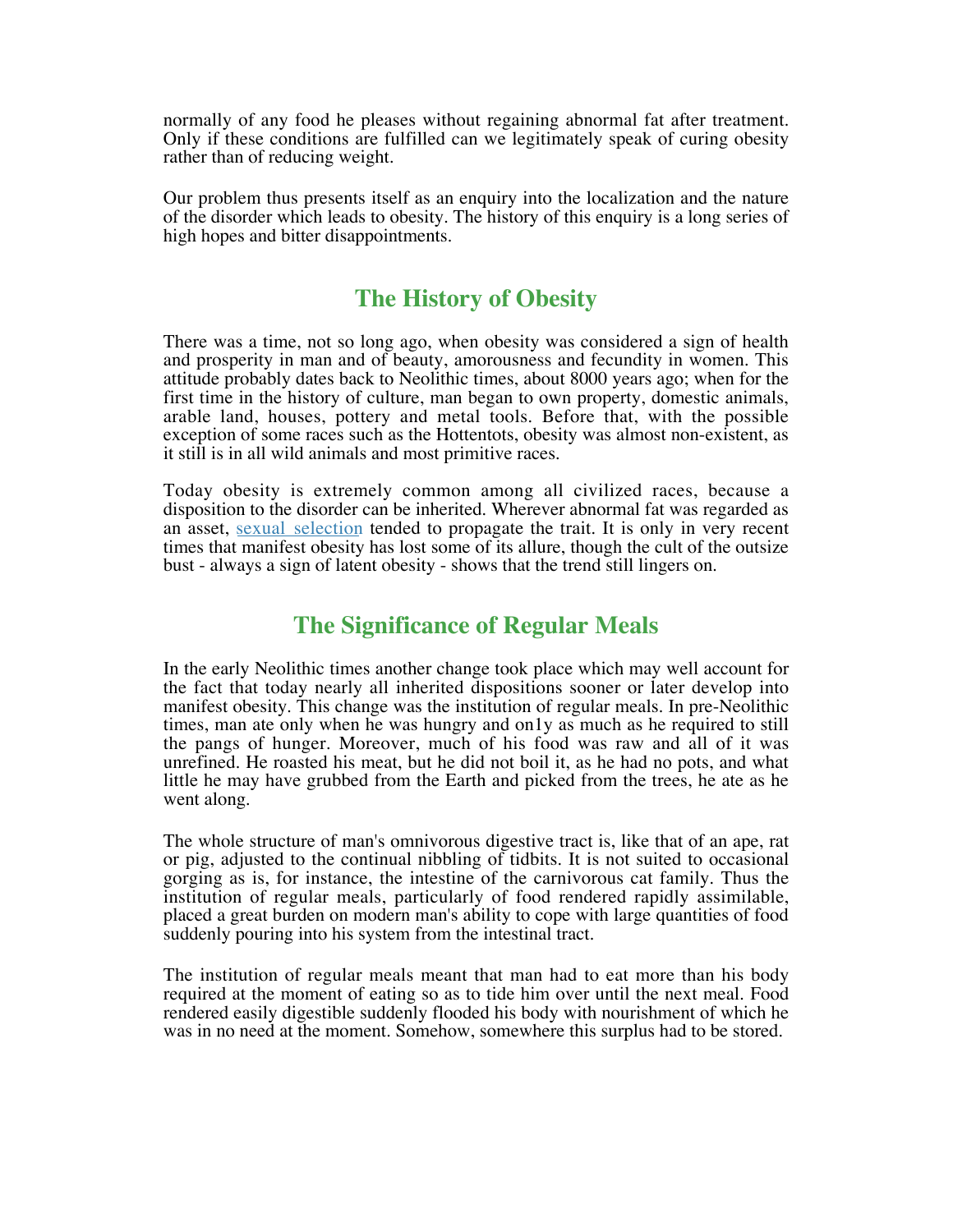#### **Three Kinds of Fat**

In the human body we can distinguish three kinds of fat. The first is the structural fat which fills the gaps between various organs, a sort of packing material. Structural fat also performs such important functions as bedding the kidneys in soft elastic tissue, protecting the coronary arteries and keeping the skin smooth and taut. It also provides the springy cushion of hard fat under the bones of the feet, without which we would be unable to walk.

The second type of fat is a normal reserve of fuel upon which the body can freely draw when the nutritional income from the intestinal tract is insufficient to meet the demand. Such normal reserves are localized all over the body. Fat is a substance which packs the highest caloric value into the smallest space so that normal reserves of fuel for muscular activity and the maintenance of body temperature can be most economically stored in this form. Both these types of fat, structural and reserve, are normal, and even if the body stocks them to capacity this can never be called obesity.

But there is a third type of fat which is entirely abnormal. It is the accumulation of such fat, and of such fat only, from which the overweight patient suffers. This abnormal fat is also a potential reserve of fuel, but unlike the normal reserves it is not available to the body in a nutritional emergency. It is, so to speak, locked away in a fixed deposit and is not kept in a current account[2], as are the normal reserves.

When an obese patient tries to reduce by starving himself, he will first lose his normal fat reserves. When these are exhausted he begins to burn up structural fat, and only as a last resort will the body yield its abnormal reserves, though by that time the patient usually feels so weak and hungry that the diet is abandoned. It is just for this reason that obese patients complain that when they diet they lose the wrong fat. They feel famished and tired and their face becomes drawn and haggard, but their belly, hips, thighs and upper arms show little improvement. The fat they have come to detest stays on and the fat they need to cover their bones gets less and less. Their skin wrinkles and they look old and miserable. And that is one of the most frustrating and depressing experiences a human being can have.

#### **Injustice to the Obese**

When then obese patients are accused of cheating, gluttony, lack of will power, greed and sexual complexes, the strong become indignant and decide that modern medicine is a fraud and its representatives fools, while the weak just give up the struggle in despair. In either case the result is the same: a further gain in weight, resignation to an abominable fate and the resolution at least to live tolerably the short span allotted to them - a fig for doctors and insurance companies.

Obese patients only feel physically well as long as they are stationary or gaining weight. They may feel guilty, owing to the lethargy and indolence always associated with obesity. They may feel ashamed of what they have been led to believe is a lack of control. They may feel horrified by the appearance of their nude body and the tightness of their clothes. But they have a primitive feeling of animal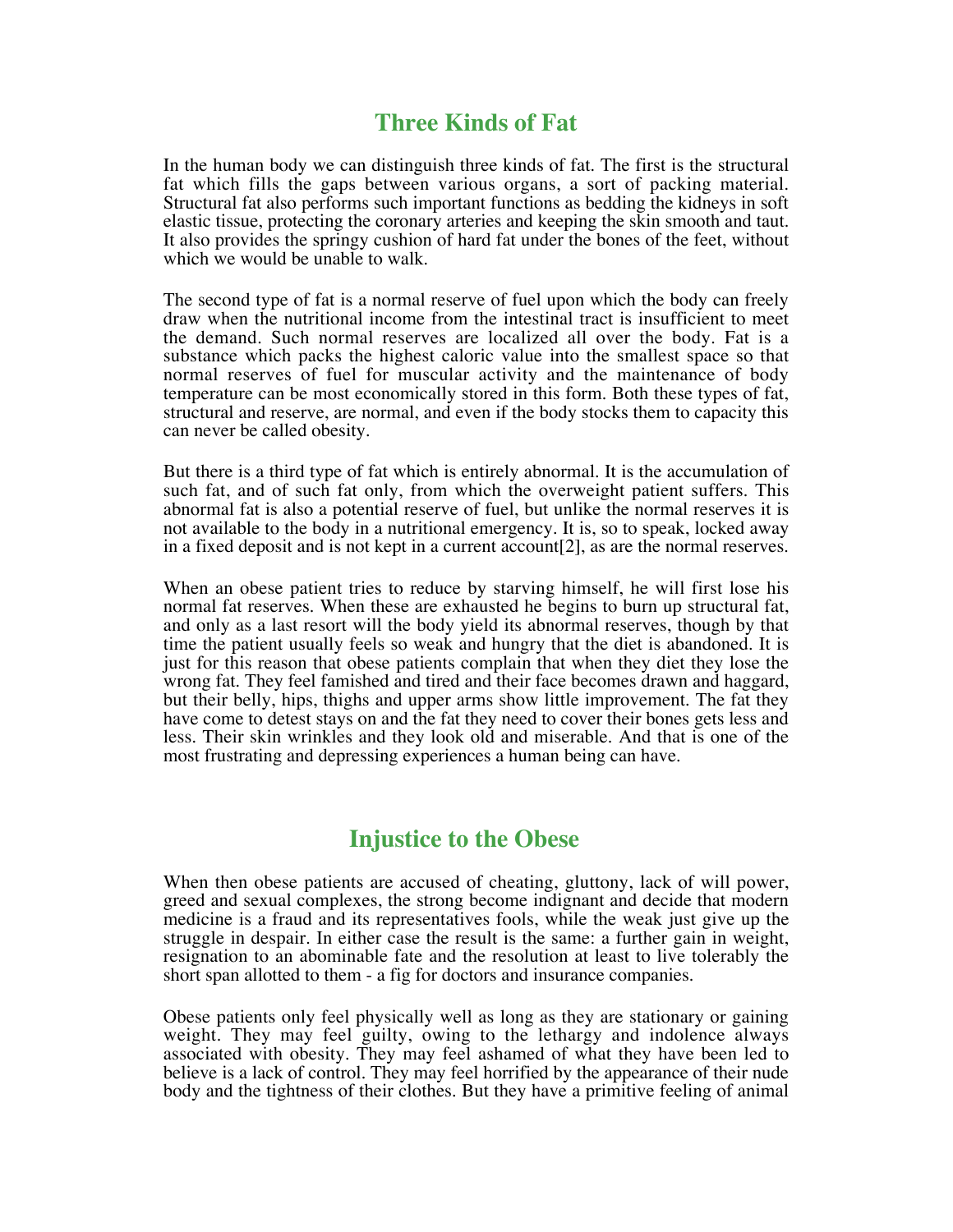content which turns to misery and suffering as soon as they make a resolute attempt to reduce. For this there are sound reasons.

In the first place, more caloric energy is required to keep a large body at a certain temperature than to heat a small body. Secondly the muscular effort of moving a heavy body is greater than in the case of a light body. The muscular effort consumes Calories which must be provided by food. Thus, all other factors being equal, a fat person requires more food than a lean one. One might therefore reason that if a fat person eats only the additional food his body requires he should be able to keep his weight stationary. Yet every physician who has studied obese patients under rigorously controlled conditions knows that this is not true.

Many obese patients actually gain weight on a diet which is calorically deficient for their basic needs. There must thus be some other mechanism at work.

#### **Glandular Theories**

At one time it was thought that this mechanism might be concerned with the sex glands. Such a connection was suggested by the fact that many juvenile obese patients show an under-development of the sex organs. The middle-age spread in men and the tendency of many women to put on weight in the menopause seemed to indicate a causal connection between diminishing sex function and overweight. Yet, when highly active sex hormones became available, it was found that their administration had no effect whatsoever on obesity. The sex glands could therefore not be the seat of the disorder.

#### **The Thyroid Gland**

When it was discovered that the thyroid gland controls the rate at which body-fuel is consumed, it was thought that by administering thyroid gland to obese patients their abnormal fat deposits could be burned up more rapidly. This too proved to be entirely disappointing, because as we now know, these abnormal deposits take no part in the body's energy-turnover - they are inaccessibly locked away. Thyroid medication merely forces the body to consume its normal fat reserves, which are already depleted in obese patients, and then to break down structurally essential fat without touching the abnormal deposits. In this way a patient may be brought to the brink of starvation in spite of having a hundred pounds of fat to spare. Thus any weight loss brought about by thyroid medication is always at the expense of fat of which the body is in dire need.

\_

While the majority of obese patients have a perfectly normal thyroid gland and some even have an overactive thyroid, one also occasionally sees a case with a real thyroid deficiency. In such cases, treatment with thyroid brings about a small loss of weight, but this is not due to the loss of any abnormal fat. It is entirely the result of the elimination of a mucoid substance, called myxedema, which the body accumulates when there is a marked primary thyroid deficiency. Moreover, patients suffering only from a severe lack of thyroid hormone never become obese in the true sense. Possibly also the observation that normal persons - though not the obese - lose weight rapidly when their thyroid becomes overactive may have contributed to the false notion that thyroid deficiency and obesity are connected. Much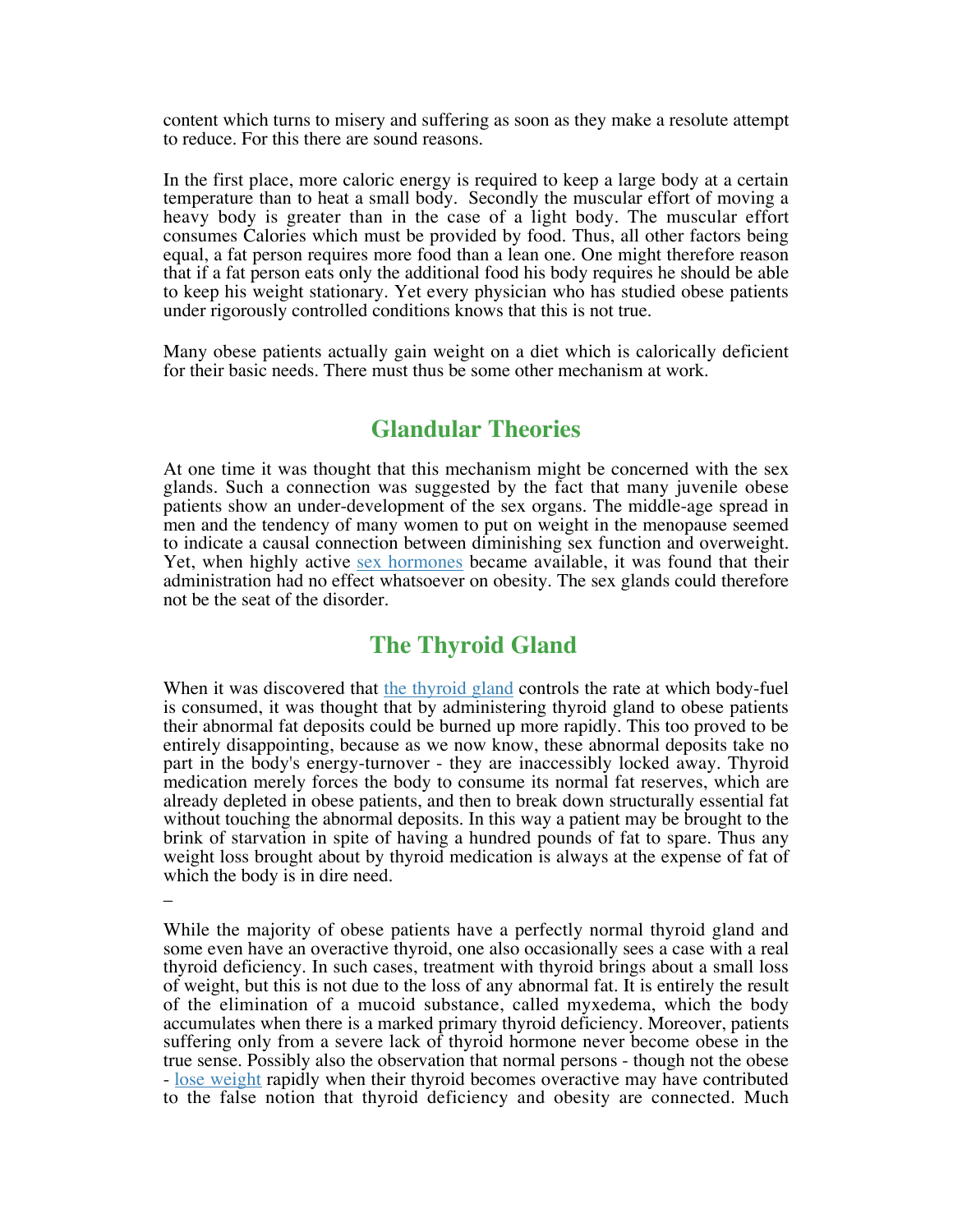misunderstanding about the supposed role of the thyroid gland in obesity is still met with, and it is now really high time that thyroid preparations be once and for all struck off the list of remedies for obesity. This is particularly so because giving thyroid gland to an obese patient whose thyroid is either normal or overactive, besides being useless, is decidedly dangerous.

#### **The Pituitary Gland**

The next gland to be falsely incriminated was the anterior lobe of the pituitary, or hypophysis. This most important gland lies well protected in a bony capsule at the base of the skull. It has a vast number of functions in the body, among which is the regulation of all the other important endocrine glands. The fact that various signs of anterior pituitary deficiency are often associated with obesity raised the hope that the seat of the disorder might be in this gland. But although a large number of pituitary hormones have been isolated and many extracts of the gland prepared, not a single one or any combination of such factors proved to be of any value in the treatment of obesity. Quite recently, however, a fat-mobilizing factor has been found in pituitary glands, but it is still too early to say whether this factor is destined to play a role in the treatment of obesity.

#### **The Adrenals**

Recently, a long series of brilliant discoveries concerning the working of the adrenal or suprarenal glands, small bodies which sit atop the kidneys, have created tremendous interest. This interest also turned to the problem of obesity when it was discovered that a condition which in some respects resembles a severe case of obesity - the so called Cushing's Syndrome - was caused by a glandular newgrowth of the adrenals or by their excessive stimulation with ACTH, which is the pituitary hormone governing the activity of the outer rind or cortex of the adrenals.

When we learned that an abnormal stimulation of the adrenal cortex could produce signs that resemble true obesity, this knowledge furnished no practical means of treating obesity by decreasing the activity of the adrenal cortex. There is no evidence to suggest that in obesity there is any excess of adrenocortical activity; in fact, all the evidence points to the contrary. There seems to be rather a lack of adrenocortical function and a decrease in the secretion of ACTH from the anterior pituitary lobe.[3]

So here again our search for the mechanism which produces obesity led us into a blind alley. Recently, many students of obesity have reverted to the nihilistic attitude that obesity is caused simply by overeating and that it can only be cured by under eating.

#### **The Diencephalon or Hypothalamus**

For those of us who refused to be discouraged there remained one slight hope. Buried deep down in the massive human brain there is a part which we have in common with all vertebrate animals the so-called diencephalon. It is a very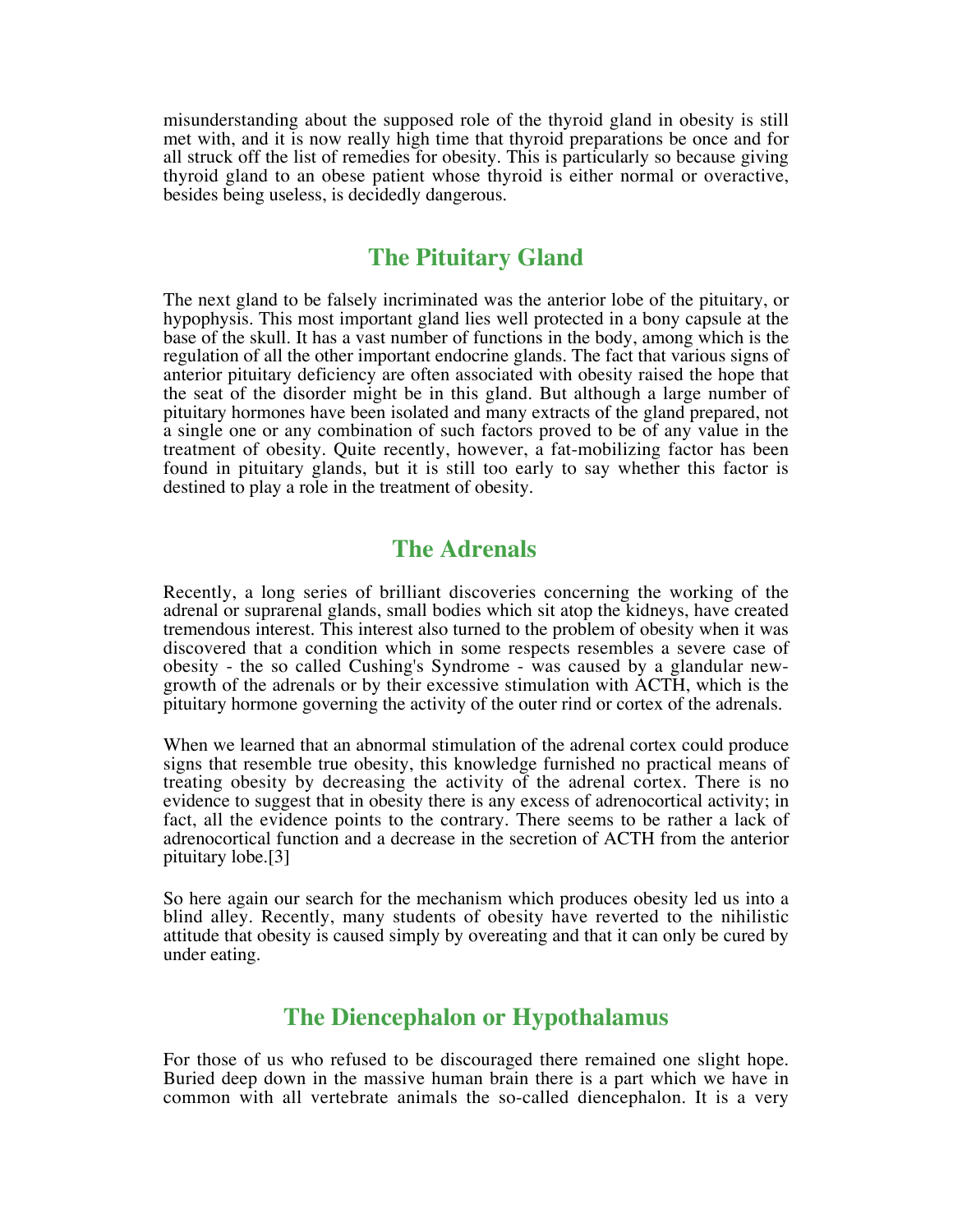primitive part of the brain and has in man been almost smothered by the huge masses of nervous tissue with which we think, reason and voluntarily move our body. The diencephalon is the part from which the central nervous system controls all the automatic animal functions of the body, such as breathing, the heart beat, digestion, sleep, sex, the urinary system, the autonomous or vegetative nervous system and via the pituitary the whole interplay of the endocrine glands.

It was therefore not unreasonable to suppose that the complex operation of storing and issuing fuel to the body might also be controlled by the diencephalon. It has long been known that the content of sugar - another form of fuel - in the blood depends on a certain nervous center in the diencephalon. When this center is destroyed in laboratory animals, they develop a condition rather similar to human stable diabetes. It has also long been known that the destruction of another diencephalic center produces a voracious appetite and a rapid gain in weight in animals which never get fat spontaneously.

#### **The Fat-bank**

Assuming that in man such a center controlling the movement of fat does exist, its function would have to be much like that of a bank. When the body assimilates from the intestinal tract more fuel than it needs at the moment, this surplus is deposited in what may be compared with a current account. Out of this account it can always be withdrawn as required. All normal fat reserves are in such a current account, and it is probable that a diencephalic center manages the deposits and withdrawals.

When now, for reasons which will be discussed later, the deposits grow rapidly while small withdrawals become more frequent, a point may be reached which goes beyond the diencephalon's banking capacity. Just as a banker might suggest to a wealthy client that instead of accumulating a large and unmanageable current account he should invest his surplus capital, the body appears to establish a fixed deposit into which all surplus funds go but from which they can no longer be withdrawn by the procedure used in a current account. In this way the diencephalic "fat-bank" frees itself from all work which goes beyond its normal banking capacity. The onset of obesity dates from the moment the diencephalon adopts this labor-saving ruse. Once a fixed deposit has been established the normal fat reserves are held at a minimum, while every available surplus is locked away in the fixed deposit and is therefore taken out of normal circulation.

#### **THREE BASIC CAUSES OF OBESITY: (1) The Inherited Factor**

Assuming that there is a limit to the diencephalon's fat banking capacity, it follows that there are three basic ways in which obesity can become manifest. The first is that the fat-banking capacity is abnormally low from birth. Such a congenitally low diencephalic capacity would then represent the

inherited factor in obesity. When this abnormal trait is markedly present,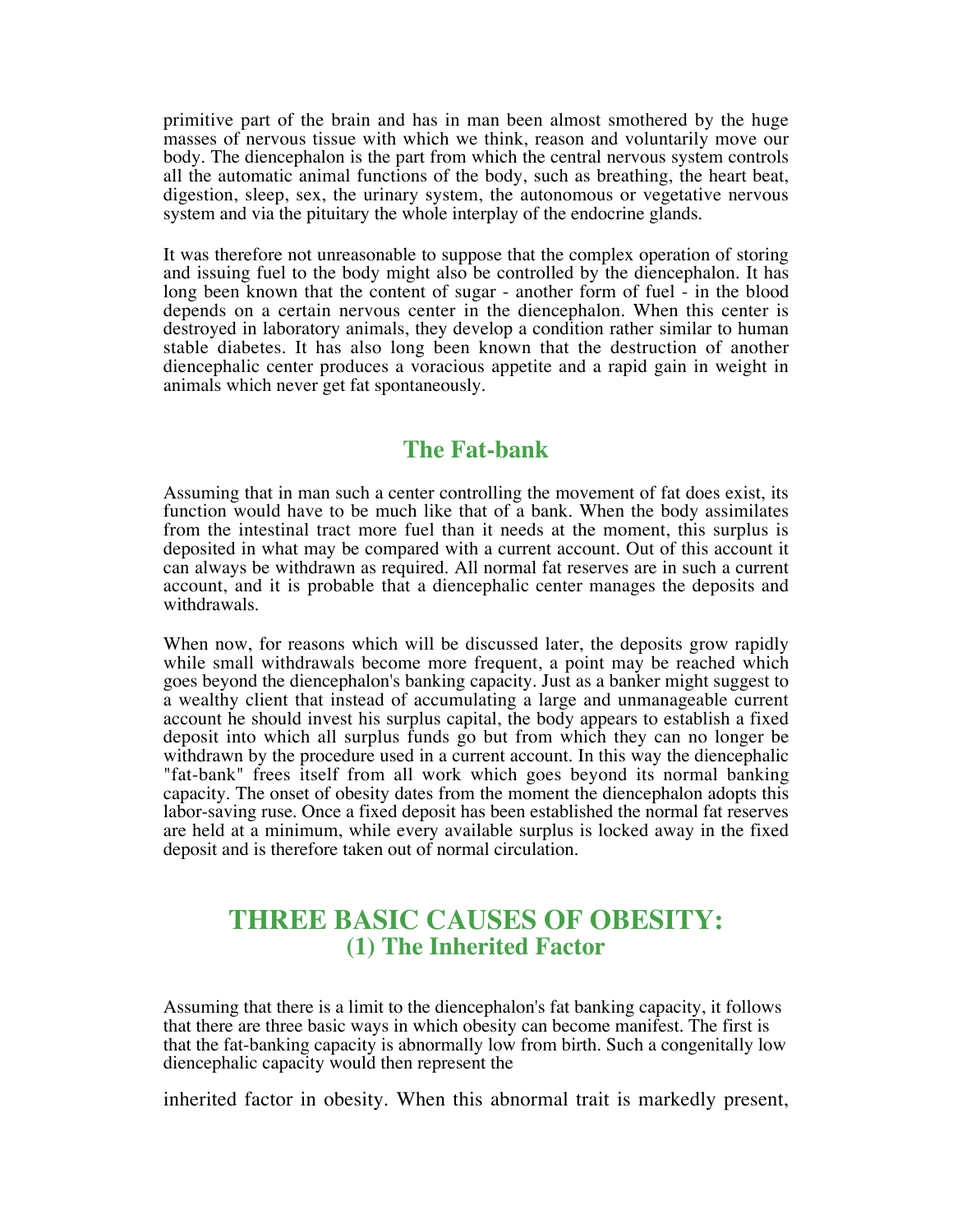obesity will develop at an early age in spite of normal feeding; this could explain why among brothers and sisters eating the same food at the same table some become obese and others do not.

#### **(2) Other Diencephalic Disorders**

The second way in which obesity can become established is the lowering of a previously normal fat-banking capacity owing to some other diencephalic disorder. It seems to be a general rule that when one of the many diencephalic centers is particularly overtaxed; it tries to increase its capacity at the expense of other centers.

In the menopause and after castration the hormones previously produced in the sexglands no longer circulate in the body. In the presence of normally functioning sexglands their hormones act as a brake on the secretion of the sex-gland stimulating hormones of the anterior pituitary. When this brake is removed the anterior pituitary enormously increases its output of these sex-gland stimulating hormones, though they are now no longer effective. In the absence of any response from the non-functioning or missing sex glands, there is nothing to stop the anterior pituitary from producing more and more of these hormones. This situation causes an excessive strain on the diencephalic center which controls the function of the anterior pituitary. In order to cope with this additional burden the center appears to draw more and more energy away from other centers, such as those concerned with emotional stability, the blood circulation (hot flushes) and other autonomous nervous regulations, particularly also from the not so vitally important fat-bank.

The so-called stable type of diabetes heavily involves the diencephalic blood sugar regulating center. The diencephalon tries to meet this abnormal load by switching energy destined for the fat bank over to the sugar-regulating center, with the result that the fat-banking capacity is reduced to the point at which it is forced to establish a fixed deposit and thus initiate the disorder we call obesity. In this case one would have to consider the diabetes the primary cause of the obesity, but it is also possible that the process is reversed in the sense that a deficient or overworked fat-center draws energy from the sugar-center, in which case the obesity would be the cause of that type of diabetes in which the pancreas is not primarily involved. Finally, it is conceivable that in Cushing's syndrome those symptoms which resemble obesity are entirely due to the withdrawal of energy from the diencephalic fat-bank in order to make it available to the highly disturbed center which governs the anterior pituitary adrenocortical system.

Whether obesity is caused by a marked inherited deficiency of the fat-center or by some entirely different diencephalic regulatory disorder, its insurgence obviously has nothing to do with overeating and in either case obesity is certain to develop regardless of dietary restrictions. In these cases any enforced food deficit is made up from essential fat reserves and normal structural fat, much to the disadvantage of the patient's general health.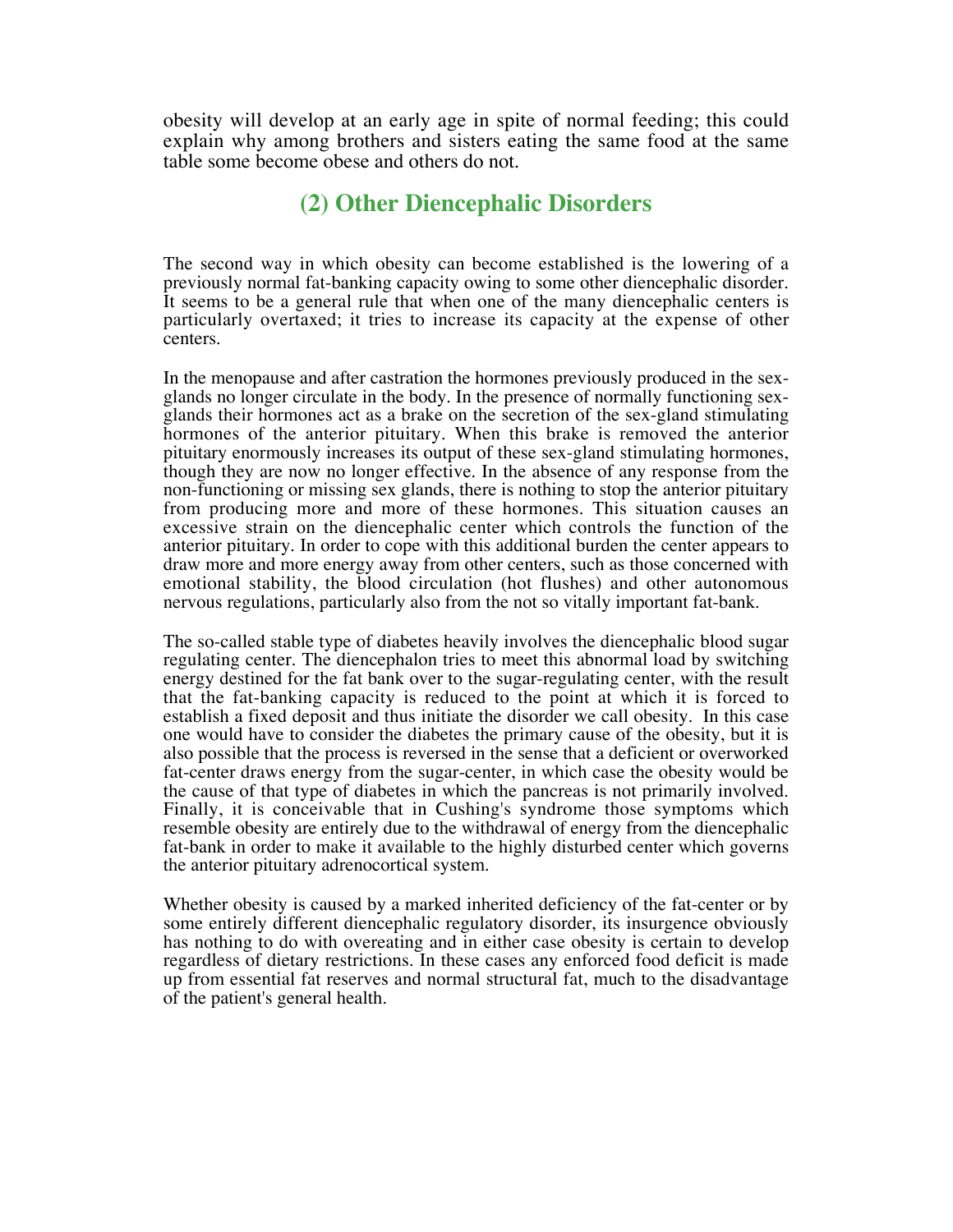#### **3) The Exhaustion of the Fat-bank**

But there is still a third way in which obesity can become established, and that is when a presumably normal fat-center is suddenly -- the emphasis is on suddenly -- called upon to deal with an enormous influx of food far in excess of momentary requirements. At first glance it does seem that here we have a straight-forward case of overeating being responsible for obesity, but on further analysis it soon becomes clear that the relation of cause and effect is not so simple. In the first place we are merely assuming that the capacity of the fat center is normal while it is possible and even probable that only persons who have some inherited trait in this direction can become obese merely by overeating.

Secondly, in many of these cases the amount of food eaten remains the same and it is only the consumption of fuel which is suddenly decreased, as when an athlete is confined to bed for many weeks with a broken bone or when a man leading a highly active life is suddenly tied to his desk in an office and to television at home. Similarly, when a person, grown up in a cold climate, is transferred to a tropical country and continues to eat as before, he may develop obesity because in the heat far less fuel is required to maintain the normal body temperature.

When a person suffers a long period of privation, be it due to chronic illness, poverty, famine or the exigencies of war, his diencephalic regulations adjust themselves to some extent to the low food intake. When then suddenly these conditions change and he is free to eat all the food he wants, this is liable to overwhelm his fat-regulating center. During the last war[4] about 6000 grossly underfed Polish refugees who had spent harrowing years in Russia were transferred to a camp in India where they were well housed, given normal British army rations and some cash to buy a few extras. Within about three months, 85% were suffering from obesity.

In a person eating coarse and unrefined food, the digestion is slow and only a little nourishment at a time is assimilated from the intestinal tract. When such a person is suddenly able to obtain highly refined foods such as sugar, white flour, butter and oil these are so rapidly digested and assimilated that the rush of incoming fuel which occurs at every meal may eventually overpower the diecenphalic regulatory mechanisms and thus lead to obesity. This is commonly seen in the poor man who suddenly becomes rich enough to buy the more expensive refined foods, though his total caloric intake remains the same or is even less than before.

#### **Psychological Aspects**

Much has been written about the psychological aspects of obesity. Among its many functions the diencephalon is also the seat of our primitive animal instincts, and just as in an emergency it can switch energy from one center to another, so it seems to be able to transfer pressure from one instinct to another. Thus, a lonely and unhappy person deprived of all emotional comfort and of all instinct gratification except the stilling of hunger and thirst can use these as outlets for pent up instinct pressure and so develop obesity. Yet once that has happened, no amount of psychotherapy or analysis, happiness, company or the gratification of other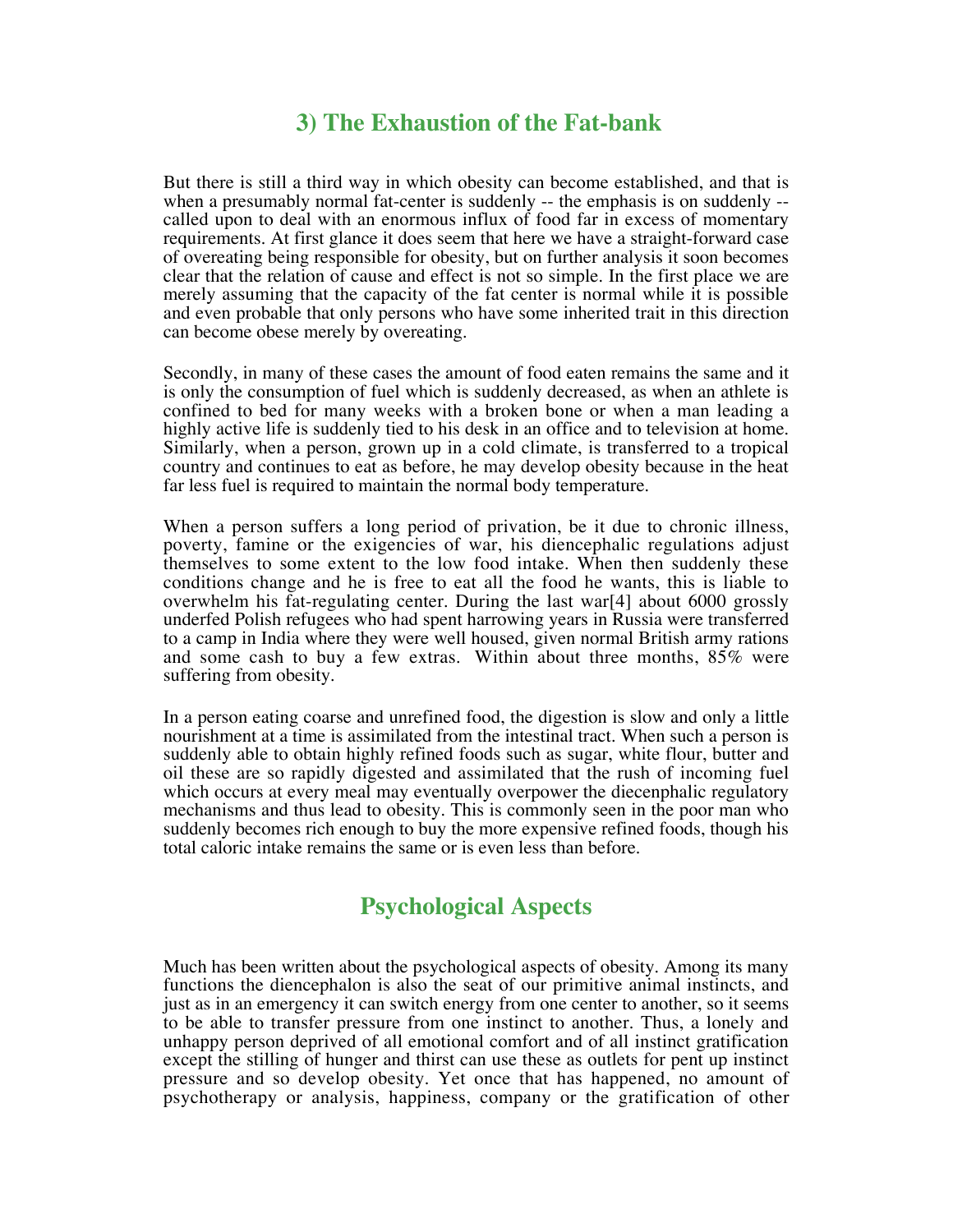instincts will correct the condition.

#### **Compulsive Eating**

No end of injustice is done to obese patients by accusing them of compulsive eating, which is a form of diverted sex gratification. Most obese patients do not suffer from compulsive eating; they suffer genuine hunger - real, gnawing, torturing hunger - which has nothing whatever to do with compulsive eating. Even their sudden desire for sweets is merely the result of the experience that sweets, pastries and alcohol will most rapidly of all foods allay the pangs of hunger. This has nothing to do with diverted instincts.

On the other hand, compulsive eating does occur in some obese patients, particularly in girls in their late teens or early twenties. Compulsive eating differs fundamentally from the obese patient's greater need for food. It comes on in attacks and is never associated with real hunger, a fact which is readily admitted by the patients. They only feel a feral desire to stuff. Two pounds of chocolates may be devoured in a few minutes; cold, greasy food from the refrigerator, stale bread, leftovers on stacked plates, almost anything edible is crammed down with terrifying speed and ferocity.

I have occasionally been able to watch such an attack without the patient's knowledge, and it is a frightening, ugly spectacle to behold, even if one does realize that mechanisms entirely beyond the patient's control are at work. A careful enquiry into what may have brought on such an attack almost invariably reveals that it is preceded by a strong unresolved sex-stimulation, the higher centers of the brain having blocked primitive diencephalic instinct gratification. The pressure is then let off through another primitive channel, which is oral gratification. In my experience the only thing that will cure this condition is uninhibited sex, a therapeutic procedure which is hardly ever feasible, for if it were, the patient would have adopted it without professional prompting, nor would this in any way correct the associated obesity. It would only raise new and often greater problems if used as a therapeutic measure.

Patients suffering from real compulsive eating are comparatively rare. In my practice they constitute about 1-2%. Treating them for obesity is a heartrending job. They do perfectly well between attacks, but a single bout occurring while under treatment may annul several weeks of therapy. Little wonder that such patients become discouraged. In these cases I have found that psychotherapy may make the patient fully understand the mechanism, but it does nothing to stop it. Perhaps society's growing sexual permissiveness will make compulsive eating even rarer.

Whether a patient is really suffering from compulsive eating or not is hard to decide before treatment because many obese patients think that their desire for food -- to them unmotivated -- is due to compulsive eating, while all the time it is merely a greater need for food. The only way to find out is to treat such patients. Those that suffer from real compulsive eating continue to have such attacks, while those who are not compulsive eaters never get an attack during treatment.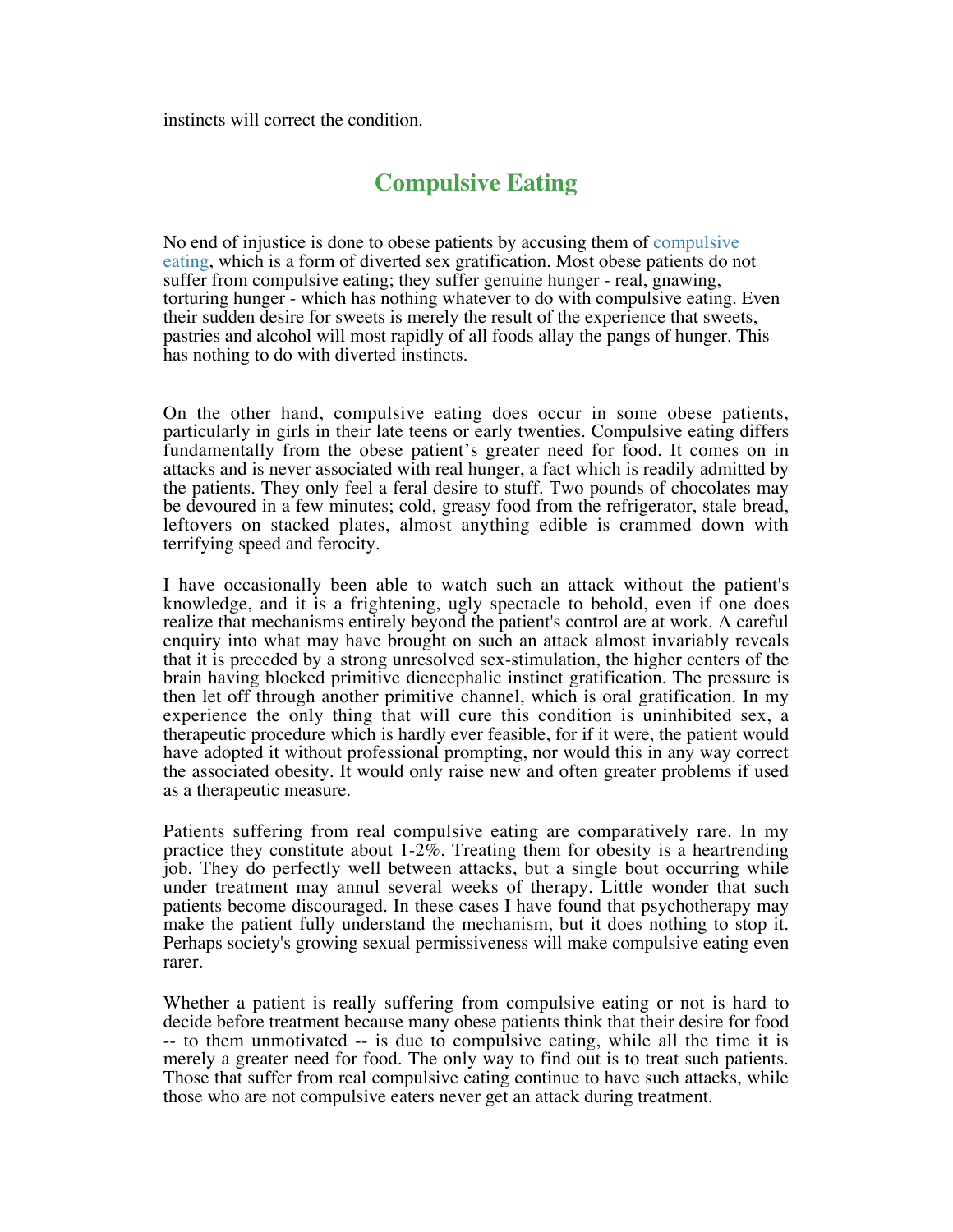#### **Reluctance to Lose Weight**

Some patients are deeply attached to their fat and cannot bear the thought of losing it. If they are intelligent, popular and successful in spite of their handicap, this is a source of pride. Some fat girls look upon their condition as a safeguard against erotic involvements, of which they are afraid. They work out a pattern of life in which their obesity plays a determining role and then become reluctant to upset this pattern and face a new kind of life which will be entirely different after their figure has become normal and often very attractive. They fear that people will like them or be jealous - on account of their figure rather than be attracted by their intelligence or character only. Some have a feeling that reducing means giving up an almost cherished and intimate part of themselves. In many of these cases psychotherapy can be helpful, as it enables these patients to see the whole situation in the full light of consciousness. An affectionate attachment to abnormal fat is usually seen in patients who became obese in childhood, but this is not necessarily so.

In all other cases the best psychotherapy can do in the usual treatment of obesity is to render the burden of hunger and never-ending dietary restrictions slightly more tolerable. Patients who have successfully established an erotic transfer to their psychiatrist are often better able to bear their suffering as a secret labor of love.

There are thus a large number of ways in which obesity can be initiated, though the disorder itself is always due to the same mechanism, an inadequacy of the diencephalic fat-center and the laying down of abnormally fixed fat deposits in abnormal places. This means that once obesity has become established, it can no more be cured by eliminating those factors which brought it on than a fire can be extinguished by removing the cause of the conflagration. Thus a discussion of the various ways in which obesity can become established is useful from a preventative point of view, but it has no bearing on the treatment of the established condition. The elimination of factors which are clearly hastening the course of the disorder may slow down its progress or even halt it, but they can never correct it.

#### **Not by Weight alone…**

Weight alone is not a satisfactory criterion by which to judge whether a person is suffering from the disorder we call obesity or not. Every physician is familiar with the sylphlike lady who enters the consulting room and declares emphatically that she is getting horribly fat and wishes to reduce. Many an honest and sympathetic physician at once concludes that he is dealing with a "nut." If he is busy he will give her short shrift, but if he has time he will weigh her and show her tables to prove that she is actually underweight.

I have never yet seen or heard of such a lady being convinced by either procedure. The reason is that in my experience the lady is nearly always right and the doctor wrong. When such a patient is carefully examined one finds many signs of potential obesity, which is just about to become manifest as overweight. The patient distinctly feels that something is wrong with her, that a subtle change is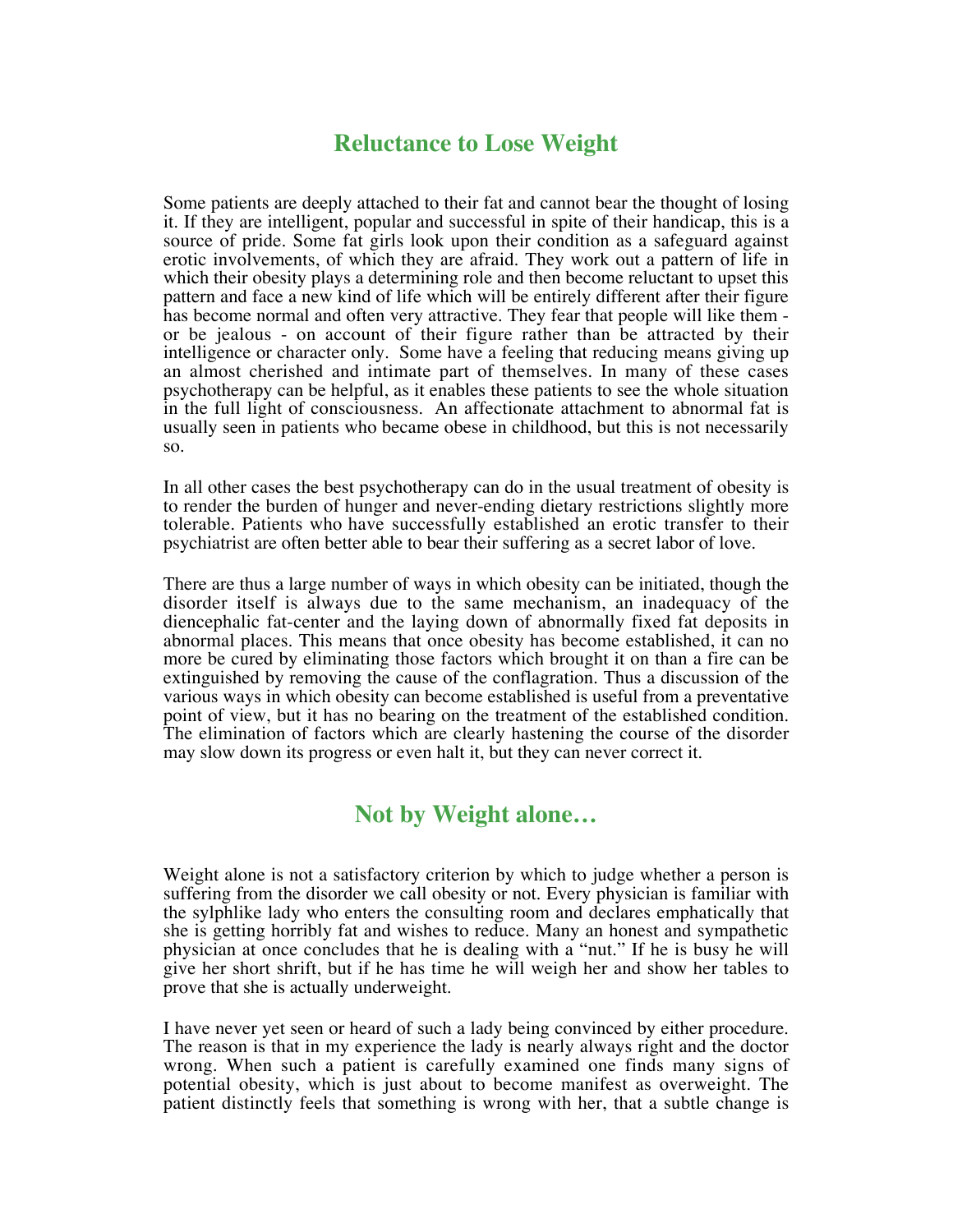taking place in her body, and this alarms her.

There are a number of signs and symptoms which are characteristic of obesity. In manifest obesity many and often all these signs and symptoms are present. In latent or just beginning cases some are always found, and it should be a rule that if two or more of the bodily signs are present, the case must be regarded as one that needs immediate help.

#### **Signs and symptoms of obesity**

The bodily signs may be divided into such as have developed before puberty, indicating a strong inherited factor, and those which develop at the onset of manifest disorder. Early signs are a disproportionately large size of the two upper front teeth, the first incisor, or a dimple on both sides of the sacral bone just above the buttocks. When the arms are outstretched with the palms upward, the forearms appear sharply angled outward from the upper arms. The same applies to the lower extremities. The patient cannot bring his feet together without the knees overlapping; he is, in fact, knock-kneed.

The beginning accumulation of abnormal fat shows as a little pad just below the nape of the neck, colloquially known as the Duchess' Hump. There is a triangular fatty bulge in front of the armpit when the arm is held against the body. When the skin is stretched by fat rapidly accumulating under it, it may split in the lower layers. When large and fresh, such tears are purple, but later they are transformed into white scar-tissue. Such striation, as it is called, commonly occurs on the abdomen of women during pregnancy, but in obesity it is frequently found on the breasts, the hips and occasionally on the shoulders. In many cases striation is so fine that the small white lines are only just visible. They are always a sure sign of obesity, and though this may be slight at the time of examination such patients can usually remember a period in their childhood when they were excessively chubby. Another typical sign is a pad of fat on the insides of the knees, a spot where normal fat reserves are never stored. There may be a fold of skin over the pubic area and another fold may stretch round both sides of the chest, where a loose roll of fat can be picked up between two fingers. In the male an excessive accumulation of fat in the breasts is always indicative, while in the female the breast is usually, but not necessarily, large. Obviously excessive fat on the abdomen, the hips, thighs, upper arms, chin and shoulders are characteristic, and it is important to remember that any number of these signs may be present in persons whose weight is statistically normal; particularly if they are dieting on their own with iron determination.

Common clinical symptoms which are indicative only in their association and in the frame of the whole clinical picture are: frequent headaches, rheumatic pains without detectable bony abnormality; a feeling of laziness and lethargy, often both physical and mental and frequently associated with insomnia, the patients saying that all they want is to rest; the frightening feeling of being famished and sometimes weak with hunger two to three hours after a hearty meal and an irresistible yearning for sweets and starchy food which often overcomes the patient quite suddenly and is sometimes substituted by a desire for alcohol; constipation and a spastic or irritable colon are unusually common among the obese, and so are menstrual disorders.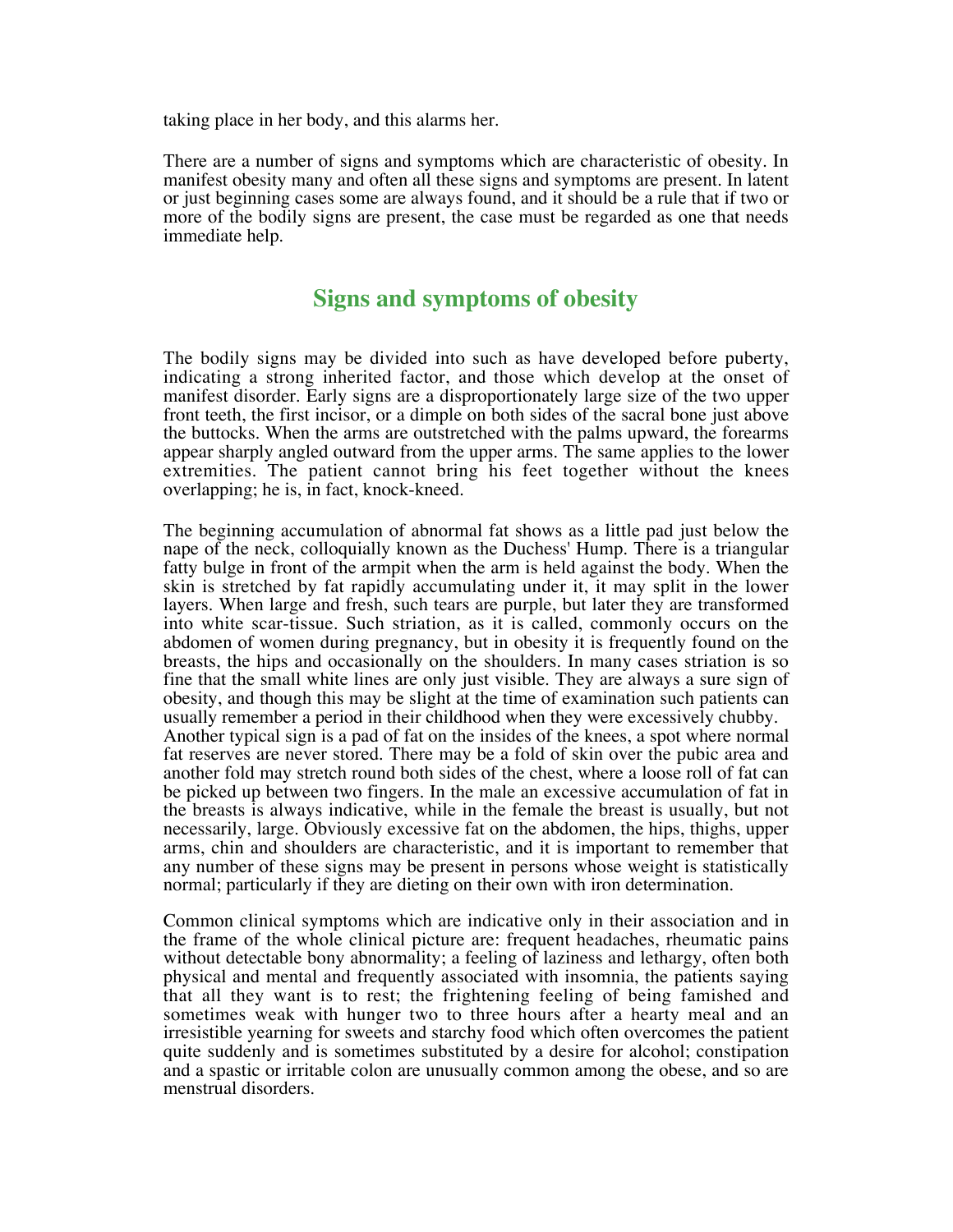Returning once more to our sylphlike lady, we can say that a combination of some of these symptoms with a few of the typical bodily signs is sufficient evidence to take her case seriously. A human figure, male or female, can only be judged in the nude; any opinion based on the dressed appearance can be quite fantastically wide off the mark, and I feel myself driven to the conclusion that apart from frankly psychotic patients such as cases of anorexia nervosa; a morbid weight fixation does not exist. I have yet to see a patient who continues to complain after the figure has been rendered normal by adequate treatment.

#### **The Emaciated Lady**

I remember the case of a lady who was escorted into my consulting room while I was telephoning. She sat down in front of my desk, and when I looked up to greet her I saw the typical picture of advanced emaciation. Her dry skin hung loosely over the bones of her face, her neck was scrawny and collarbones and ribs stuck out from deep hollows. I immediately thought of cancer and decided to which of my colleagues at the hospital I would refer her. Indeed, I felt a little annoyed that my assistant had not explained to her that her case did not fall under my specialty. In answer to my query as to what I could do for her, she replied that she wanted to reduce. I tried to hide my surprise, but she must have noted a fleeting expression, for she smiled and said "I know that you think I'm mad, but just wait." With that she rose and came round to my side of the desk. Jutting out from a tiny waist she had enormous hips and thighs.

By using a technique which will presently be described, the abnormal fat on her hips was transferred to the rest of her body which had been emaciated by months of very severe dieting. At the end of a treatment lasting five weeks, she, a small woman, had lost 8 inches round her hips, while her face looked fresh and florid, the ribs were no longer visible and her weight was the same to the ounce as it had been at the first consultation.

#### **Fat but not Obese**

While a person who is statistically underweight may still be suffering from the disorder which causes obesity, it is also possible for a person to be statistically overweight without suffering from obesity. For such persons weight is no problem, as they can gain or lose at will and experience no difficulty in reducing their caloric intake. They are masters of their weight, which the obese are not. Moreover, their excess fat shows no preference for certain typical regions of the body, as does the fat in all cases of obesity. Thus, the decision whether a borderline case is really suffering from obesity or not cannot be made merely by consulting weight tables.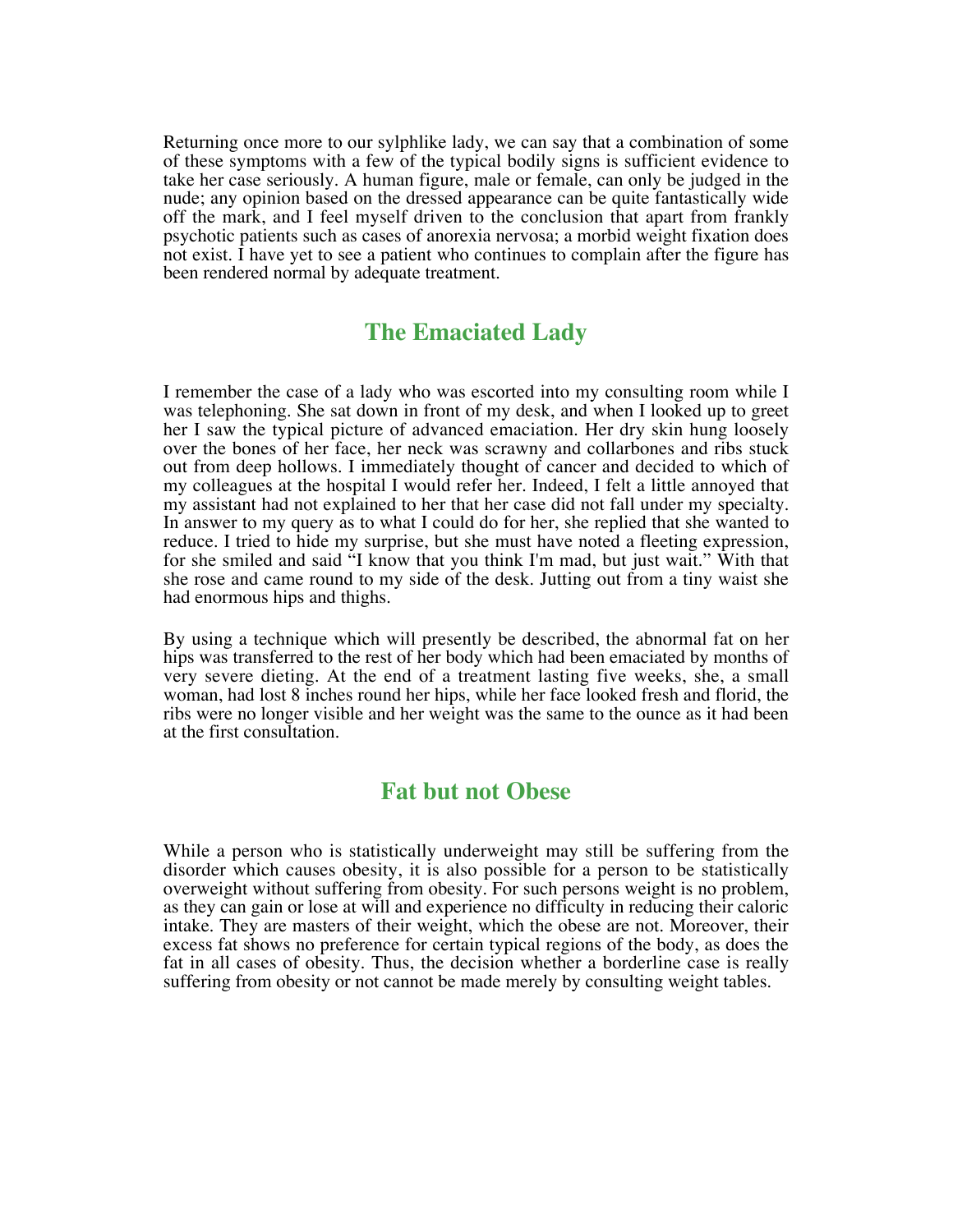# **THE TREATMENT OF OBESITY**

If obesity is always due to one very specific diencephalic deficiency, it follows that the only way to cure it is to correct this deficiency. At first this seemed an utterly hopeless undertaking. The greatest obstacle was that one could hardly hope to correct an inherited trait localized deep inside the brain, and while we did possess a number of drugs whose point of action was believed to be in the diencephalon, none of them had the slightest effect on the fat-center. There was not even a pointer showing a direction in which pharmacological research could move to find a drug that had such a specific action. The closest approach were the appetite-reducing drugs - the amphetamines----- but these cured nothing.

#### **A Curious Observation**

Mulling over this depressing situation, I remembered a rather curious observation made many years ago in India. At that time we knew very little about the function of the diencephalon, and my interest centered round the pituitary gland. Froehlich had described cases of extreme obesity and sexual underdevelopment in youths suffering from a new growth of the anterior pituitary lobe, producing what then became known as Froehlich's disease. However, it was very soon discovered that the identical syndrome, though running a less fulminating course, was quite common in patients whose pituitary gland was perfectly normal. These are the socalled "fat boys" with long, slender hands, breasts any flat-chested maiden would be proud to posses, large hips, buttocks and thighs with striation, knock-knees and underdeveloped genitals, often with undescended testicles.

It also became known that in these cases the sex organs could he developed by giving the patients injections of a substance extracted from the urine of pregnant women, it having been shown that when this substance was injected into sexually immature rats it made them precociously mature. The amount of substance which produced this effect in one rat was called one International Unit, and the purified extract was accordingly called "Human Chorionic Gonadotrophin" whereby chorionic signifies that it is produced in the placenta and gonadotropin that its action is sex gland directed.

The usual way of treating "fat boys" with underdeveloped genitals is to inject several hundred International Units twice a week. Human Chorionic Gonadotrophin which we shall henceforth simply call HCG is expensive and as "fat boys" are fairly common among Indians I tried to establish the smallest effective dose. In the course of this study three interesting things emerged. The first was that when fresh pregnancy-urine from the female ward was given in quantities of about 300 cc. by retention enema, as good results could be obtained as by injecting the pure substance. The second was that small daily doses appeared to be just as effective as much larger ones given twice a week. Thirdly, and that is the observation that concerns us here, when such patients were given small daily doses they seemed to lose their ravenous appetite though they neither gained nor lost weight. Strangely enough however, their shape did change. Though they were not restricted in diet, there was a distinct decrease in the circumference of their hips.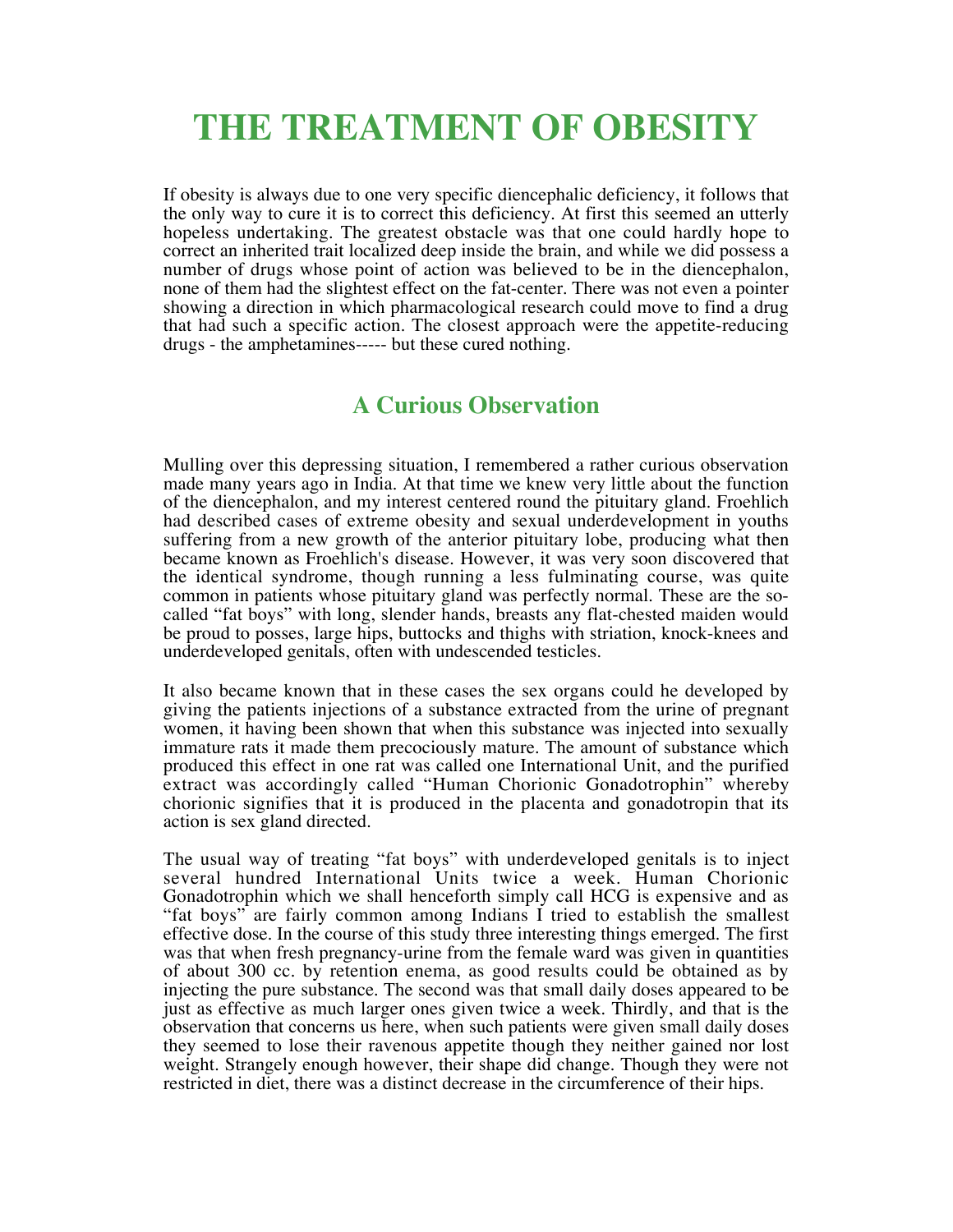#### **Fat on the Move**

Remembering this, it occurred to me that the change in shape could only be explained by a movement of fat away from abnormal deposits on the hips, and if that were so there was just a chance that while such fat was in transition it might be available to the body as fuel. This was easy to find out, as in that case, fat on the move would be able to replace food. It should then be possible to keep a "fat boy" on a severely restricted diet without a feeling of hunger, in spite of a rapid loss of weight. When I tried this in typical cases of Froehlich's syndrome, I found that as long as such patients were given small daily doses of HCG they could comfortably go about their usual occupations on a diet of only 500 Calories daily and lose an average of about one pound per day. It was also perfectly evident that only abnormal fat was being consumed, as there were no signs of any depletion of normal fat. Their skin remained fresh and turgid, and gradually their figures became entirely normal, nor did the daily administration of HCG appear to have any side-effects other than beneficial.

From this point it was a small step to try the same method in all other forms of obesity. It took a few hundred cases to establish beyond reasonable doubt that the mechanism operates in exactly the same way and seemingly without exception in every case of obesity. I found that, though most patients were treated in the outpatients department, gross dietary errors rarely occurred. On the contrary, most patients complained that the two meals of 250 Calories each were more than they could manage, as they continually had a feeling of just having had a large meal.

#### **Pregnancy and Obesity**

Once this trail was opened, further observations seemed to fall into line. It is, for instance, well known that during pregnancy an obese woman can very easily lose weight. She can drastically reduce her diet without feeling hunger or discomfort and lose weight without in any way harming the child in her womb. It is also surprising to what extent a woman can suffer from pregnancy-vomiting without coming to any real harm.

Pregnancy is an obese woman's one great chance to reduce her excess weight. That she so rarely makes use of this opportunity is due to the erroneous notion, usually fostered by her elder relations, that she now has "two mouths to feed" and must "keep up her strength for the coming event. All modern obstetricians know that this is nonsense and that the more superfluous fat is lost the less difficult will be the confinement, though some still hesitate to prescribe a diet sufficiently low in Calories to bring about a drastic reduction.

A woman may gain weight during pregnancy, but she never becomes obese in the strict sense of the word. Under the influence of the HCG which circulates in enormous quantities in her body during pregnancy, her diencephalic banking capacity seems to be unlimited, and abnormal fixed deposits are never formed. At confinement[5] she is suddenly deprived of HCG, and her diencephalic fat-center reverts to its normal capacity. It is only then that the abnormally accumulated fat is locked away again in a fixed deposit. From that moment on she is suffering from obesity and is subject to all its consequences.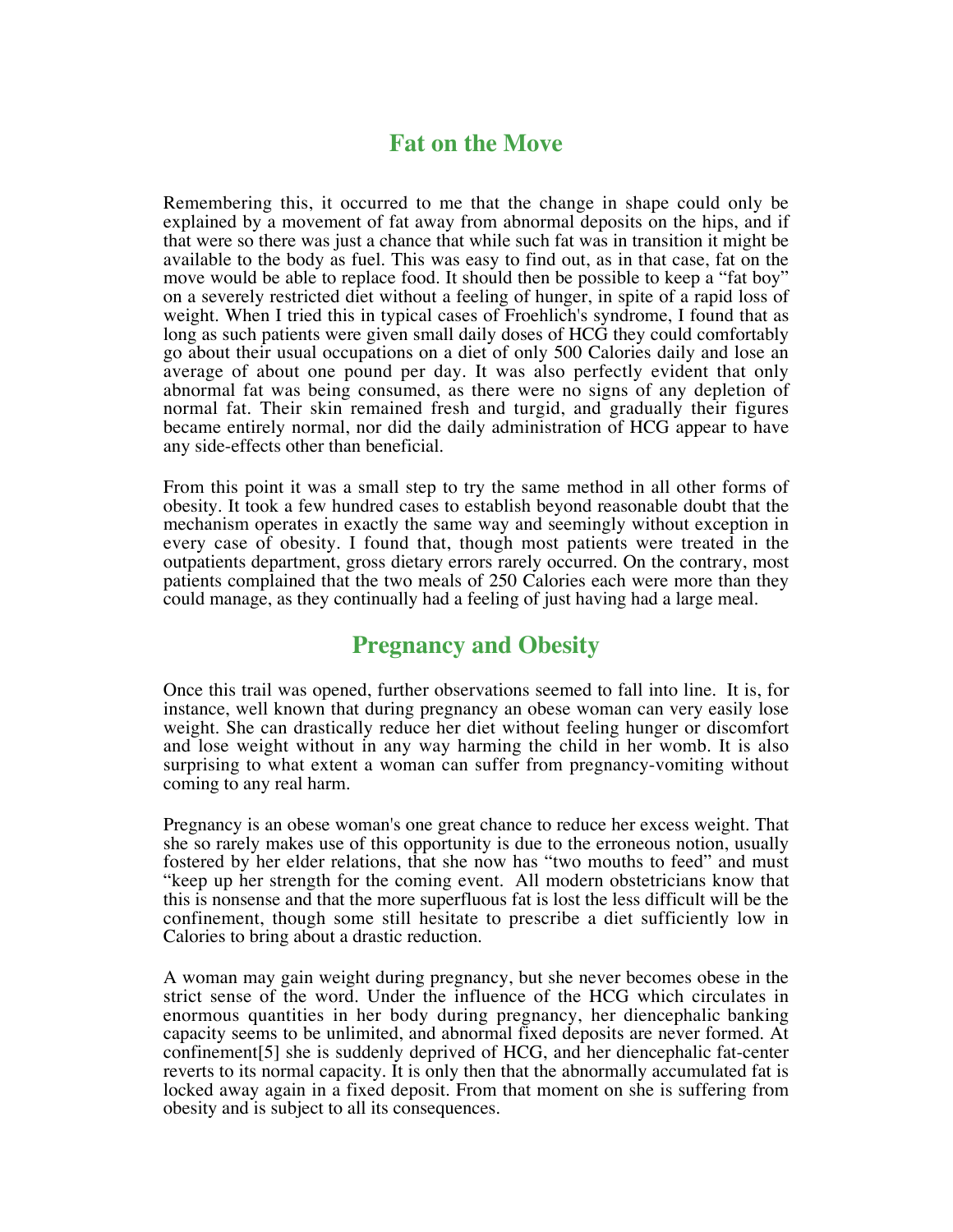Pregnancy seems to be the only normal human condition in which the diencephalic fat-banking capacity is unlimited. It is only during pregnancy that fixed fat deposits can be transferred back into the normal current account and freely drawn upon to make up for any nutritional deficit. During pregnancy, every ounce of reserve fat is placed at the disposal of the growing fetus. Were this not so, an obese woman, whose normal reserves are already depleted, would have the greatest difficulties in bringing her pregnancy to full term. There is considerable evidence to suggest that it is the HCG produced in large quantities in the placenta which brings about this diencephalic change.

Though we may be able to increase the dieneephalic fat banking capacity by injecting HCG, this does not in itself affect the weight, just as transferring monetary funds from a fixed deposit into a current account does not make a man any poorer; to become poorer it is also necessary that he freely spends the money which thus becomes available. In pregnancy the needs of the growing embryo take care of this to some extent, but in the treatment of obesity there is no embryo, and so a very severe dietary restriction must take its place for the duration of treatment.

Only when the fat which is in transit under the effect of HCG is actually consumed can more fat be withdrawn from the fixed deposits. In pregnancy it would be most undesirable if the fetus were offered ample food only when there is a high influx from the intestinal tract. Ideal nutritional conditions for the fetus can only be achieved when the mother's blood is continually saturated with food, regardless of whether she eats or not, as otherwise a period of starvation might hamper the steady growth of the embryo. It seems that HCG brings about this continual saturation of the blood, which is the reason why obese patients under treatment with HCG never feel hungry in spite of their drastically reduced food intake.

#### **The Nature of Human Chorionic Gonadotropin**

HCG is never found in the human body except during pregnancy and in those rare cases in which a residue of placental tissue continues to grow in the womb in what is known as a chorionic epithelioma. It is never found in the male. The human type of chorionic gonadotrophin is found only during the pregnancy of women and the great apes. It is produced in enormous quantities, so that during certain phases of her pregnancy a woman may excrete as much as one million International Units per day in her urine - enough to render a million infantile rats precociously mature. Other mammals make use of a different hormone, which can be extracted from their blood serum but not from their urine. Their placenta differs in this and other respects from that of man and the great apes. This animal chorionic gonadotrophin is much less rapidly broken down in the human body than HCG, and it is also less suitable for the treatment of obesity.

As often happens in medicine, much confusion has been caused by giving HCG its name before its true mode of action was understood. It has been explained that gonadotrophin literally means a sex-gland directed substance or hormone, and this is quite misleading. It dates from the early days when it was first found that HCG is able to render infantile sex glands mature, whereby it was entirely overlooked that it has no stimulating effect whatsoever on normally developed and normally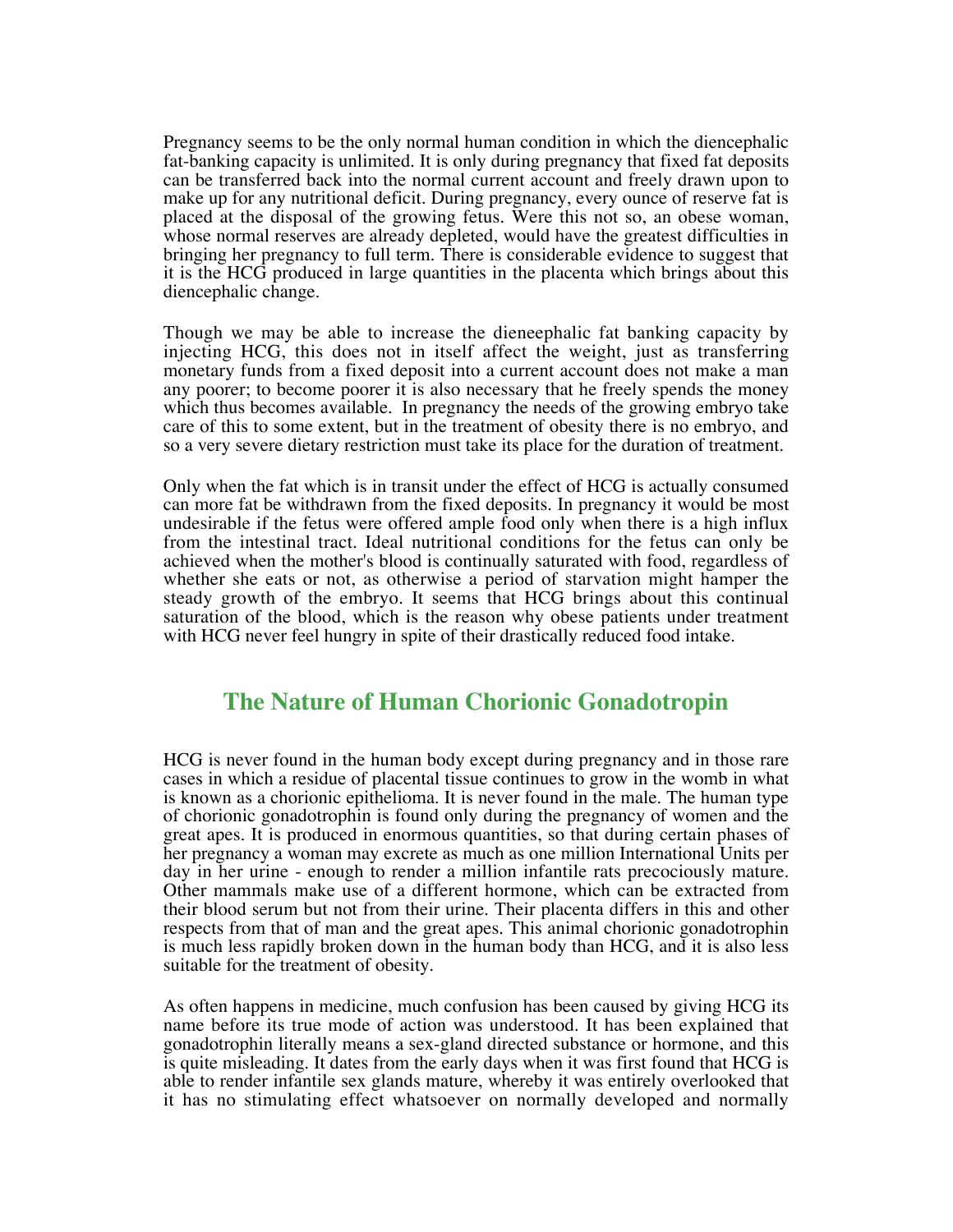functioning sex-glands. No amount of HCG is ever able to increase a normal sex function; it can only improve an abnormal one and in the young hasten the onset of puberty. However, this is no direct effect. HCG acts exclusively at a diencephalic level and there brings about a considerable increase in the functional capacity of all those centers which are working at maximum capacity.

#### **The Real Gonadotrophins**

Two hormones known in the female as follicle stimulating hormone (FSH) and corpus luteum stimulating hormone (LSH) are secreted by the anterior lobe of the pituitary gland. These hormones are real gonadotrophins because they directly govern the function of the ovaries. The anterior pituitary is in turn governed by the diencephalon, and so when there is an ovarian deficiency the diencephalic center concerned is hard put to correct matters by increasing the secretion from the anterior pituitary of FSH or LSH, as the case may be. When sexual deficiency is clinically present, this is a sign that the diencephalic center concerned is unable, in spite of maximal exertion, to cope with the demand for anterior pituitary stimulation.[6] When then the administration of HCG increases the functional capacity of the diencephalon, all demands can be fully satisfied and the sex deficiency is corrected.

That this is the true mechanism underlying the presumed gonadotrophic action of HCG is confirmed by the fact that when the pituitary gland of infantile rats is removed before they are given HCG, the latter has no effect on their sex-glands. HCG cannot therefore have a direct sex gland stimulating action like that of the anterior pituitary gonadotrophins, as FSH and LSH are justly called. The latter are entirely different substances from that which can be extracted from pregnancy urine and which, unfortunately, is called chorionic gonadotrophin. It would be no more clumsy, and certainly far more appropriate, if HCG were henceforth called chorionic diencephalotrophin.

#### **HCG no Sex Hormone**

It cannot be sufficiently emphasized that HCG is not sex-hormone, that its action is identical in men, women, children and in those cases in which the sex-glands no longer function owing to old age or their surgical removal. The only sexual change it can bring about after puberty is an improvement of a pre-existing deficiency, but never a stimulation beyond the normal. In an indirect way via the anterior pituitary, HCG regulates menstruation and facilitates conception, but it never virilizes a woman or feminizes a man. It neither makes men grow breasts nor does it interfere with their virility, though where this was deficient it may improve it. It never makes women grow a beard or develop a gruff voice. I have stressed this point only for the sake of my lay readers, because, it is our daily experience that when patients hear the word hormone they immediately jump to the conclusion that this must have something to do with the sex- sphere. They are not accustomed as we are, to think thyroid, insulin, cortisone, adrenalin etc, as hormones.

**Importance and Potency of HCG**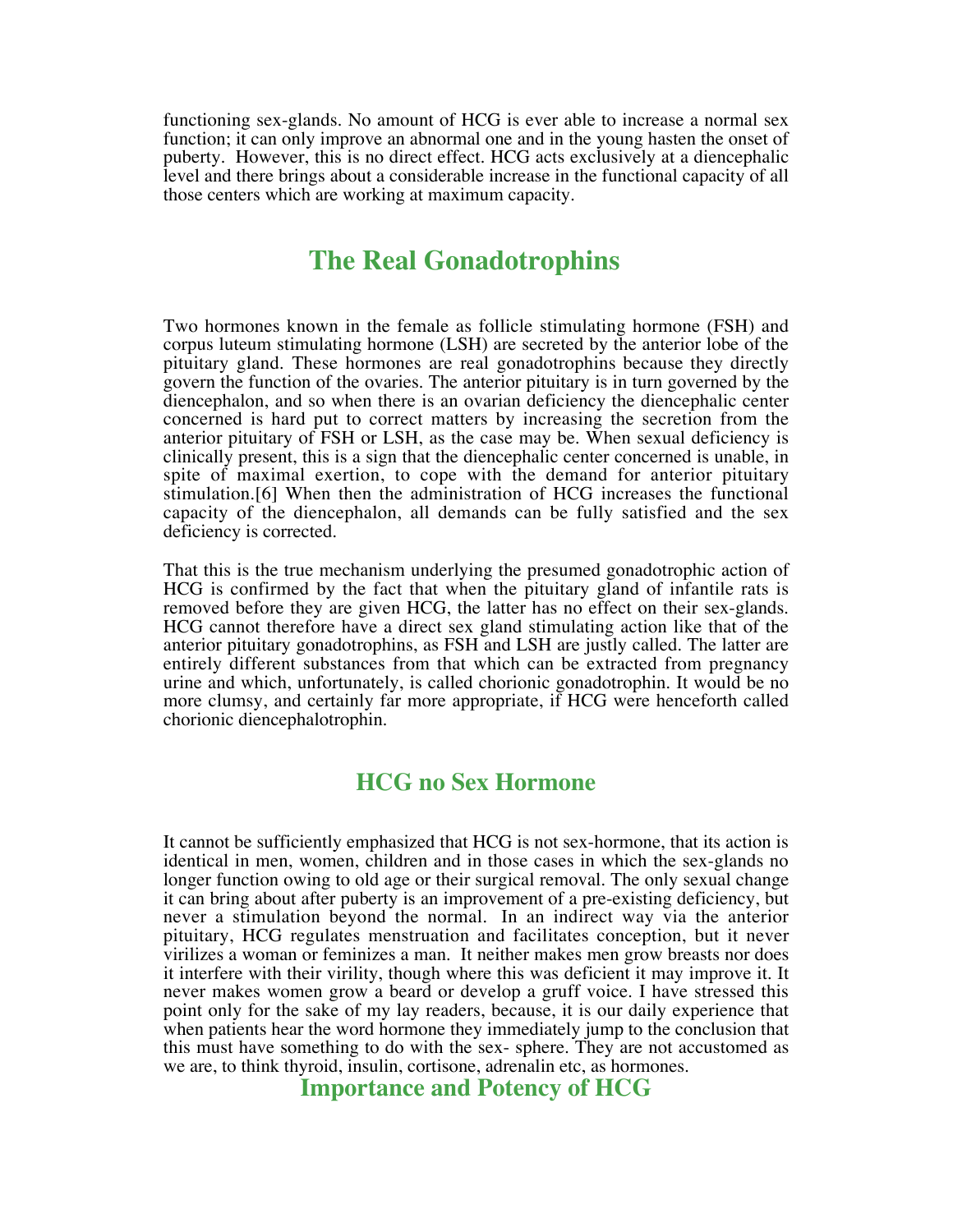Owing to the fact that HCG has no direct action on any endocrine gland, its enormous importance in pregnancy has been overlooked and its potency underestimated. Though a pregnant woman can produce as much as one million units per day, we find that the injection of only  $12\overline{5}$  units per day is ample to reduce weight at the rate of roughly one pound per day, even in a colossus weighing 400 pounds, when associated with a 500- Calorie diet. It is no exaggeration to say that the flooding of the female body with HCG is by far the most spectacular hormonal event in pregnancy. It has an enormous protective importance for mother and child, and I even go so far as to say that no woman, and certainly not an obese one, could carry her pregnancy to term without it.

If I can be forgiven for comparing my fellow-endocrinologists with wicked Godmothers, HCG has certainly been their Cinderella, and I can only romantically hope that its extraordinary effect on abnormal fat will prove to be its Fairy Godmother.

HCG has been known for over half a century. It is the substance which Aschheim and Zondek so brilliantly used to diagnose early pregnancy out of the urine. Apart from that, the only thing it did in the experimental laboratory was to produce precocious rats, and that was not particularly stimulating to further research at a time when much more thrilling endocrinological discoveries were pouring in from all sides, sweeping, HCG into the stiller back waters.

#### **Complicating Disorders**

Some complicating disorders are often associated with obesity, and these we must briefly discuss. The most important associated disorders and the ones in which obesity seems to play a precipitating or at least an aggravating role are the following: the stable type of diabetes, gout, rheumatism and arthritis, high blood pressure and hardening of the arteries, coronary disease and cerebral hemorrhage.

Apart from the fact that they are often - though not necessarily - associated with obesity, these disorders have two things in common. In all of them, modern research is becoming more and more inclined to believe that diencephalic regulations play a dominant role in their causation. The other common factor is that they either improve or do not occur during pregnancy. In the latter respect they are joined by many other disorders not necessarily associated with obesity. Such disorders are, for instance, colitis, duodenal or gastric ulcers, certain allergies, psoriasis, loss of hair, brittle fingernails, migraine, etc.

If HCG + diet does in the obese bring about those diencephalic changes which are characteristic of pregnancy, one would expect to see an improvement in all these conditions comparable to that seen in real pregnancy. The administration of HCG does in fact do this in a remarkable way.

#### **Diabetes**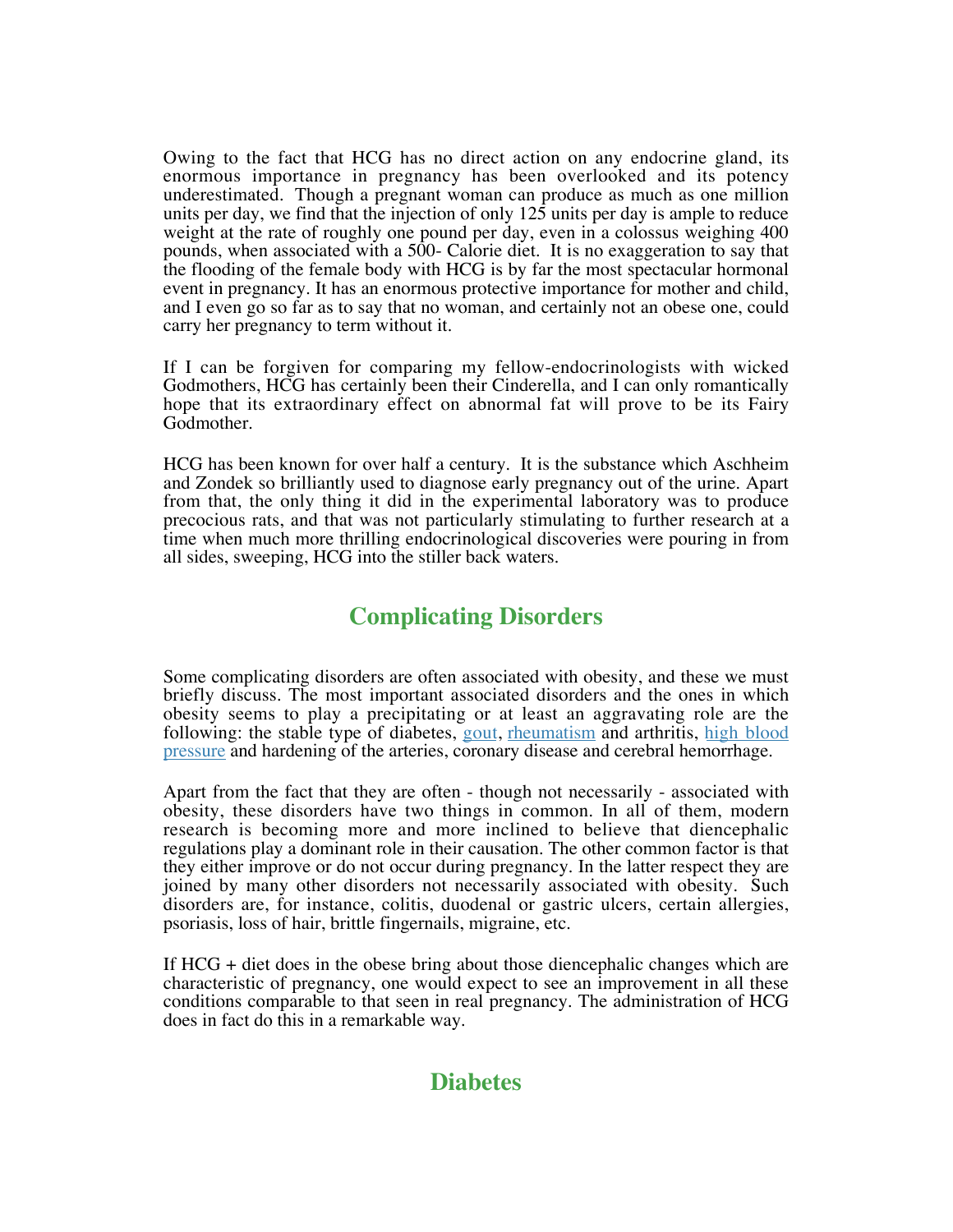In an obese patient suffering from a fairly advanced case of stable diabetes of many years duration in which the blood sugar may range from  $3-400 \text{ mg}\%$ , it is often possible to stop all antidiabetic medication after the first few days of treatment. The blood sugar continues to drop from day to day and often reaches normal values in 2-3 weeks. As in pregnancy, this phenomenon is not observed in the brittle type of diabetes, and as some cases that are predominantly stable may have a small brittle factor in their clinical makeup, all obese diabetics have to be kept under a very careful and expert watch.

A brittle case of diabetes is primarily due to the inability of the pancreas to produce sufficient insulin, while in the stable type, diencephalic regulations seem to be of greater importance. That is possibly the reason why the stable form responds so well to the HCG method of treating obesity, whereas the brittle type does not. Obese patients are generally suffering from the stable type, but a stable type may gradually change into a brittle one, which is usually associated with a loss of weight. Thus, when an obese diabetic finds that he is losing weight without diet or treatment, he should at once have his diabetes expertly attended to. There is some evidence to suggest that the change from stable to brittle is more liable to occur in patients who are taking insulin for their stable diabetes.

#### **Rheumatism**

All rheumatic pains, even those associated with demonstrable bony lesions, improve subjectively within a few days of treatment, and often require neither cortisone nor salicylates. Again this is a well known phenomenon in pregnancy, and while under treatment with HCG + diet the effect is no less dramatic. As it does after pregnancy, the pain of deformed joints returns after treatment, but smaller doses of pain-relieving drugs seem able to control it satisfactorily after weight reduction. In any case, the HCG method makes it possible in obese arthritic patients to interrupt prolonged cortisone treatment without a recurrence of pain. This in itself is most welcome, but there is the added advantage that the treatment stimulates the secretion of ACTH in a physiological manner and that this regenerates the adrenal cortex, which is apt to suffer under prolonged cortisone treatment.

#### **Cholesterol**

The exact extent to which the blood cholesterol is involved in hardening of the arteries, high blood pressure and coronary disease is not as yet known, but it is now widely admitted that the blood cholesterol level is governed by diencephalic mechanisms. The behavior of circulating cholesterol is therefore of particular interest during the treatment of obesity with HCG. Cholesterol circulates in two forms, which we call free and esterified. Normally these fractions are present in a proportion of about 25% free to 75% esterified cholesterol, and it is the latter fraction which damages the walls of the arteries. In pregnancy this proportion is reversed and it may he taken for granted that arteriosclerosis never gets worse during pregnancy for this very reason.

To my knowledge, the only other condition in which the proportion of free to esterified cholesterol is reversed is during the treatment of obesity with HCG +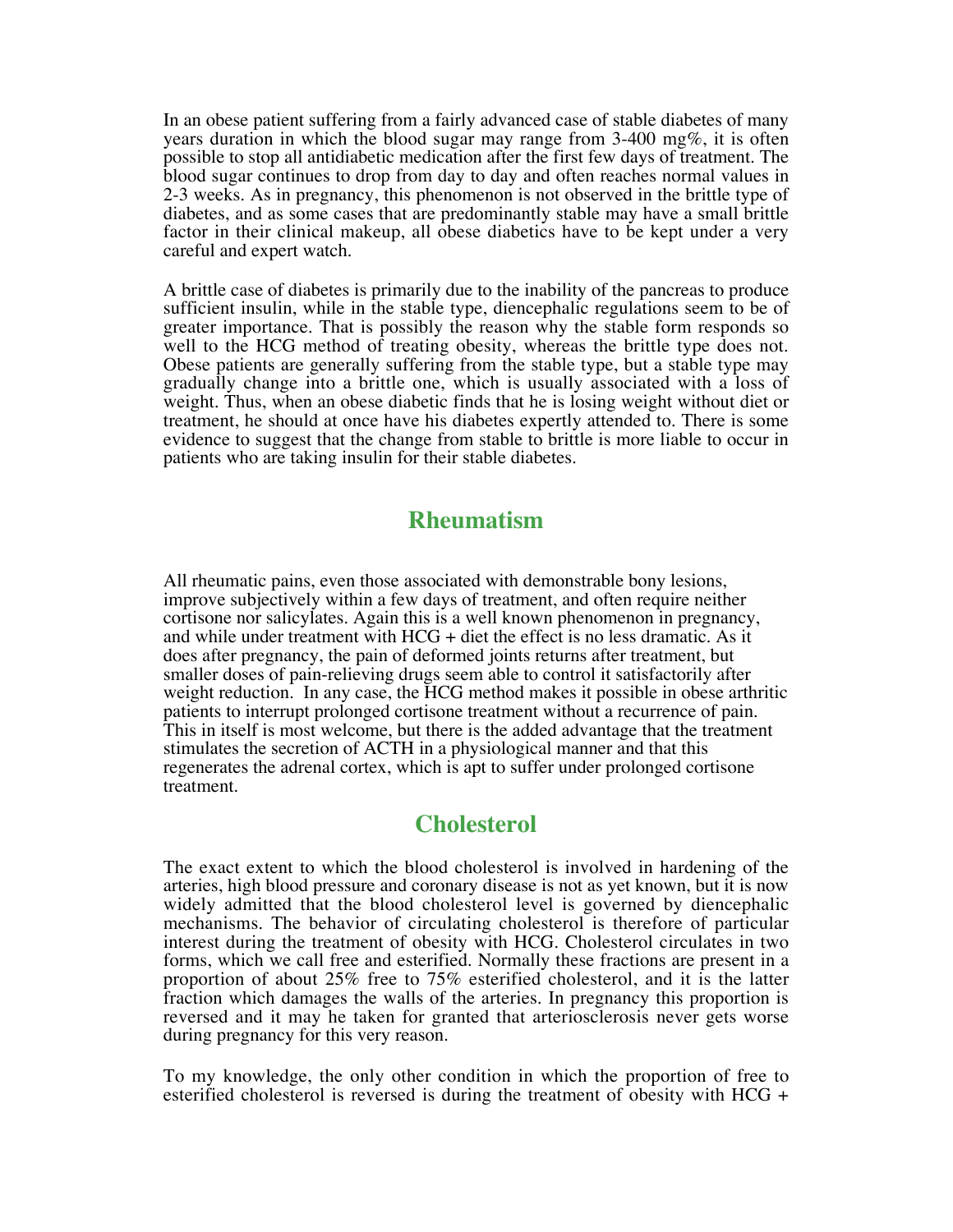diet, when exactly the same phenomenon takes place. This seems an important indication of

how closely a patient under HCG treatment resembles a pregnant woman in diencephalic behavior.

When the total amount of circulating cholesterol is normal before treatment, this absolute amount is neither significantly increased nor decreased. But when an obese patient with an abnormally high cholesterol and already showing signs of arteriosclerosis is treated with HCG, his blood pressure drops and his coronary circulation seems to improve, and yet his total blood cholesterol may soar to heights never before reached.

At first this greatly alarmed us. But then we saw that the patients came to no harm even if treatment was continued and we found in follow-up examinations undertaken some months after treatment that the cholesterol was much better than it had been before treatment. As the increase is mostly in the form of the not dangerous free cholesterol, we gradually came to welcome the phenomenon. Today we believe that the rise is entirely due to the liberation of recent cholesterol deposits that have not yet undergone calcification in the arterial wall and therefore highly beneficial.

#### **Gout**

An identical behavior is found in the blood uric acid level of patients suffering from gout. Predictably such patients get an acute and often severe attack after the first few days of HCG treatment but then remain entirely free of pain, in spite of the fact that their blood uric acid often shows a marked increase which may persist for several months after treatment. Those patients who have regained their normal weight remain free of symptoms regardless of what they eat, while those that require a second course of treatment get another attack of gout as soon as the second course is initiated. We do not yet know what diencephalic mechanisms are involved in gout; possibly emotional factors play a role, and it is worth remembering that the disease does not occur in women of childbearing age. We now give 2 tablets daily of ZYLORIC to all patients who give a history of gout and have a high blood uric acid level. In this way we can completely avoid attacks during treatment.

#### **Blood Pressure**

Patients who have brought themselves to the brink of malnutrition by exaggerated dieting, laxatives etc, often have an abnormally low blood pressure. In these cases the blood pressure rises to normal values at the beginning of treatment and then very gradually drops, as it always does in patients with a normal blood pressure. Normal values are always regained a few days after the treatment is over. Of this lowering of the blood pressure during treatment the patients are not aware. When the blood pressure is abnormally high, and provided there are no detectable renal lesions, the pressure drops, as it usually does in pregnancy. The drop is often very rapid, so rapid in fact that it sometimes is advisable to slow down the process with pressure sustaining medication until the circulation has had a few days time to adjust itself to the new situation. On the other hand, among the thousands of cases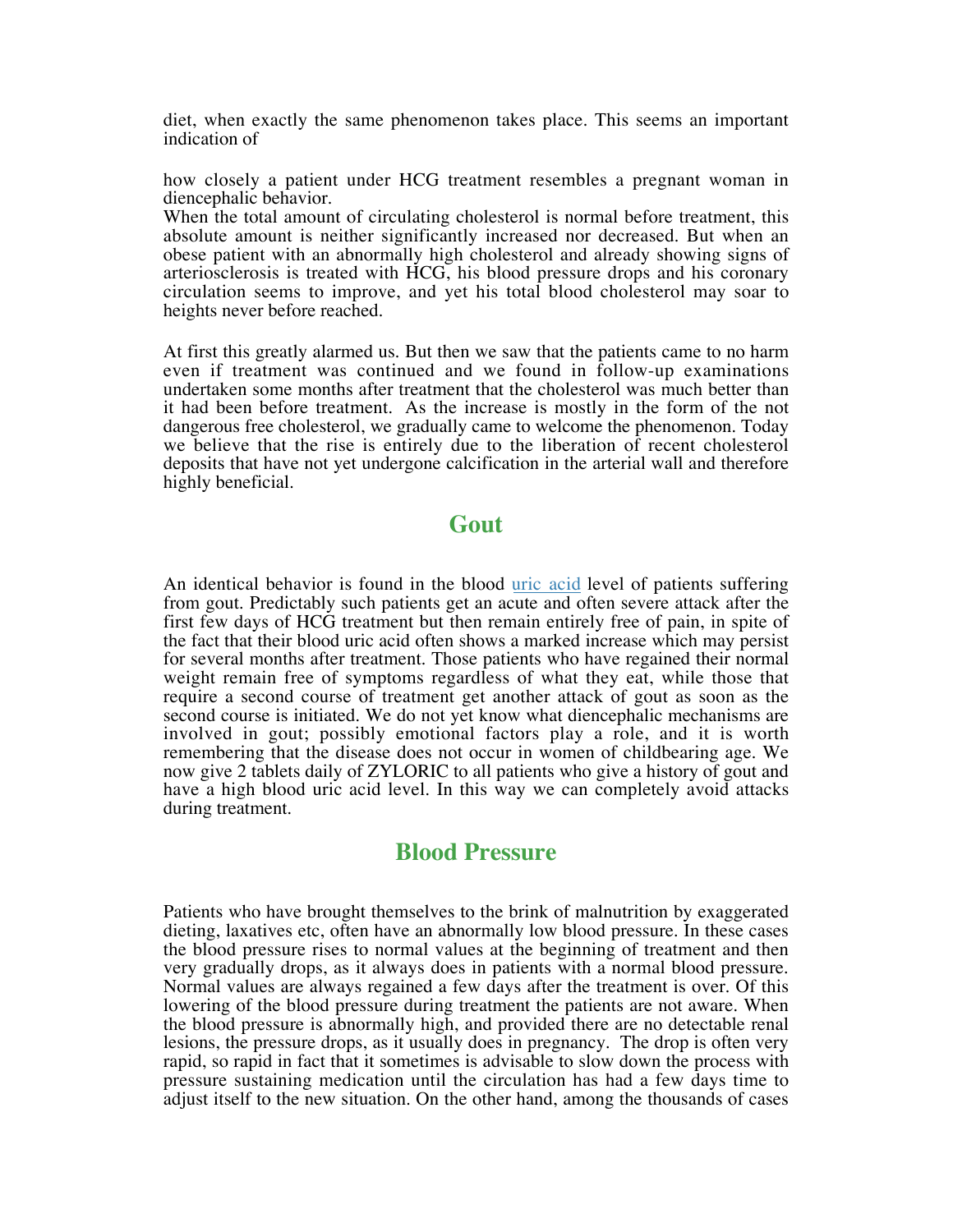treated, we have never seen any untoward incident which could be attributed to the rather sudden drop in high blood pressure.

When a woman suffering from high blood pressure becomes pregnant her blood pressure very soon drops, but after her confinement it may gradually rise back to its former level. Similarly, a high blood pressure present before HCG treatment tends to rise again after the treatment is over, though this is not always the case. But the former high levels are rarely reached, and we have gathered the impression that such relapses respond better to orthodox drugs such as Reserpine than before treatment.

#### **Peptic Ulcers**

In our cases of obesity with gastric or duodenal ulcers we have noticed a surprising subjective improvement in spite of a diet which would generally be considered most inappropriate for an ulcer patient. Here, too, there is a similarity with pregnancy, in which peptic ulcers hardly ever occur. However we have seen two cases with a previous history of several hemorrhages in which a bleeding occurred within 2 weeks of the end of treatment.

#### **Psoriasis, Fingernails, Hair, Varicose Ulcers**

As in pregnancy, psoriasis greatly improves during treatment but may relapse when the treatment is over. Most patients spontaneously report a marked improvement in the condition of brittle fingernails. The loss of hair not infrequently associated with obesity is temporarily arrested, though in very rare cases an increased loss of hair has been reported. I remember a case in which a patient developed a patchy baldness - so called alopecia areata - after a severe emotional shock, just before she was about to start an HCG treatment. Our dermatologist diagnosed the case as a particularly severe one, predicting that all the hair would be lost. He counseled against the reducing treatment, but in view of my previous experience and as the patient was very anxious not to postpone reducing, I discussed the matter with the dermatologist and it was agreed that, having fully acquainted the patient with the situation, the treatment should be started. During the treatment, which lasted four weeks, the further development of the bald patches was almost, if not quite, arrested; however, within a week of having finished the course of HCG, all the remaining hair fell out as predicted by the dermatologist. The interesting point is that the treatment was able to postpone this result but not to prevent it. The patient has now grown a new shock of hair of which she is justly proud.

In obese patients with large varicose ulcers we were surprised to find that these ulcers heal rapidly under treatment with HCG. We have since treated non obese patients suffering from varicose ulcers with daily injections of HCG on normal diet with equally good results.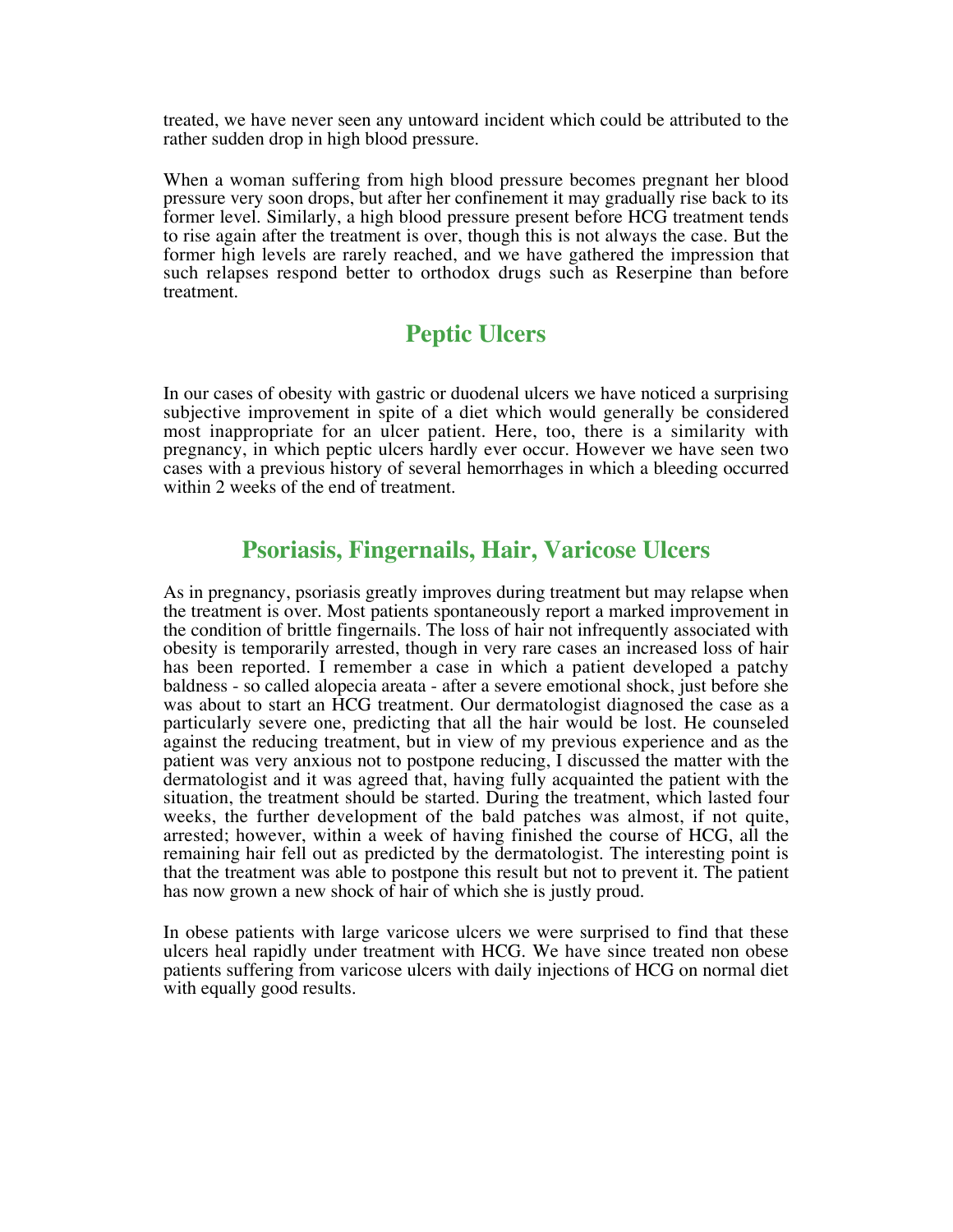#### **The "Pregnant" Male**

When a male patient hears that he is about to be put into a condition which in some respects resembles pregnancy, he is usually shocked and horrified. The physician must therefore carefully explain that this does not mean that he will be feminized and that HCG in no way interferes with his sex. He must be made to understand that in the interest of the propagation of the species nature provides for a perfect functioning of the regulatory headquarters in the diencephalon during pregnancy and that we are merely using this natural safeguard as a means of correcting the diencephalic disorder which is responsible for his overweight.

# **TECHNIQUE**

#### **Warnings**

I must warn the lay reader that what follows is mainly for the treating physician and most certainly not a do-it-yourself primer. Many of the expressions used mean something entirely different to a qualified doctor than that which their common use implies, and only a physician can correctly interpret the symptoms which may arise during treatment. Any patient who thinks he can reduce by taking a few "shots" and eating less is not only sure to be disappointed but may be heading for serious trouble. The benefit the patient can derive from reading this part of the book is a fuller realization of how very important it is for him to follow to the letter his physician's instructions.

In treating obesity with the  $HCG +$  diet method we are handling what is perhaps the most complex organ in the human body. The diencephalon's functional equilibrium is delicately poised, so that whatever happens in one part has repercussions in others. In obesity this balance is out of kilter and can only be restored if the technique I am about to describe is followed implicitly. Even seemingly insignificant deviations, particularly those that at first sight seem to be an improvement, are very liable to produce most disappointing results and even annul the effect completely. For instance, if the diet is increased from 500 to 600 or 700 Calories, the loss of weight is quite unsatisfactory. If the daily dose of HCG is raised to 200 or more units daily its action often appears to be reversed, possibly because larger doses evoke diencephalic counter-regulations. On the other hand, the diencephalon is an extremely robust organ in spite of its unbelievable intricacy. From an evolutionary point of view it is one of the oldest organs in our body and its evolutionary history dates back more than 500 million years. This has tendered it extraordinarily adaptable to all natural exigencies, and that is one of the main reasons why the human species was able to evolve. What its evolution did not prepare it for were the conditions to which human culture and civilization now expose it.

#### **History taking**

When a patient first presents himself for treatment, we take a general history and note the time when the first signs of overweight were observed. We try to establish the highest weight the patient has ever had in his life (obviously excluding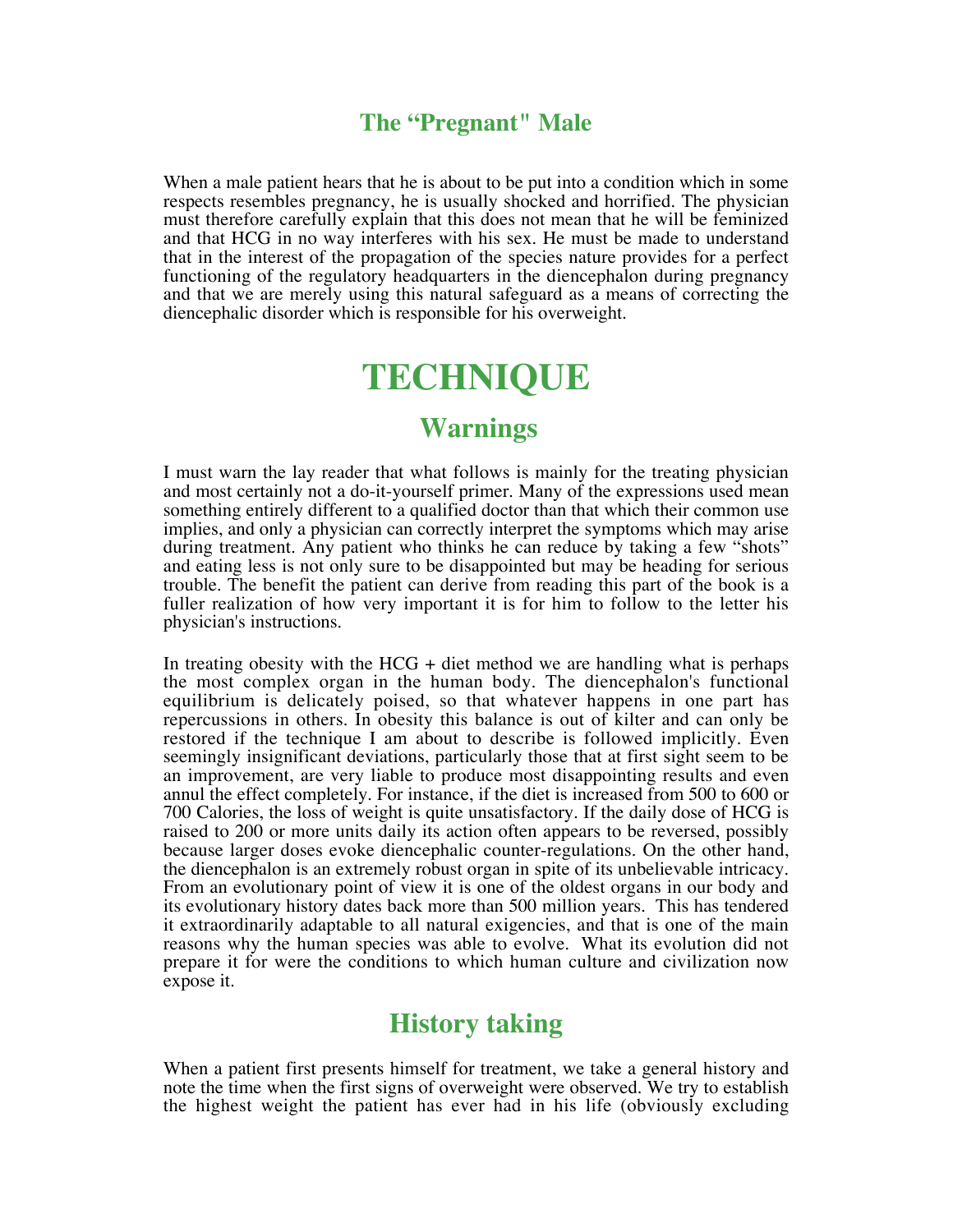pregnancy), when this was, and what measures have hitherto been taken in an effort to reduce.

It has been our experience that those patients who have been taking thyroid preparations for long periods have a slightly lower average loss of weight under treatment with HCG than those who have never taken thyroid. This is even so in those patients who have been taking thyroid because they had an abnormally low basal metabolic rate. In many of these cases the low BMR is not due to any intrinsic deficiency of the thyroid gland, but rather to a lack of diencephalic stimulation of the thyroid gland via the anterior pituitary lobe. We never allow thyroid to be taken during treatment, and yet a BMR which was very low before treatment is usually found to be normal after a week or two of HCG + diet. Needless to say, this does not apply to those cases in which a thyroid deficiency has been produced by the surgical removal of a part of an overactive gland. It is also most important to ascertain whether the patient has taken diuretics (water eliminating pills) as this also decreases the weight loss under the HCG regimen.

Returning to our procedure, we next ask the patient a few questions to which he is held to reply simply with "yes" or "no". These questions are: Do you suffer from headaches? rheumatic pains? menstrual disorders? constipation? breathlessness or exertion? swollen ankles? Do you consider yourself greedy? Do you feel the need to eat snacks between meals?

The patient then strips and is weighed and measured. The normal weight for his height, age, skeletal and muscular build is established from tables of statistical averages, whereby in women it is often necessary to make an allowance for particularly large and heavy breasts. The degree of overweight is then calculated, and from this the duration of treatment can be roughly assessed on the basis of an average loss of weight of a little less than a pound, say 300-400 grams-per injection, per day. It is a particularly interesting feature of the HCG treatment that in reasonably cooperative patients this figure is remarkably constant, regardless of sex, age and degree of overweight.

# **The Duration of Treatment**

Patients who need to lose 15 pounds (7 kg.) or less require 26 days treatment with 23 daily injections. The extra three days are needed because all patients must continue the 500-Calorie diet for three days after the last injection. This is a very essential part of the treatment, because if they start eating normally as long as there is even a trace of HCG in their body they put on weight alarmingly at the end of the treatment. After three days when all the HCG has been eliminated this does not happen, because the blood is then no longer saturated with food and can thus accommodate an extra influx from the intestines without increasing its volume by retaining water.

We never give a treatment lasting less than 26 days, even in patients needing to lose only 5 pounds. It seems that even in the mildest cases of obesity the diencephalon requires about three weeks rest from the maximal exertion to which it has been previously subjected in order to regain fully its normal fat-banking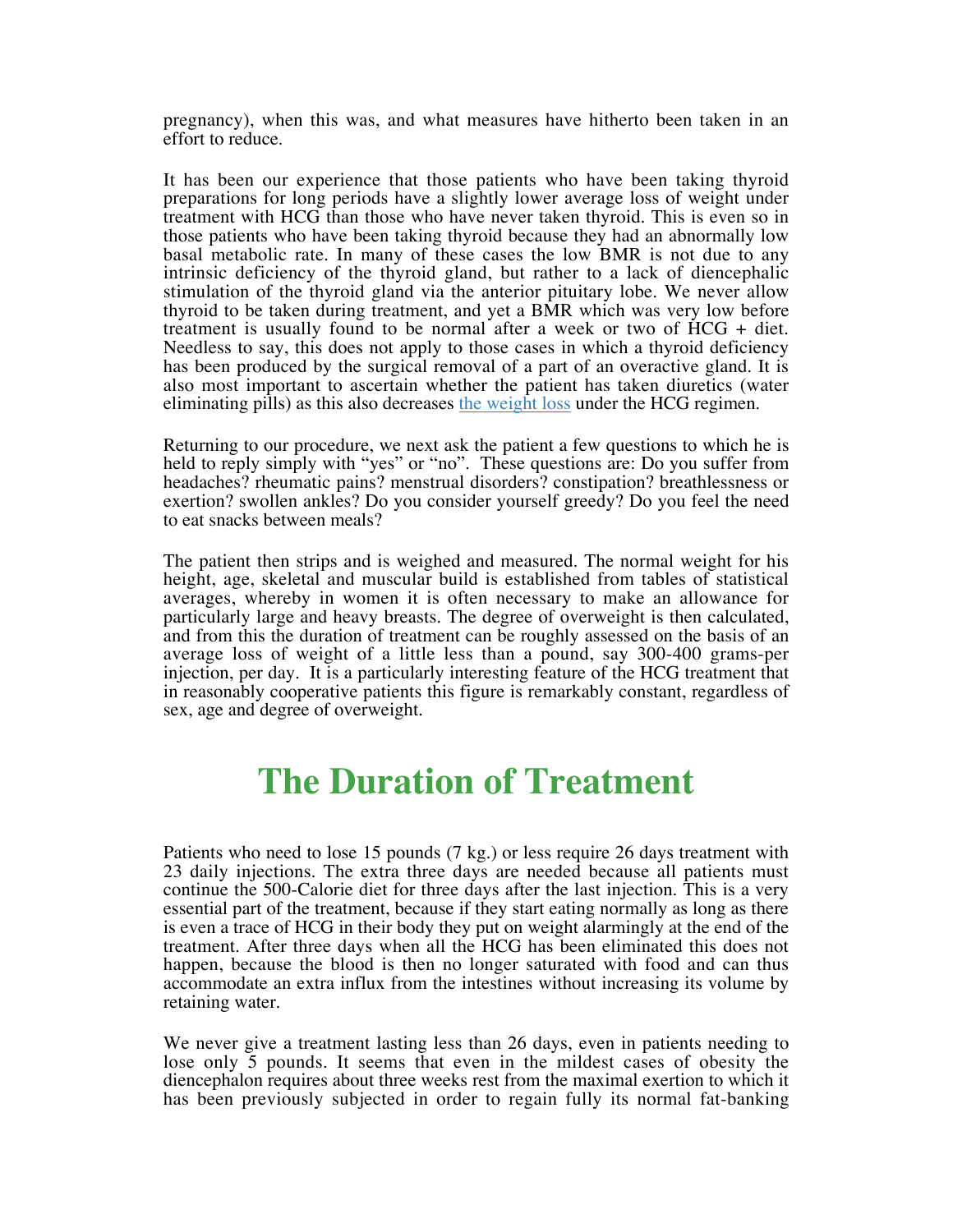capacity. Clinically this expresses itself, in the fact that, when in these mild cases, treatment is stopped as soon as the weight is normal, which may be achieved in a week, it is much more easily regained than after a full course of 23 injections.

As soon as such patients have lost all their abnormal superfluous fat, they at once begin to feel ravenously hungry in spite of continued injections. This is because HCG only puts abnormal fat into circulation and cannot, in the doses used, liberate normal fat deposits; indeed, it seems to prevent their consumption. As soon as their statistically normal weight is reached, these patients are put on 800-1000 Calories for the rest of the treatment.

The diet is arranged in such a way that the weight remains perfectly stationary and is thus continued for three days after the 23rd injection. Only then are the patients free to eat anything they please except sugar and starches for the next three weeks.

Such early cases are common among actresses, models, and persons who are tired of obesity, having seen its ravages in other members of their family. Film actresses frequently explain that they must weigh less than normal. With this request we flatly refuse to comply, first, because we undertake to cure a disorder, not to create a new one, and second, because it is in the nature of the HCG method that it is self limiting. It becomes completely ineffective as soon as all abnormal fat is consumed. Actresses with a slight tendency to obesity, having tried all manner of reducing methods, invariably come to the conclusion that their figure is satisfactory only when they are underweight, simply because none of these methods remove their superfluous fat deposits. When they see that under HCG their figure improves out of all proportion to the amount of weight lost, they are nearly always content to remain within their normal weight-range.

When a patient has more than 15 pounds to lose the treatment takes longer but the maximum we give in a single course is 40 injections, nor do we as a rule allow patients to lose more than  $3\overline{4}$  lbs. (15 Kg.) at a time. The treatment is stopped when either 34 lbs. have been lost or 40 injections have been given. The only exception we make is in the case of grotesquely obese patients who may be allowed to lose an additional 5-6 lbs. if this occurs before the 40 injections are up.

### **Immunity to HCG**

The reason for limiting a course to 40 injections is that by then some patients may begin to show signs of HCG immunity. Though this phenomenon is well known, we cannot as yet define the underlying mechanism. Maybe after a certain length of time the body learns to break down and eliminate HCG very rapidly, or possibly prolonged treatment leads to some sort of counter-regulation which annuls the diencephalic effect.

After 40 daily injections it takes about six weeks before this so called immunity is lost and HCG again becomes fully effective. Usually after about 40 injections patients may feel the onset of immunity as hunger which was previously absent. In those comparatively rare cases in which signs of immunity develop before the full course of 40 injections has been completed-say at the 35th injection- treatment must be stopped at once, because if it is continued the patients begin to look weary and drawn, feel weak and hungry and any further loss of weight achieved is then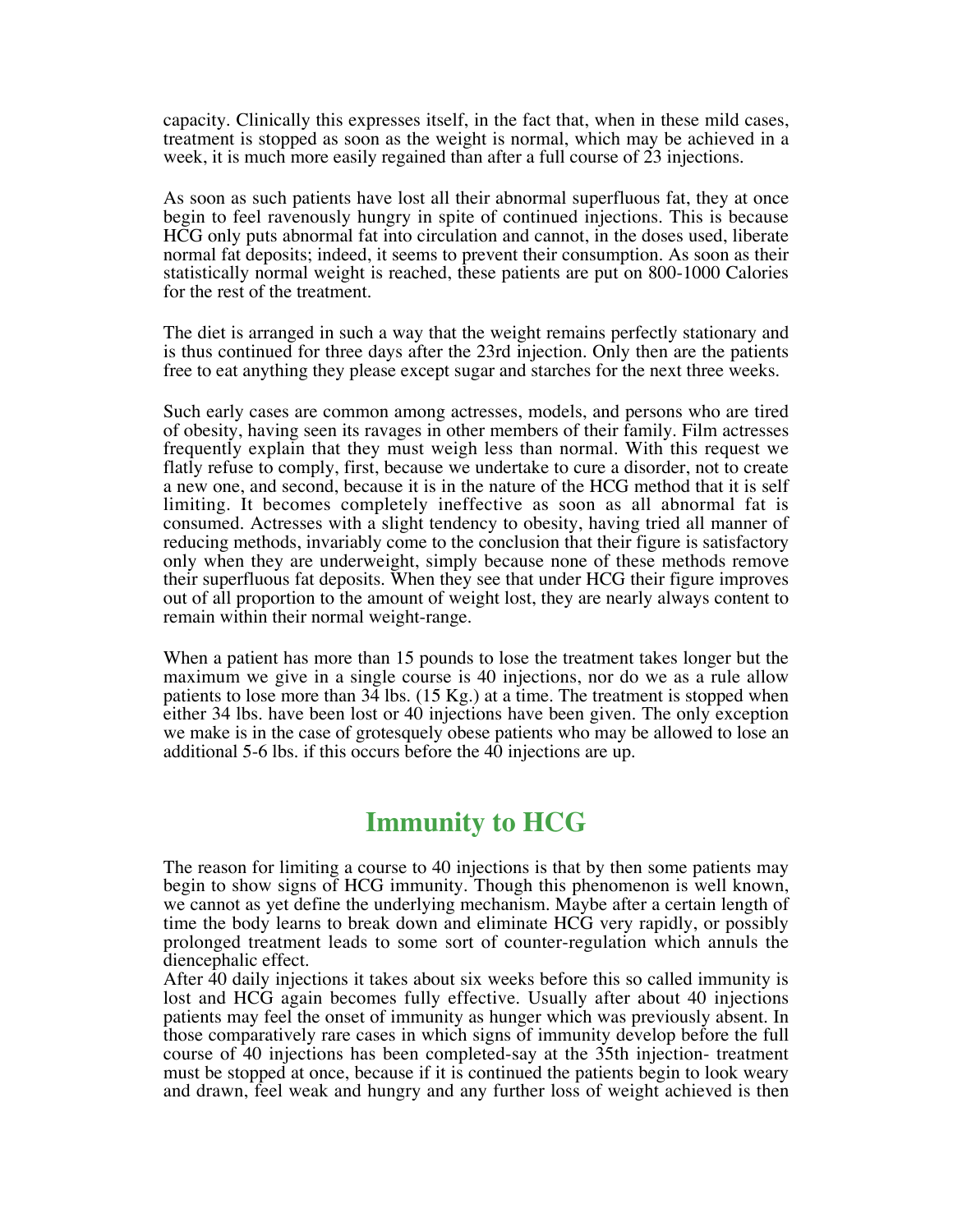always at the expense of normal fat. This is not only undesirable, but normal fat is also instantly regained as soon as the patient is returned to a free diet.

Patients who need only 23 injections may be injected daily, including Sundays, as they never develop immunity. In those that take 40 injections the onset of immunity can be delayed if they are given only six injections a week, leaving out Sundays or any other day they choose, provided that it is always the same day. On the days on which they do not receive the injections they usually feel a slight sensation of hunger. At first we thought that this might be purely psychological, but we found that when normal saline is injected without the patient's knowledge the same phenomenon occurs.

#### **Menstruation**

During menstruation no injections are given, but the diet is continued and causes no hardship; yet as soon as the menstruation is over, the patients become extremely hungry unless the injections are resumed at once. It is very impressive to see the suffering of a woman who has continued her diet for a day or two beyond the end of the period without coming for her injection and then to hear the next day that all hunger ceased within a few hours after the injection and to see her once again content, florid and cheerful. While on the question of menstruation it must he added that in teenaged girls the period may in some rare cases be delayed and exceptionally stop altogether. If then later this is artificially induced some weight may be regained.

#### **Further Courses**

Patients requiring the loss of more than 34 lbs. must have a second or even more courses. A second course can be started after an interval of not less than six weeks, though the pause can be more than six weeks. When a third, fourth or even fifth course is necessary, the interval between courses should be made progressively longer. Between a second and third course eight weeks should elapse, between a third and fourth course twelve weeks, between a fourth and fifth course twenty weeks and between a fifth and sixth course six months. In this way it is possible to bring about a weight reduction of 100 lbs. and more if required without the least hardship to the patient.

In general, men do slightly better than women and often reach a somewhat higher average daily loss. Very advanced cases do a little better than early ones, but it is a remarkable fact that this difference is only just statistically significant.

### **Conditions that must be accepted before treatment**

On the basis of these data the probable duration of treatment can he calculated with considerable accuracy, and this is explained to the patient. It is made clear to him that during the course of treatment he must attend the clinic daily to be weighed, injected and generally checked. All patients that live in Rome or have resident friends or relations with whom they can stay are treated as out-patients, but patients coming from abroad must stay in the hospital, as no hotel or restaurant can be relied upon to prepare the diet with sufficient accuracy. These patients have their meals, sleep, and attend the clinic in the hospital, but are otherwise free to spend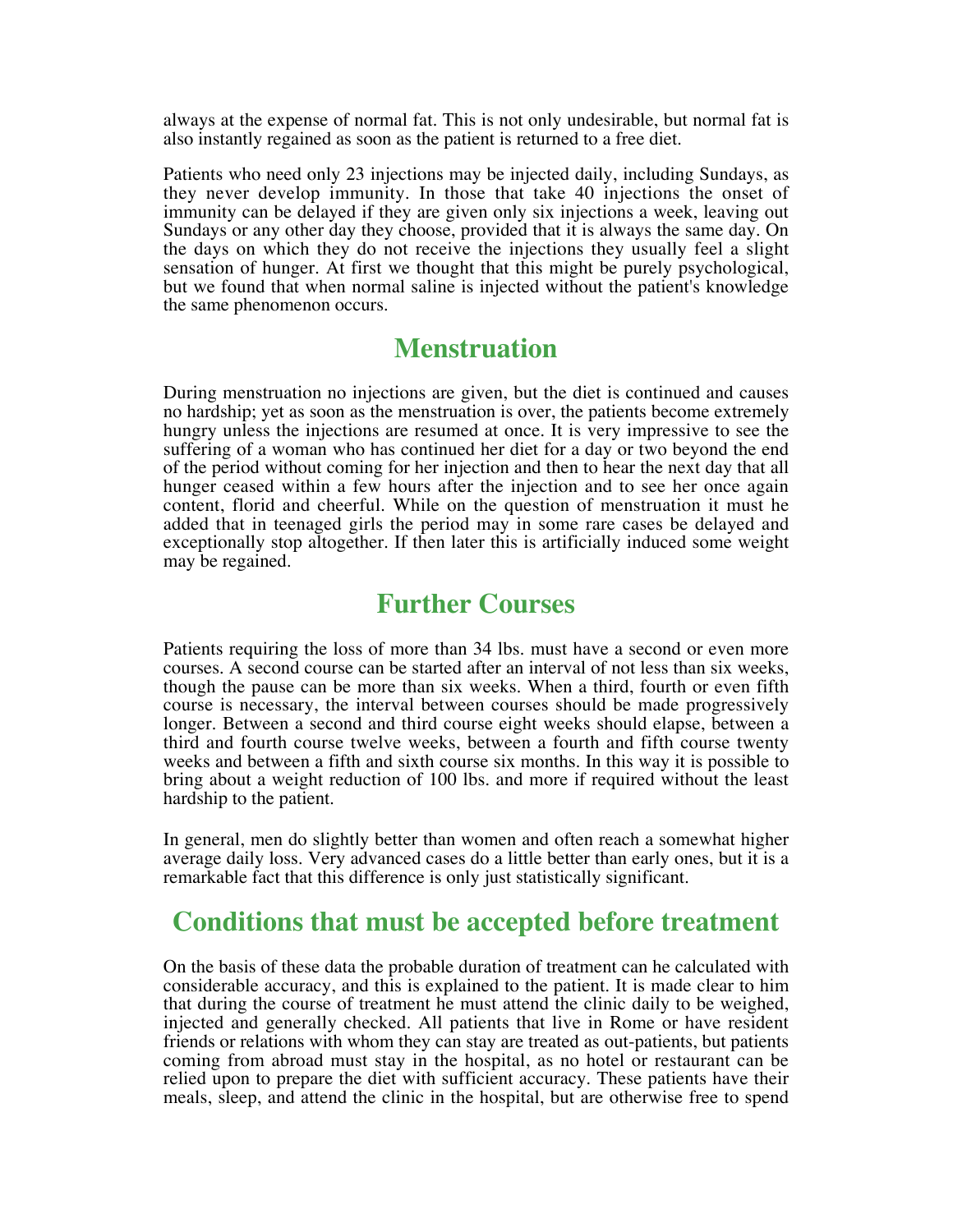their time as they please in the city and its surroundings sightseeing, bathing or theater-going.

It is also made clear that between courses the patient gets no treatment and is free to eat anything he pleases except starches and sugar during the first 3 weeks. It is impressed upon him that he will have to follow the prescribed diet to the letter and that after the first three days this will cost him no effort, as he will feel no hunger and may indeed have difficulty in getting down the 500 Calories which he will be given. If these conditions are not acceptable the case is refused, as any compromise or half measure is bound to prove utterly disappointing to patient and physician alike and is a waste of time and energy.

Though a patient can only consider himself really cured when he has been reduced to his statistically normal weight, we do not insist that he commit himself to that extent. Even a partial loss of overweight is highly beneficial, and it is our experience that once a patient has completed a first course he is so enthusiastic about the ease with which the - to him surprising - results are achieved that he almost invariably comes back for more. There certainly can be no doubt that in my clinic more time is spent on damping over-enthusiasm than on insisting that the rules of the treatment be observed.

### **Examining the patient**

Only when agreement is reached on the points so far discussed do we proceed with the examination of the patient. A note is made of the size of the first upper incisor, of a pad of fat on the nape of the neck, at the axilla and on the inside of the knees. The presence of striation, a suprapubic fold, a thoracic fold, angulation of elbow and knee joint, breast-development in men and women, edema of the ankles and the state of genital development in the male are noted.

Wherever this seems indicated we X-ray the sella turcica, as the bony capsule which contains the pituitary gland is called, measure the basal metabolic rate, Xray the chest and take an electrocardiogram. We do a blood-count and a sedimentation rate and estimate uric acid, cholesterol, iodine and sugar in the fasting blood.

### **Gain before Loss**

Patients whose general condition is low, owing to excessive previous dieting, must eat to capacity for about one week before starting treatment, regardless of how much weight they may gain in the process. One cannot keep a patient comfortably on 500 Calories unless his normal fat reserves are reasonably well stocked. **It is for this reason also that every case, even those that are actually gaining must eat to capacity of the most fattening food they can get down until they have had the third injection**. It is a fundamental mistake to put a patient on 500 Calories as soon as the injections are started, as it seems to take about three injections before abnormally deposited fat begins to circulate and thus become available.

We distinguish between the first three injections, which we call "non-effective" as far as the loss of weight is concerned, and the subsequent injections given while the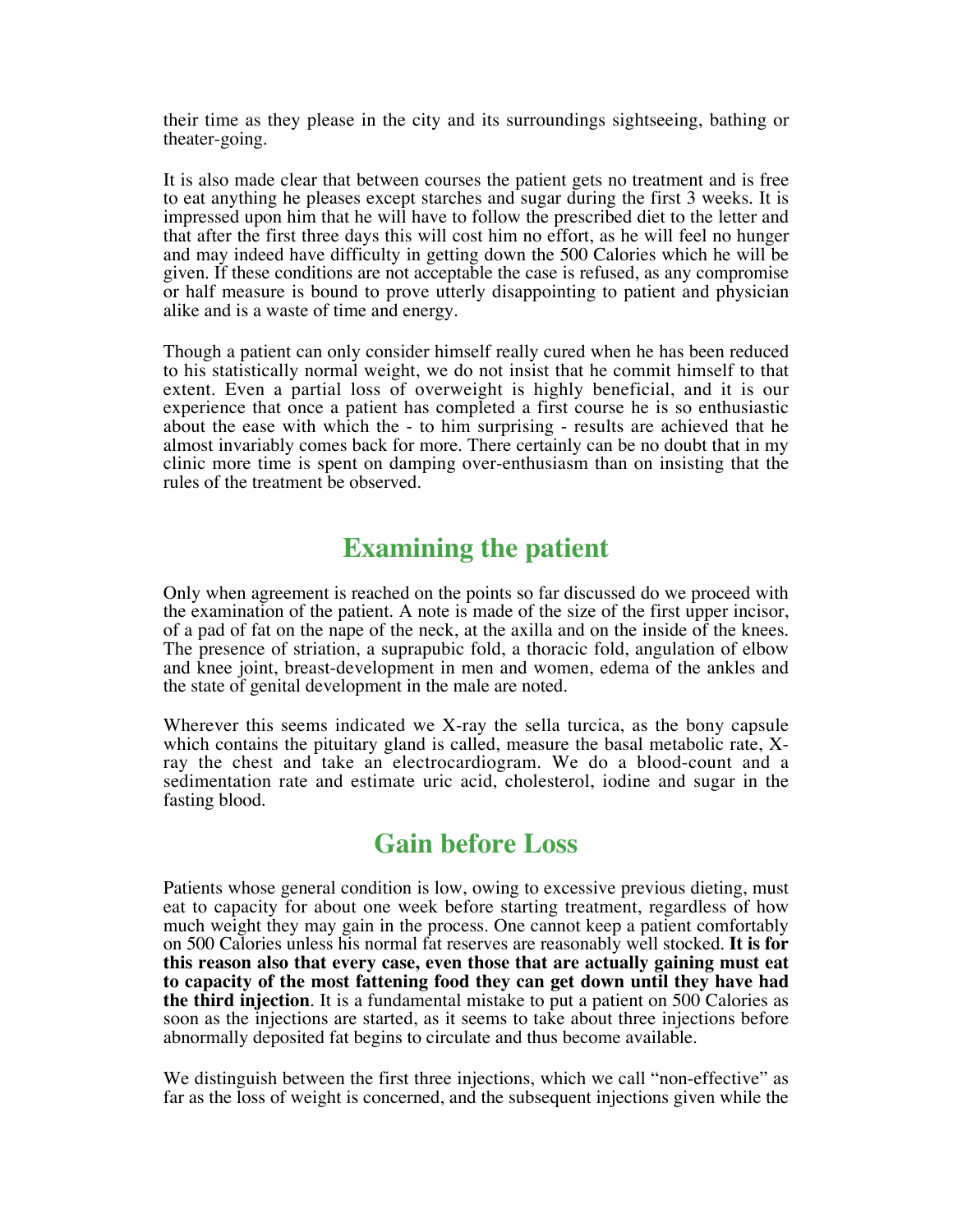patient is dieting, which we call "effective". The average loss of weight is calculated on the number of effective injections and from the weight reached on the day of the third injection which may be well above what it was two days earlier when the first injection was given.

Most patients who have been struggling with diets for years and know how rapidly they gain if they let themselves go are very hard to convince of the absolute necessity of gorging for at least two days, and yet this must he insisted upon categorically if the further course of treatment is to run smoothly. Those patients who have to be put on forced feeding for a week before starting the injections usually gain weight rapidly - four to six pounds in 24 hours is not unusual - but after a day or two this rapid gain generally levels off. In any case, the whole gain is usually lost in the first 48 hours of dieting. It is necessary to proceed in this manner because the gain re-stocks the depleted normal reserves, whereas the subsequent loss is from the abnormal deposits only.

Patients in a satisfactory general condition and those who have not just previously restricted their diet start forced feeding on the day of the first injection. Some patents say that they can no longer overeat because their stomach has shrunk after years of restrictions. While we know that no stomach ever shrinks, we compromise by insisting that they eat frequently of highly concentrated foods such as milk chocolate, pastries with whipped cream sugar, fried meats (particularly pork), eggs and bacon, mayonnaise, bread with thick butter and jam, etc. The time and trouble spent on pressing this point upon incredulous or reluctant patients is always amply rewarded afterwards by the complete absence of those difficulties which patients who have disregarded these instructions are liable to experience.

During the two days of forced feeding from the first to the third injection - many patients are surprised that contrary to their previous experience they do not gain weight and some even lose. The explanation is that in these cases there is a compensatory flow of urine, which drains excessive water from the body. To some extent this seems to be a direct action of HCG, but it may also be due to a higher protein intake, as we know that a protein-deficient diet makes the body retain water.

#### **Starting treatment**

In menstruating women, the best time to start treatment is immediately after a period. Treatment may also be started later, but it is advisable to have at least ten days in hand before the onset of the next period. Similarly, the end of a course of HCG should never be made to coincide with menstruation. If things should happen to work out that way, it is better to give the last injection three days before the expected date of the menses so that a normal diet can he resumed at onset. Alternatively, at least three injections should be given after the period, followed by the usual three days of dieting. This rule need not be observed in such patients who have reached their normal weight before the end of treatment and are already on a higher caloric diet.

Patients who require more than the minimum of 23 injections and who therefore skip one day a week in order to postpone immunity to HCG cannot have their third injections on the day before the interval. Thus if it is decided to skip Sundays, the treatment can be started on any day of the week except Thursdays. Supposing they start on Thursday, they will have their third injection on Saturday, which is also the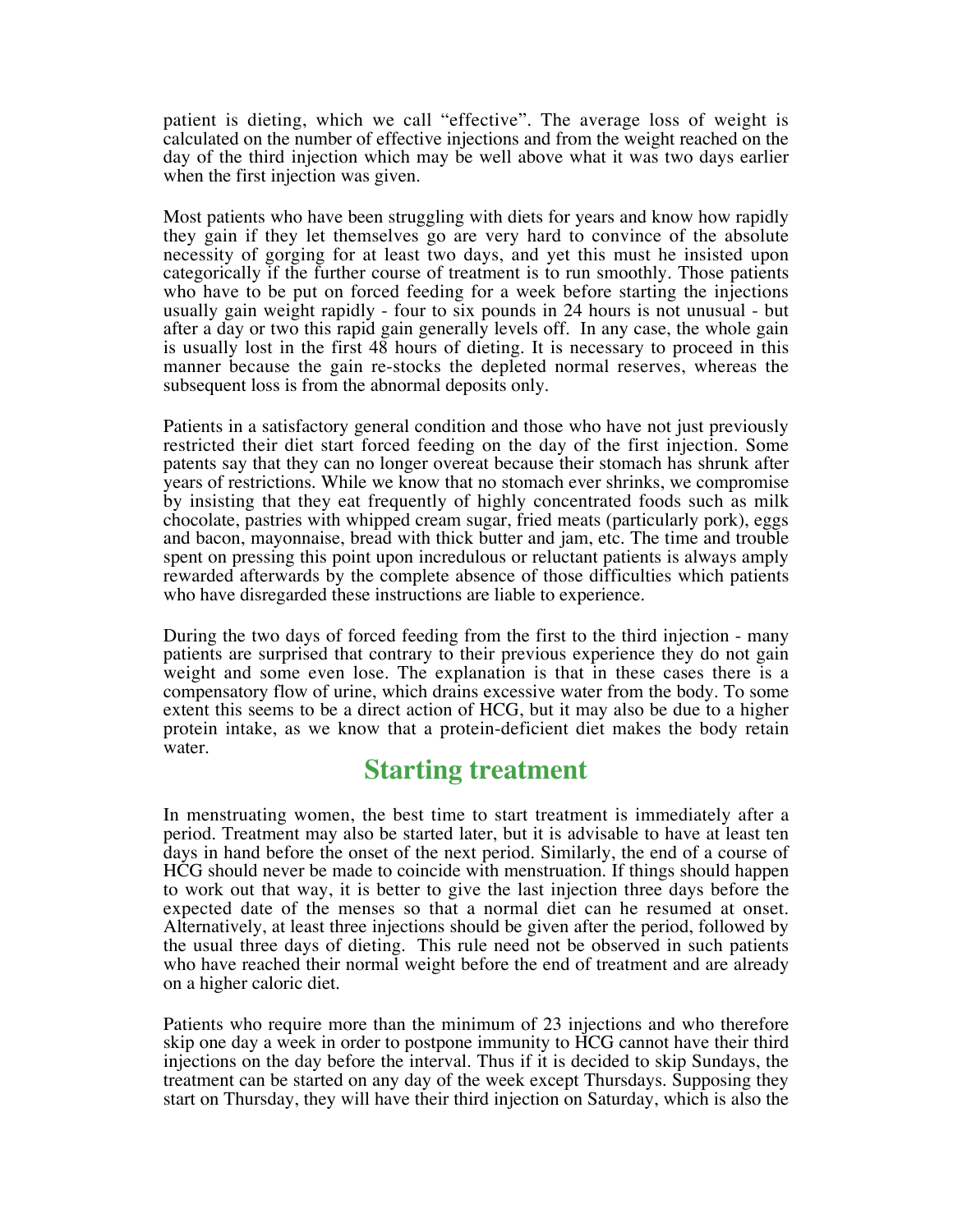day on which they start their 500 Calorie diet. They would then have no injection on the second day of dieting; this exposes them to an unnecessary hardship, as without the injection they will feel particularly hungry. Of course, the difficulty can be overcome by exceptionally injecting them on the first Sunday. If this day falls between the first and second or between the second and third injection, we usually prefer to give the patient the extra day of forced feeding, which the majority rapturously enjoy.

# **The Diet**

The 500 Calorie diet is explained on the day of the second injection to those patients who will be preparing their own food, and it is most important that the person who will actually cook is present - the wife, the mother or the cook, as the case may be. Here in Italy patients are given the following diet sheet.

**BREAKFAST:** Tea or coffeein amy quanity without sugar. Only one tablespoonful of milk allowed in 24 hours. Stevia may be used. **LUNCH;** 1. 100 grams of veal, beef, chicken breast, fresh white fish, lobster, crab or shrimp. All visible fat must be carefully removed before cooking, and the meat must be weighed raw. It must be boiled or grilled without additional fat. Salmon, eel, tuna, herring, dried or pickled fish are not allowed. The chicken breast must be removed from the bird. 2. One type of vegetable only to be chosen from the following: Spinach, chard, chicory, beet=greens, green salad, tomatoes, celery, fennel, onions, red radishes, cucumbers, asparagus, cabbage. 3. One breadstick (grissino) or one Melba toast. 4. An apple, orange, or a handful of strawberries or one-half grapefruit. **DINNER:** The same four choices as lunch above.

The juice of one lemon daily is allowed for all purposes. Salt, pepper, vinegar, mustard powder, garlic, sweet basil, parsley, thyme, majoram, etc., may be used for seasoning, but no oil, butter or dressing.

Tea, coffee, plain water, or mineral water are the only drinks allowed, but they may be taken in any quantity and at all times.

In fact, the patient should drink about 2 liters of these fluids per day. Many patients are afraid to drink so much because they fear that this may make them retain more water. This is a wrong notion as the body is more inclined to store water when the intake falls below its normal requirements.

The fruit or the breadstick may be eaten between meals instead of with lunch or dinner, but not more than four items listed for lunch and dinner may be eaten at one meal.

No medicines or cosmetics other than lipstick, eyebrow pencil and powder may be used without special permission.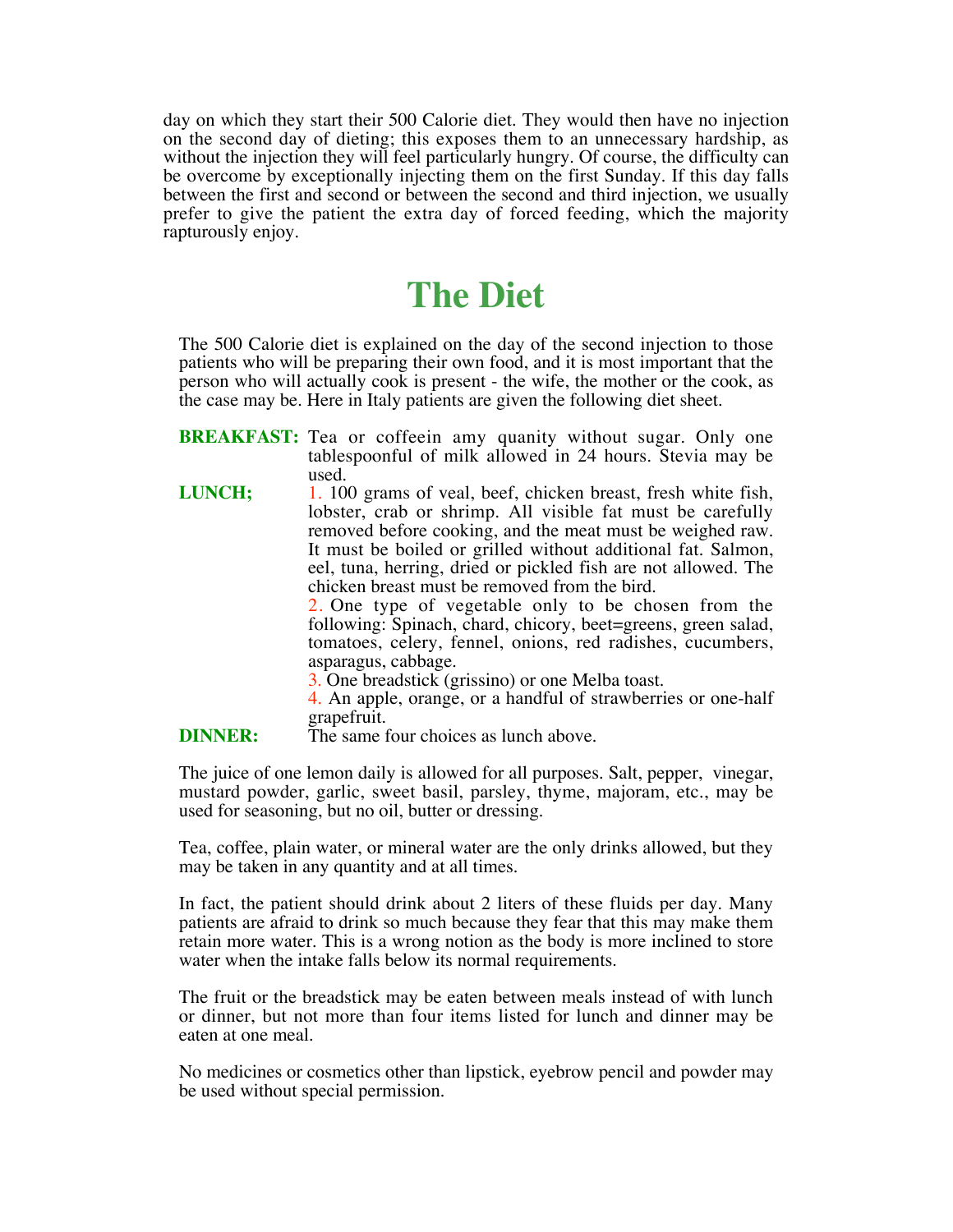Every item in the list is gone over carefully, continually stressing the point that no variations other than those listed may be introduced. All things not listed are forbidden, and the patient is assured that nothing permissible has been left out. The 100 grams of meat must he scrupulously weighed raw after all visible fat has been removed. To do this accurately the patient must have a letter-scale, as kitchen scales are not sufficiently accurate and the butcher should certainly not be relied upon. Those not uncommon patients who feel that even so little food is too much for them, can omit anything they wish.

There is no objection to breaking up the two meals. For instance having a breadstick and an apple for breakfast or an orange before going to bed, provided they are deducted from the regular meals. The whole daily ration of two breadsticks or two fruits may not be eaten at the same time, nor can any item saved from the previous day be added on the following day. In the beginning patients are advised to check every meal against their diet sheet before starting to eat and not to rely on their memory. It is also worth pointing out that any attempt to observe this diet without HCG will lead to trouble in two to three days. We have had cases in which patients have proudly flaunted their dieting powers in front of their friends without mentioning the fact that they are also receiving treatment with HCG. They let their friends try the same diet, and when this proves to be a failure - as it necessarily must - the patient starts raking in unmerited kudos for superhuman willpower.

It should also be mentioned that two small apples weighing as much as one large one never the less have a higher caloric value and are therefore not allowed though there is no restriction on the size of one apple. Some people do not realize that a tangerine is not an orange and that chicken breast does not mean the breast of any other fowl, nor does it mean a wing or drumstick.

The most tiresome patients are those who start counting Calories and then come up with all manner of ingenious variations which they compile from their little books. When one has spent years of weary research trying to make a diet as attractive as possible without jeopardizing the loss of weight, culinary geniuses who are out to improve their unhappy lot are hard to take.

# **Making up the Calories**

The diet used in conjunction with HCG must not exceed 500 Calories per day, and the way these Calories are made up is of utmost importance. For instance, if a patient drops the apple and eats an extra breadstick instead, he will not be getting more Calories but he will not lose weight. There are a number of foods, particularly fruits and vegetables, which have the same or even lower caloric values than those listed as permissible, and yet we find that they interfere with the regular loss of weight under HCG, presumably owing to the nature of their composition. Pimiento peppers, okra, artichokes and pears are examples of this.

While this diet works satisfactorily in Italy, certain modifications have to be made in other countries. For instance, American beef has almost double the caloric value of South Italian beef, which is not marbled with fat. This marbling is impossible to remove. In America, therefore, low-grade veal should be used for one meal and fish (excluding all those species such as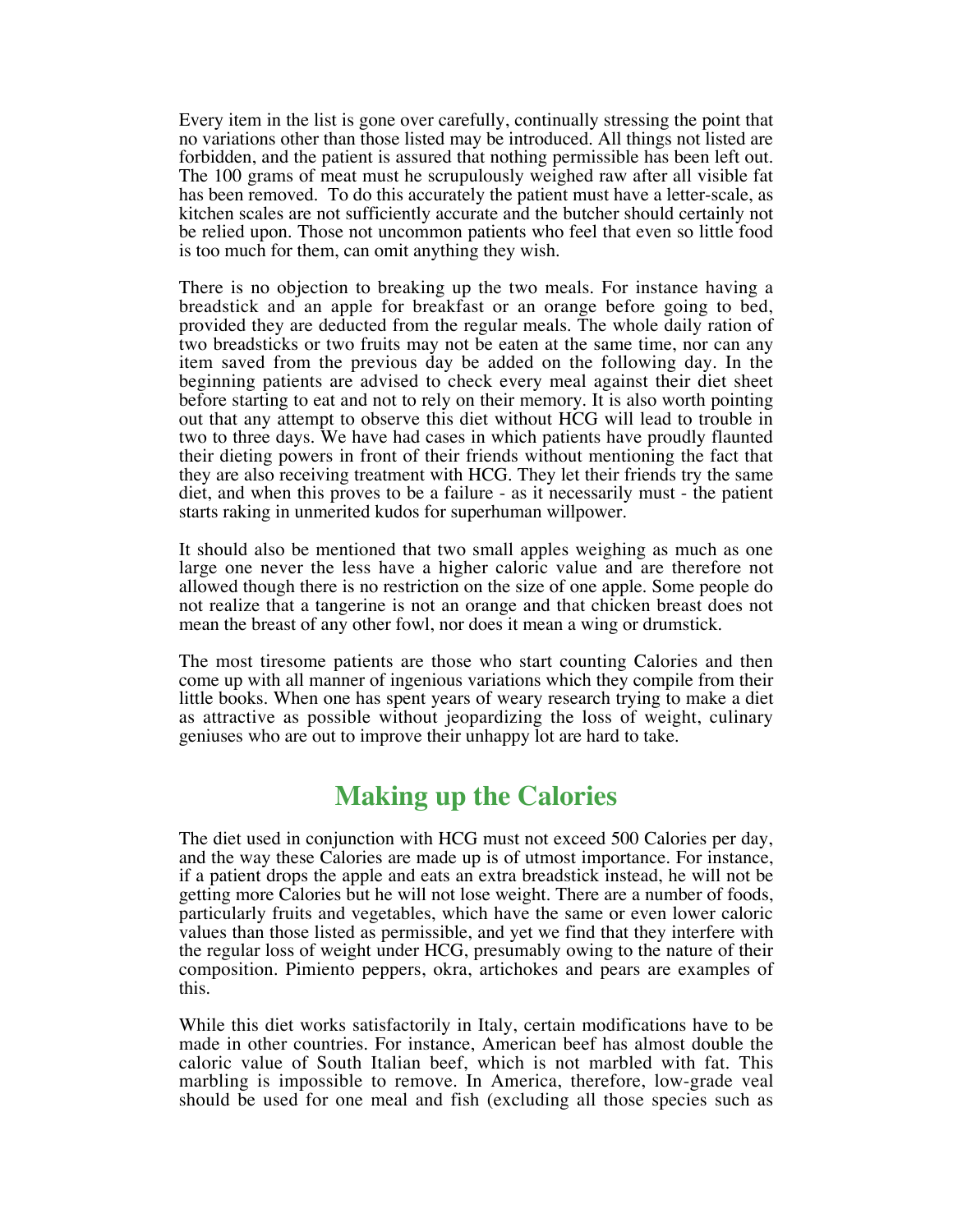herring, mackerel, tuna, salmon, eel, etc., which have a high fat content, and all dried, smoked or pickled fish), chicken breast, lobster, crawfish, prawns, shrimps, crabmeat or kidneys for the other meal. Where the Italian breadsticks, the so-called grissini, are not available, one Melba toast may be used instead, though they are psychologically less satisfying. A Melba toast has about the same weight as the very porous grissini which is much more to look at and to chew.

In many countries specially prepared unsweetened and low Calorie foods are freely available, and some of these can be tentatively used. When local conditions or the feeding habits of the population make changes necessary it must be borne in mind that the total daily intake must not exceed 500 Calories if the best possible results are to be obtained, that the daily ration should contain 200 grams of fat-free protein and a very small amount of starch.

Just as the daily dose of HCG is the same in all cases, so the same diet proves to be satisfactory for a small elderly lady of leisure or a hard working muscular giant. Under the effect of HCG the obese body is always able to obtain all the Calories it needs from the abnormal fat deposits, regardless of whether it uses up 1500 or 4000 per day. It must be made very clear to the patient that he is living to a far greater extent on the fat which he is losing than on what he eats.

Many patients ask why eggs are not allowed. The contents of two good sized eggs are roughly equivalent to 100 grams of meat, but fortunately the yolk contains a large amount of fat, which is undesirable. Very occasionally we allow egg - boiled, poached or raw - to patients who develop an aversion to meat, but in this case they must add the white of three eggs to the one they eat whole. In countries where cottage cheese made from skimmed milk is available 100 grams may occasionally be used instead of the meat, but no other cheeses are allowed.

### **Vegetarians**

Strict vegetarians such as orthodox Hindus present a special problem, because milk and curds are the only animal protein they will eat. To supply them with sufficient protein of animal origin they must drink 500 cc. of skimmed milk per day, though part of this ration can be taken as curds. As far as fruit, vegetables and starch are concerned, their diet is the same as that of non-vegetarians; they cannot be allowed their usual intake of vegetable proteins from leguminous plants such as beans or from wheat or nuts, nor can they have their customary rice. In spite of these severe restrictions, their average loss is about half that of non-vegetarians, presumably owing to the sugar content of the milk.

# **Faulty Dieting**

Few patients will take one's word for it that the slightest deviation from the diet has under HCG disastrous results as far as the weight is concerned. This extreme sensitivity has the advantage that the smallest error is immediately detectable at the daily weighing but most patients have to make the experience before they will believe it.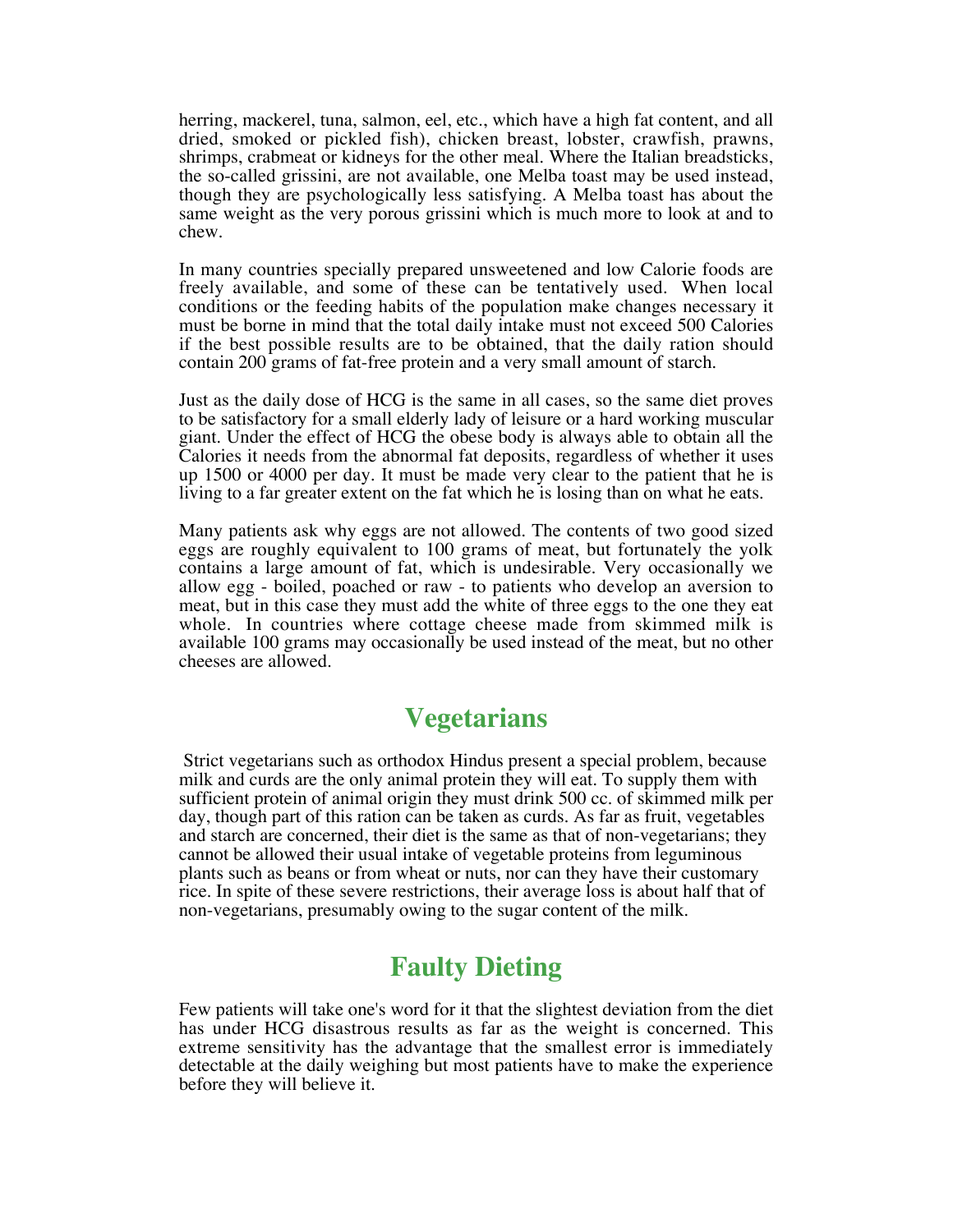Persons in high official positions such as embassy personnel, politicians, senior executives, etc., who are obliged to attend social functions to which they cannot bring their meager meal must be told beforehand that an official dinner will cost them the loss of about three days treatment, however careful they are and in spite of a friendly and would-be cooperative host. We generally advise them to avoid all-round embarrassment, the almost inevitable turn of conversation to their weight problem and the outpouring of lay counsel from their table partners by not letting it be known that they are under treatment. They should take dainty servings of everything, hide what they can under the cutlery and book the gain which may take three days to get rid of as one of the sacrifices which their profession entails. Allowing three days for their correction, such incidents do not jeopardize the treatment, provided they do not occur all too frequently in which case treatment should be postponed to a socially more peaceful season.

#### **Vitamins and Anemia**

Sooner or later most patients express a fear that they may be running out of vitamins or that the restricted diet may make them anemic. On this score the physician can confidently relieve their apprehension by explaining that every time they lose a pound of fatty tissue, which they do almost daily, only the actual fat is burned up; all the vitamins, the proteins, the blood, and the minerals which this tissue contains in abundance are fed back into the body. Actually, a low blood count not due to any serious disorder of the blood forming tissues improves during treatment, and we have never encountered a significant protein deficiency nor signs of a lack of vitamins in patients who are dieting regularly.

#### **The First Days of Treatment**

On the day of the third injection it is almost routine to hear two remarks. One is: "You know, Doctor, I'm sure it's only psychological, but I already feel quite different". So common is this remark, even from very skeptical patients that we hesitate to accept the psychological interpretation. The other typical remark is: "Now that I have been allowed to eat anything I want, I can't get it down. Since yesterday I feel like a stuffed pig. Food just doesn't seem to interest me any more, and I am longing to get on with your diet". Many patients notice that they are passing more urine and that the swelling in their ankles is less even before they start dieting.

On the day of the fourth injection most patients declare that they are feeling fine. They have usually lost two pounds or more, some say they feel a bit empty but hasten to explain that this does not amount to hunger. Some complain of a mild headache of which they have been forewarned and for which they have been given permission to take aspirin.

During the second and third day of dieting - that is, the fifth and sixth injection-these minor complaints improve while the weight continues to drop at about double the usually overall average of almost one pound per day, so that a moderately severe case may by the fourth day of dieting have lost as much as 8- 10 lbs.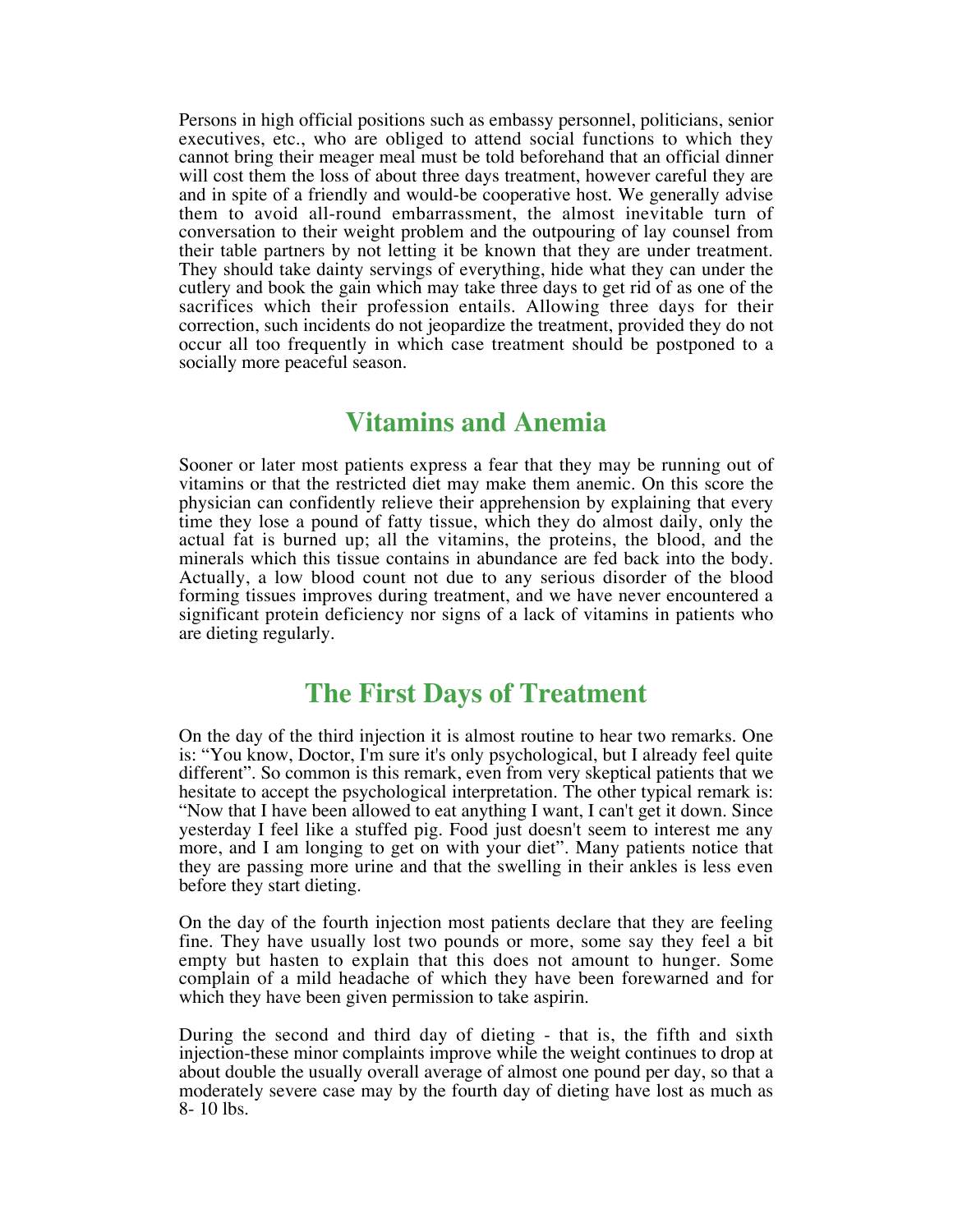It is usually at this point that a difference appears between those patients who have literally eaten to capacity during the first two days of treatment and those who have not. The former feel remarkably well; they have no hunger, nor do they feel tempted when others eat normally at the same table. They feel lighter, more clear-headed and notice a desire to move quite contrary to their previous lethargy. Those who have disregarded the advice to eat to capacity continue to have minor discomforts and do not have the same euphoric sense of well-being until about a week later. It seems that their normal fat reserves require that much more time before they are fully stocked.

#### **Fluctuations in weight loss**

After the fourth or fifth day of dieting the daily loss of weight begins to decrease to one pound or somewhat less per day, and there is a smaller urinary output. Men often continue to lose regularly at that rate, but women are more irregular in spite of faultless dieting. There may be no drop at all for two or three days and then a sudden loss which reestablishes the normal average. These fluctuations are entirely due to variations in the retention and elimination of water, which are more marked in women than in men.

The weight registered by the scale is determined by two processes not necessarily synchronized. Under the influence of HCG, fat is being extracted from the cells, in which it is stored in the fatty tissue. When these cells are empty and therefore serve no purpose, the body breaks down the cellular structure and absorbs it, but breaking up of useless cells, connective tissue, blood vessels, etc., may lag behind the process of fat-extraction. When this happens the body appears to replace some of the extracted fat with water which is retained for this purpose. As water is heavier than fat the scales may show no loss of weight, although sufficient fat has actually been consumed to make up for the deficit in the 500-Calorie diet. When then such tissue is finally broken down, the water is liberated and there is a sudden flood of urine and a marked loss of weight. This simple interpretation of what is really an extremely complex mechanism is the one we give those patients who want to know why it is that on certain days they do not lose, though they have committed no dietary error.

Patients who have previously regularly used diuretics as a method of reducing, lose fat during the first two or three weeks of treatment which shows in their measurements, but the scale may show little or no loss because they are replacing the normal water content of their body which has been dehydrated. Diuretics should never be used for reducing.

# **Interruptions of Weight Loss**

We distinguish four types of interruption in the regular daily loss. The first is the one that has already been mentioned in which the weight stays stationary for a day or two, and this occurs, particularly towards the end of a course, in almost every case.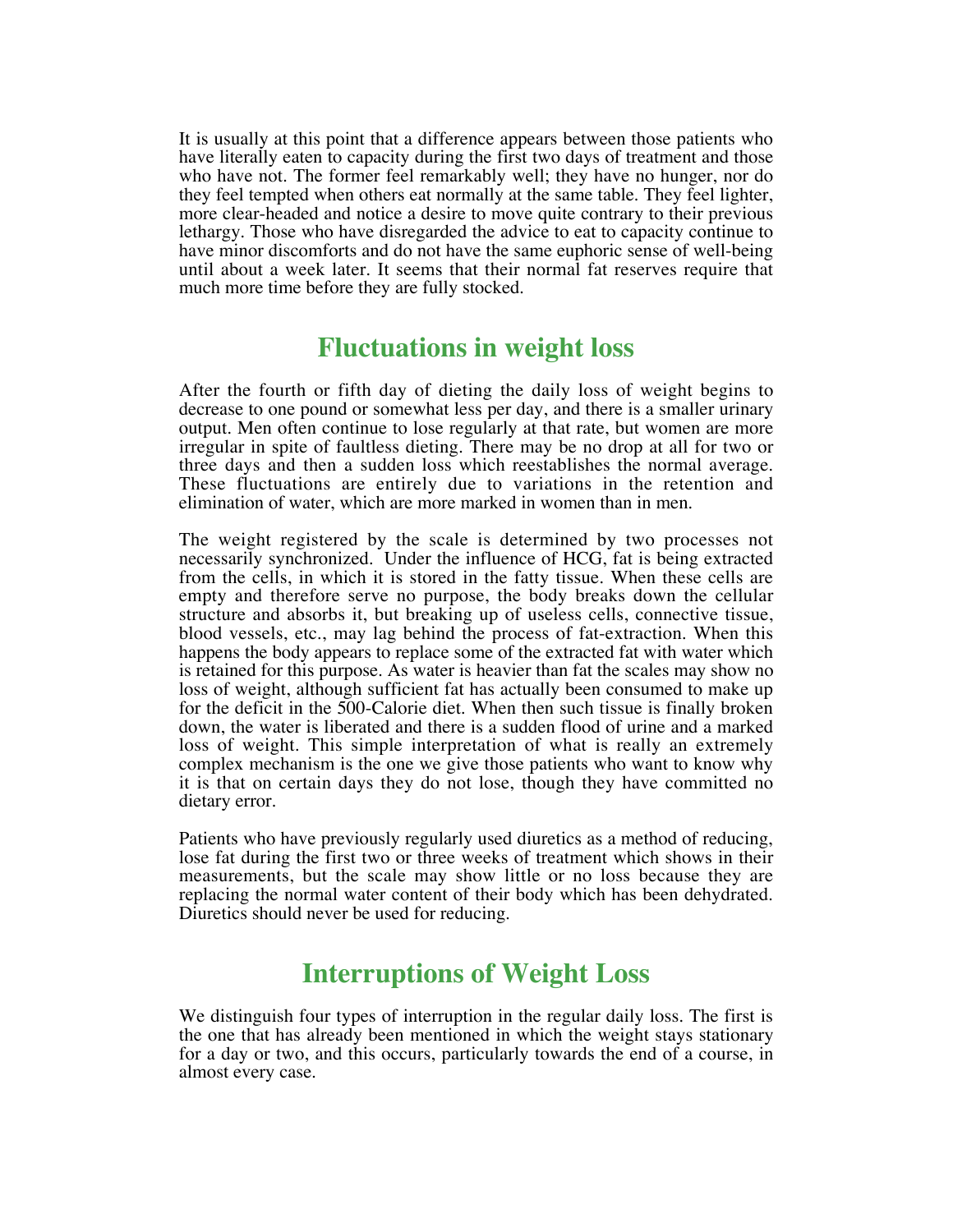#### **The Plateau**

The second type of interruption we call a "plateau". A plateau lasts 4-6 days and frequently occurs during the second half of a full course, particularly in patients that have been doing well and whose overall average of nearly a pound per effective injection has been maintained. Those who are losing more than the average all have a plateau sooner or later. A plateau always corrects, itself, but many patients who have become accustomed to a regular daily loss get unnecessarily worried and begin to fret. No amount of explanation convinces them that a plateau does not mean that they are no longer responding normally to treatment.

In such cases we consider it permissible, for purely psychological reasons, to break up the plateau. This can be done in two ways. One is a so-called "apple day". An apple-day begins at lunch and continues until just before lunch of the following day. The patients are given six large apples and are told to eat one whenever they feel the desire though six apples is the maximum allowed. During an apple-day no other food or liquids except plain water are allowed and of water they may only drink just enough to quench an uncomfortable thirst if eating an apple still leaves them thirsty. Most patients feel no need for water and are quite happy with their six apples. Needless to say, an apple-day may never be given on the day on which there is no injection. The apple-day produces a gratifying loss of weight on the following day, chiefly due to the elimination of water. This water is not regained when the patients resume their normal 500-Calorie diet at lunch, and on the following days they continue to lose weight satisfactorily.

The other way to break up a plateau is by giving a non-mercurial diuretic[7] for one day. This is simpler for the patient but we prefer the apple-day as we sometimes find that though the diuretic is very effective on the following day it may take two to three days before the normal daily reduction is resumed, throwing the patient into a new fit of despair. It is useless to give either an apple-day or a diuretic unless the weight has been stationary for at least four days without any dietary error having been committed.

### **Reaching a Former Level**

The third type of interruption in the regular loss of weight may last much longer - ten days to two weeks. Fortunately, it is rare and only occurs in very advanced cases, and then hardly ever during the first course of treatment. It is seen only in those patients who during some period of their lives have maintained a certain fixed degree of obesity for ten years or more and have then at some time rapidly increased beyond that weight. When then in the course of treatment the former level is reached, it may take two weeks of no loss, in spite of HCG and diet, before further reduction is normally resumed.

### **Menstrual Interruption**

The fourth type of interruption is the one which often occurs a few days before and during the menstrual period and in some women at the time of ovulation. It must also be mentioned that when a woman becomes pregnant during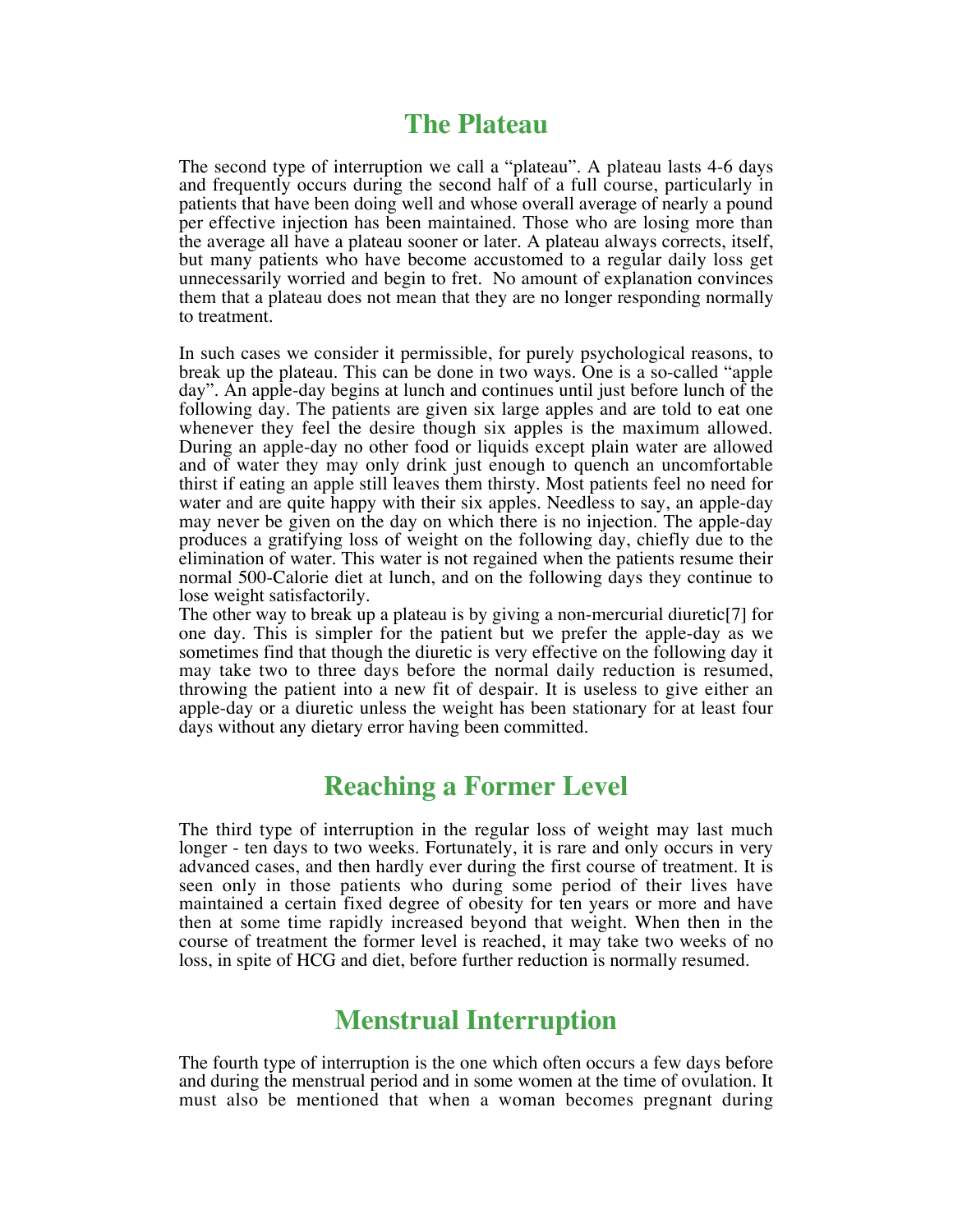treatment - and this is by no means uncommon - she at once ceases to lose weight. An unexplained arrest of reduction has on several occasions raised our suspicion before the first period was missed. If in such cases, menstruation is delayed, we stop injecting and do a precipitation test five days later. No pregnancy test should be carried out earlier than five days after the last injection, as otherwise the HCG may give a false positive result. Oral contraceptives may be used during treatment.

#### **Dietary Errors**

Any interruption of the normal loss of weight which does not fit perfectly into one of those categories is always due to some possibly very minor dietary error. Similarly, any gain of more than 100 grams is invariably the result of some transgression or mistake, unless it happens on or about the day of ovulation or during the three days preceding the onset of menstruation, in which case it is ignored. In all other cases the reason for the gain must be established at once.

The patient who frankly admits that he has stepped out of his regimen when told that something has gone wrong is no problem. He is always surprised at being found out, because unless he has seen this himself he will not believe that a salted almond, a couple of potato chips, a glass of tomato juice or an extra orange will bring about a definite increase in his weight on the following day.

Very often he wants to know why extra food weighing one ounce should increase his weight by six ounces. We explain this in the following way: Under the influence of HCG the blood is saturated with food and the blood volume has adapted itself so that it can only just accommodate the 500 Calories which come in from the intestinal tract in the course of the day. Any additional income, however little this may be, cannot be accommodated and the blood is therefore forced to increase its volume sufficiently to hold the extra food, which it can only do in a very diluted form. Thus it is not the weight of what is eaten that plays the determining role but rather the amount of water which the body must retain to accommodate this food.

This can be illustrated by mentioning the case of salt. In order to hold one teaspoonful of salt the body requires one liter of water, as it cannot accommodate salt in any higher concentration. Thus, if a person eats one teaspoonfull of salt his weight will go up by more than two pounds as soon as this salt is absorbed from his intestine.

To this explanation many patients reply: Well, if I put on that much every time I eat a little extra, how can I hold my weight after the treatment? It must therefore be made clear that this only happens as long as they are under HCG. When treatment is over, the blood is no longer saturated and can easily accommodate extra food without having to increase its volume. Here again the professional reader will be aware that this interpretation is a simplification of an extremely intricate physiological process which actually accounts for the phenomenon.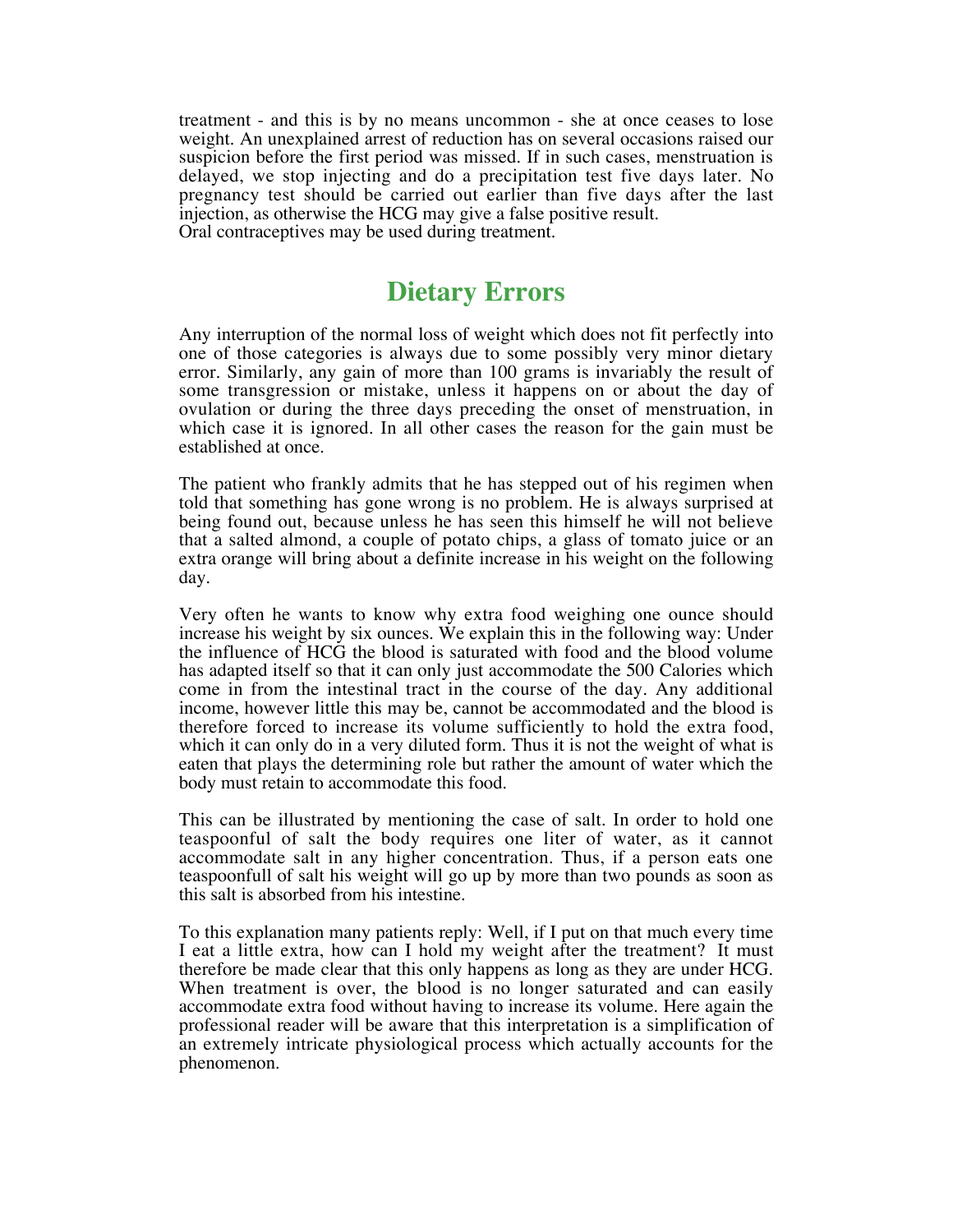#### **Salt and Reducing**

While we are on the subject of salt, I can take this opportunity to explain that we make no restriction in the use of salt and insist that the patients drink large quantities of water throughout the treatment. We are out to reduce abnormal fat and are not in the least interested in such illusory weight losses as can be achieved by depriving the body of salt and by desiccating it. Though we allow the free use of salt, the daily amount taken should be roughly the same, as a sudden increase will of course be followed by a corresponding increase in weight as shown by the scale. An increase in the intake of salt is one of the most common causes for an increase in weight from one day to the next. Such an increase can be ignored, provided it is accounted for. It in no way influences the regular loss of fat.

#### **Water**

Patients are usually hard to convince that the amount of water they retain has nothing to do with the amount of water they drink. When the body is forced to retain water, it will do this at all costs. If the fluid intake is insufficient to provide all the water required, the body withholds water from the kidneys and the urine becomes scanty and highly concentrated, imposing a certain strain on the kidneys. If that is insufficient, excessive water will be with-drawn from the intestinal tract, with the result that the feces become hard and dry. On the other hand if a patient drinks more than his body requires, the surplus is promptly and easily eliminated. Trying to prevent the body from retaining water by drinking less is therefore not only futile but even harmful.

#### **Constipation**

An excess of water keeps the feces soft, and that is very important in the obese, who commonly suffer from constipation and a spastic colon. While a patient is under treatment we never permit the use of any kind of laxative taken by mouth. We explain that owing to the restricted diet it is perfectly satisfactory and normal to have an evacuation of the bowel only once every three to four days and that, provided plenty of fluids are taken, this never leads to any disturbance. Only in those patients who begin to fret after four days do we allow the use of a suppository. Patients who observe this rule find that after treatment they have a perfectly normal bowel action and this delights many of them almost as much as their loss of weight.

#### **Investigating Dietary Errors**

When the reason for a slight gain in weight is not immediately evident, it is necessary to investigate further. A patient who is unaware of having committed an error or is unwilling to admit a mistake protests indignantly when told he has done something he ought not to have done. In that atmosphere no fruitful investigation can be conducted; so we calmly explain that we are not accusing him of anything but that we know for certain from our not inconsiderable experience that something has gone wrong and that we must now sit down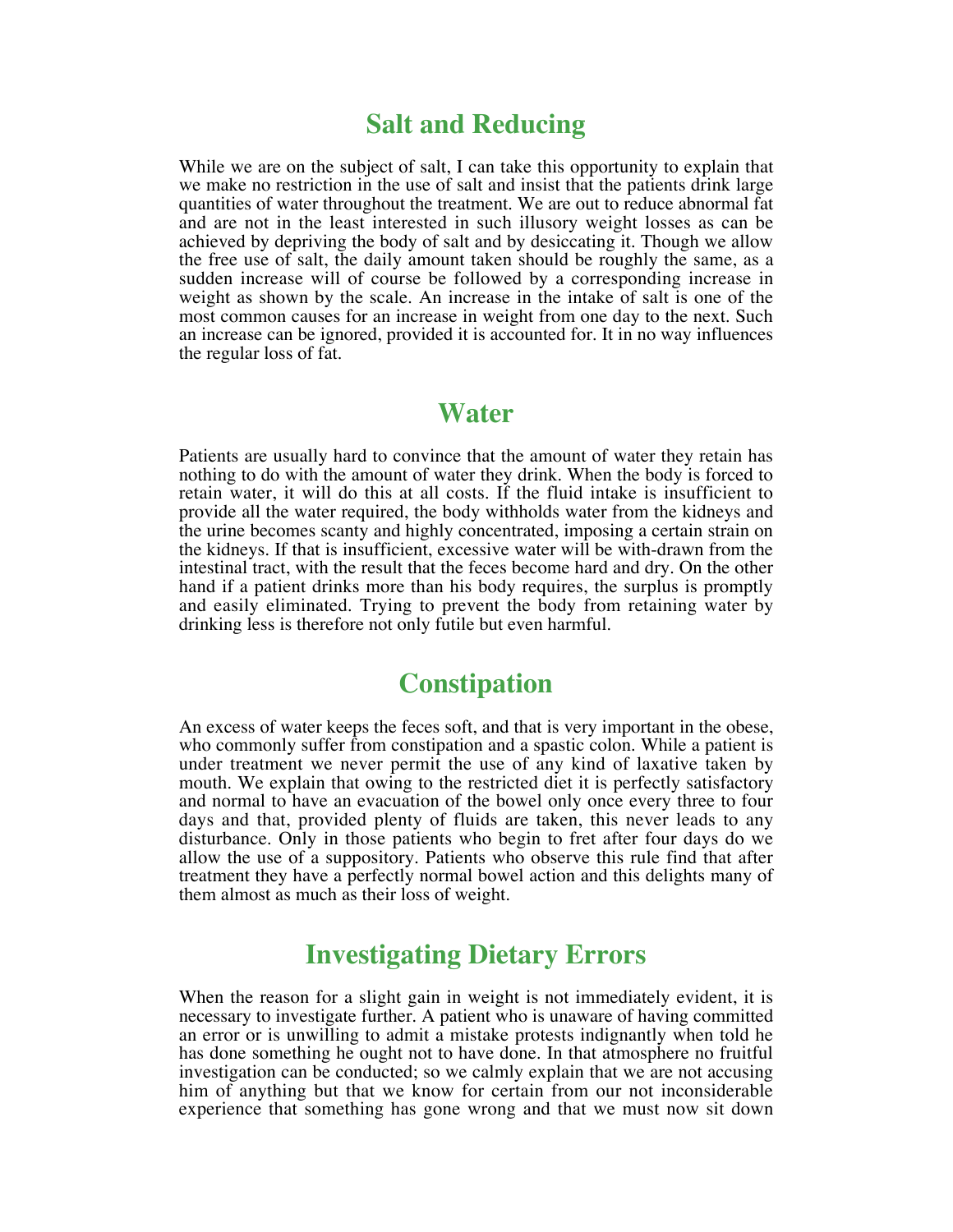quietly together and try and find out what it was. Once the patient realizes that it is in his own interest that he play an active and not merely a passive role in this search, the reason for the setback is almost invariably discovered. Having been through hundreds of such sessions, we are nearly always able to distinguish the deliberate liar from the patient who is merely fooling himself or is really unaware of having erred.

### **Liars and Fools**

When we see obese patients there are generally two of us present in order to speed up routine handling. Thus when we have to investigate a rise in weight, a glance is sufficient to make sure that we agree or disagree. If after a few questions we both feel reasonably sure that the patient is deliberately lying, we tell him that this is our opinion and warn him that unless he comes clean we may refuse further treatment. The way he reacts to this furnishes additional proof whether we are on the right track or not we now very rarely make a mistake.

If the patient breaks down and confesses, we melt and are all forgiveness and treatment proceeds. Yet if such performances have to be repeated more than two or three times, we refuse further treatment. This happens in less than 1% of our cases. If the patient is stubborn and will not admit what he has been up to, we usually give him one more chance and continue treatment even though we have been unable to find the reason for his gain. In many such cases there is no repetition, and frequently the patient does then confess a few days later after he has thought things over.

The patient who is fooling himself is the one who has committed some trifling, offense against the rules but who has been able to convince himself that this is of no importance and cannot possibly account for the gain in weight. Women seem particularly prone to getting themselves entangled in such delusions. On the other hand, it does frequently happen that a patient will in the midst of a conversation unthinkingly spear an olive or forget that he has already eaten his breadstick.

A mother preparing food for the family may out of sheer habit forget that she must not taste the sauce to see whether it needs more salt. Sometimes a rich maiden aunt cannot be offended by refusing a cup of tea into which she has put two teaspoons of sugar, thoughtfully remembering the patient's taste from previous occasions. Such incidents are legion and are usually confessed without hesitation, but some patients seem genuinely able to forget these lapses and remember them with a visible shock only after insistent questioning.

In these cases we go carefully over the day. Sometimes the patient has been invited to a meal or gone to a restaurant, naively believing that the food has actually been prepared exactly according to instructions. They will say: "Yes, now that I come to think of it the steak did seem a bit bigger than the one I have at home, and it did taste better; maybe there was a little fat on it, though I specially told them to cut it all away". Sometimes the breadsticks were broken and a few fragments eaten, and "Maybe they were a little more than one". It is not uncommon for patients to place too much reliance on their memory of the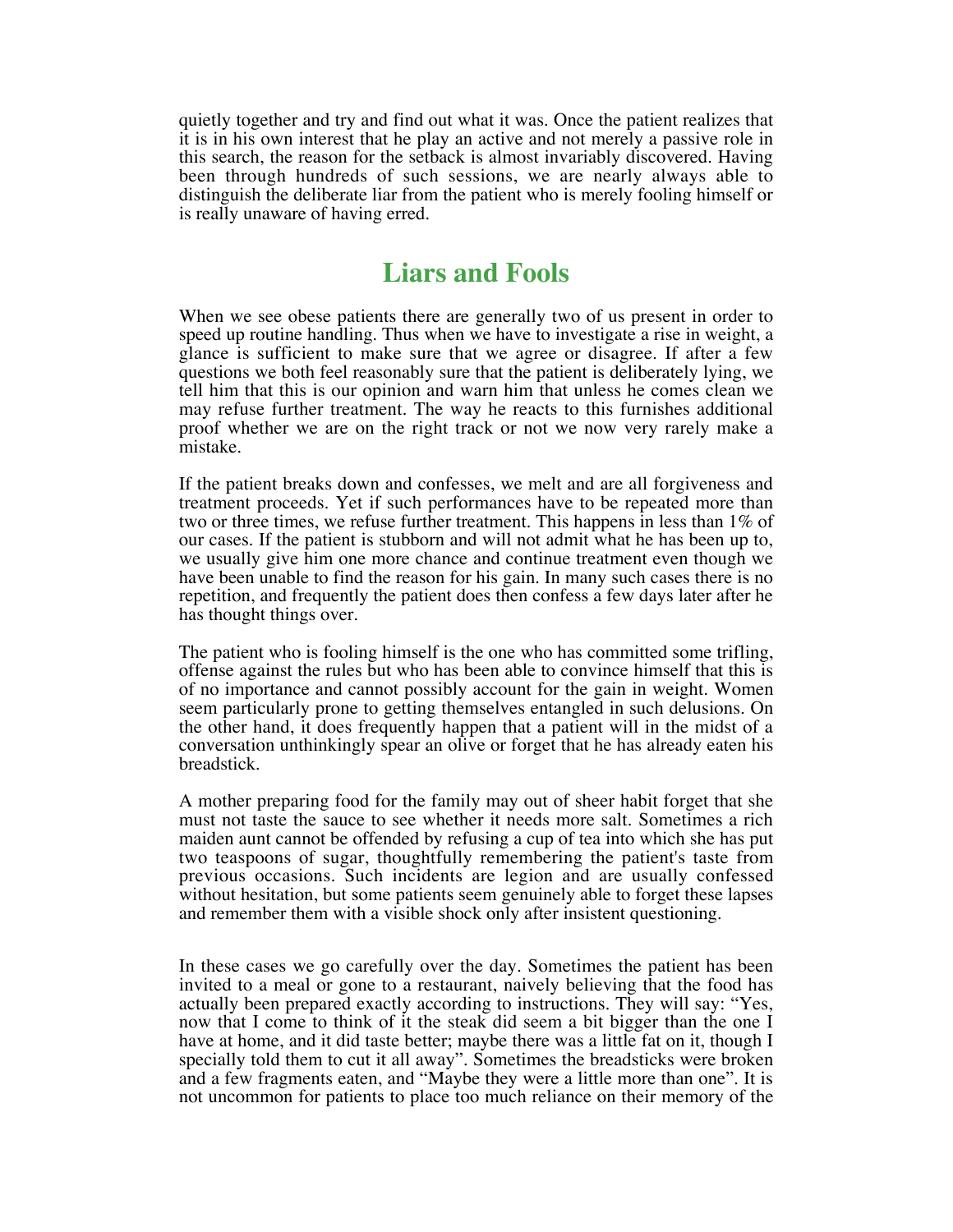diet-sheet and start eating carrots, beans or peas and then to seem genuinely surprised when their attention is called to the fact that these are forbidden, as they have not been listed.

#### **Cosmetics**

When no dietary error is elicited we turn to cosmetics. Most women find it hard to believe that fats, oils, creams and ointments applied to the skin are absorbed and interfere with weight reduction by HCG just as if they had been eaten. This almost incredible sensitivity to even such very minor increases in nutritional intake is a peculiar feature of the HCG method. For instance, we find that persons who habitually handle organic fats, such as workers in beauty parlors, masseurs, butchers, etc. never show what we consider a satisfactory loss of weight unless they can avoid fat coming into contact with their skin.

The point is so important that I will illustrate it with two cases. A lady who was cooperating perfectly suddenly increased half a pound. Careful questioning brought nothing to light. She had certainly made no dietary error nor had she used any kind of face cream, and she was already in the menopause. As we felt that we could trust her implicitly, we left the question suspended. Yet

just as she was about to leave the consulting room she suddenly stopped, turned and snapped her fingers. "I've got it," she said. This is what had happened : She had bought herself a new set of make-up pots and bottles and, using her fingers, had transferred her large assortment of cosmetics to the new containers in anticipation of the day she would be able to use them again after her treatment.

The other case concerns a man who impressed us as being very conscientious. He was about 20 lbs. overweight but did not lose satisfactorily from the onset of treatment. Again and again we tried to find the reason but with no success, until one day he said:"I never told you this, but I have a glass eye. In fact, I have a whole set of them. I frequently change them, and every time I do that I put a special ointment in my eyesocket.. Do you think that could have anything to do with it?" As we thought just that, we asked him to stop using this ointment, and from that day on his weight-loss was regular.

We are particularly averse to those modern cosmetics which contain hormones, as any interference with endocrine regulations during treatment must be absolutely avoided. Many women whose skin has in the course of years become adjusted to the use of fat containing cosmetics find that their skin gets dry as soon as they stop using them. In such cases we permit the use of plain mineral oil, which has no nutritional value. On the other hand, mineral oil should not be used in preparing the food, first because of its undesirable laxative quality, and second because it absorbs some fat-soluble vitamins, which are then lost in the stool. We do permit the use of lipstick, powder and such lotions as are entirely free of fatty substances. We also allow brilliantine to be used on the hair but it must not be rubbed into the scalp. Obviously suntan oil is prohibited.

Many women are horrified when told that for the duration of treatment they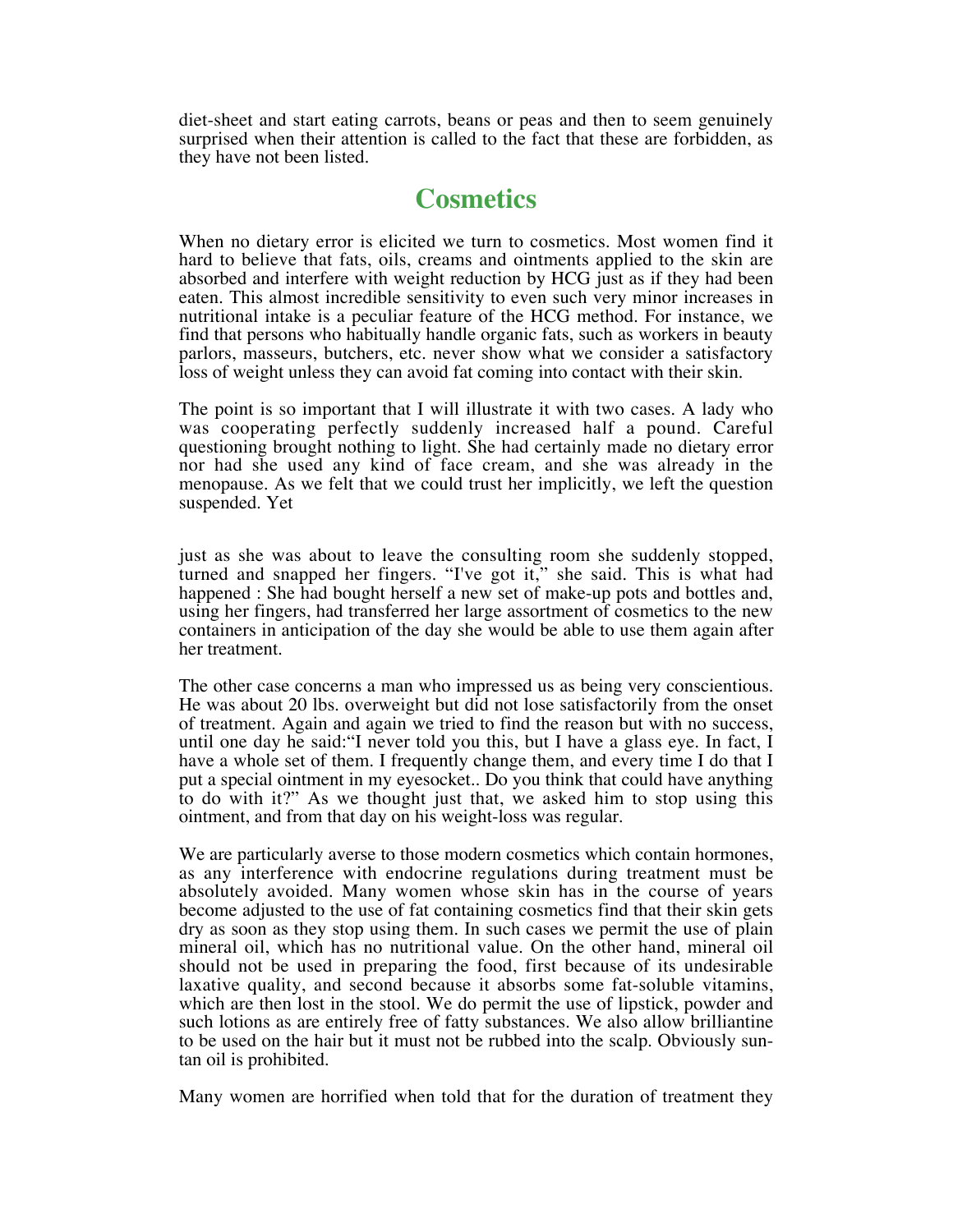cannot use face creams or have facial massages. They fear that this and the loss of weight will ruin their complexion. They can be fully reassured. Under treatment normal fat is restored to the skin, which rapidly becomes fresh and turgid, making the expression much more youthful. This is a characteristic of the HCG method which is a constant source of wonder to patients who have experienced or seen in others the facial ravages produced by the usual methods of reducing. An obese woman of 70 obviously cannot expect to have her pued face reduced to normal without a wrinkle, but it is remarkable how youthful her face remains in spite of her age.

#### **The Voice**

Incidentally, another interesting feature of the HCG method is that it does not ruin a singing voice. The typically obese prima donna usually finds that when she tries to reduce, the timbre of her voice is liable to change, and understandably this terrifies her. Under HCG this does not happen; indeed, in many cases the voice improves and the breathing invariably does. We have had many cases of professional singers very carefully controlled by expert voice teachers, and the maestros have been so enthusiastic that they now frequently send us patients.

#### **Other Reasons for a Gain**

Apart from diet and cosmetics there can be a few other reasons for a small rise in weight. Some patients unwittingly take chewing gum, throat pastilles, vitamin pills, cough syrups etc., without realizing that the sugar or fats they contain may interfere with a regular loss of weight. Sex hormones or cortisone in its various modern forms must be avoided, though oral contraceptives are permitted. In fact the only self-medication we allow is aspirin for a headache, though headaches almost invariably disappear after a week of treatment, particularly if of the migraine type.

Occasionally we allow a sleeping tablet or a tranquilizer, but patients should be told that while under treatment they need and may get less sleep. For instance, here in Italy where it is customary to sleep during the siesta which lasts from one to four in the afternoon most patients find that though they lie down they are unable to sleep.

We encourage swimming and sun bathing during treatment, but it should be remembered that a severe sunburn always produces a temporary rise in weight, evidently due to water retention. The same may be seen when a patient gets a common cold during treatment. Finally, the weight can temporarily increase paradoxical though this may sound - after an exceptional physical exertion of long duration leading to a feeling of exhaustion. A game of tennis, a vigorous swim, a run, a ride on horseback or a round of golf do not have this effect; but a long trek, a day of skiing, rowing or cycling or dancing into the small hours usually result in a gain of weight on the following day, unless the patient is in perfect training. In patients coming from abroad, where they always use their cars, we often see this effect after a strenuous day of shopping on foot, sightseeing and visits to galleries and museums. Though the extra muscular effort involved does consume some additional Calories, this appears to be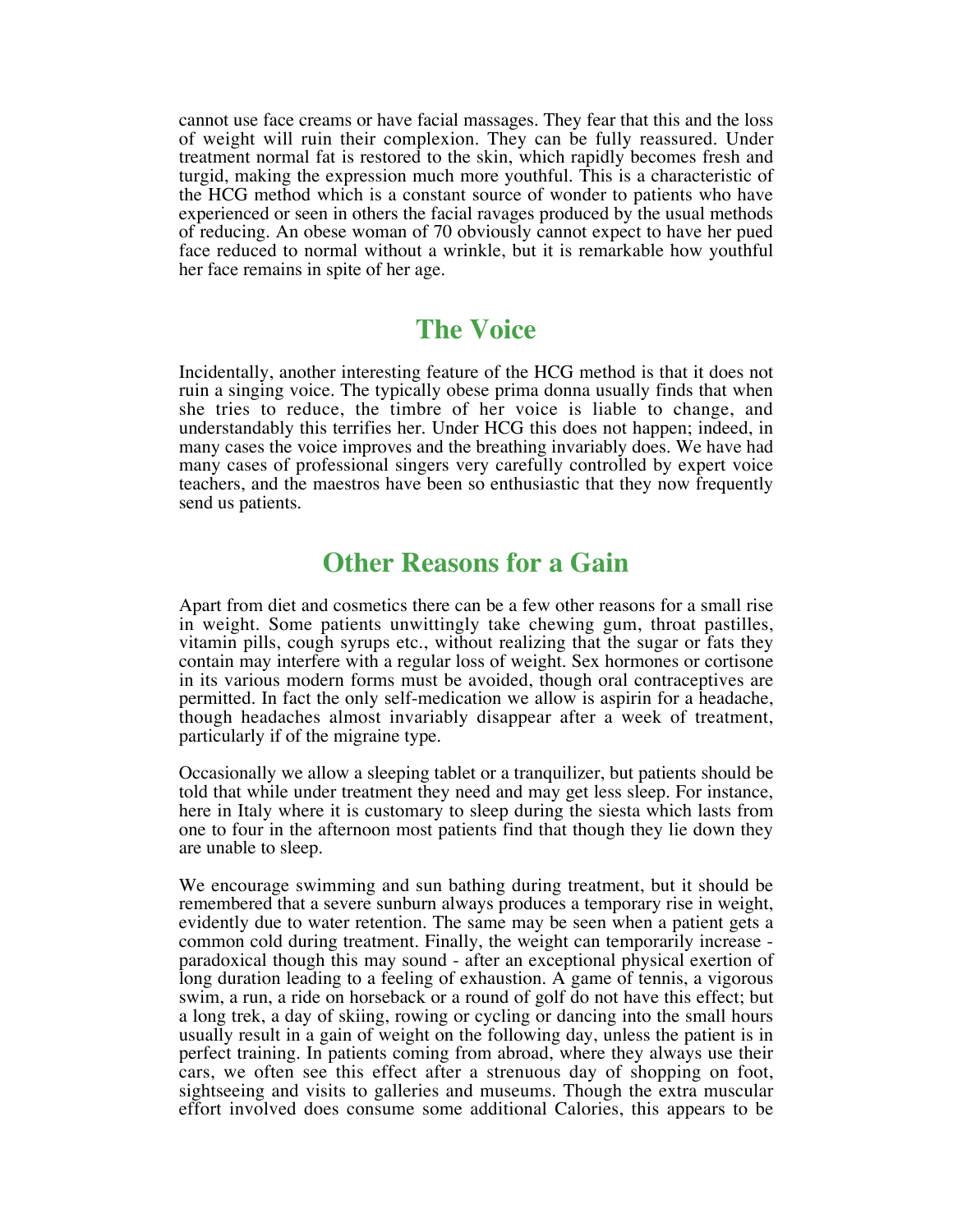offset by the retention of water which the tired circulation cannot at once eliminate.

## **Appetite-reducing Drugs**

We hardly ever use amphetamines, the appetite-reducing drugs such as Dexedrin, Dexamil, Preludin, etc., as there seems to be no need for them during the HCG treatment. The only time we find them useful is when a patient is, for impelling and unforeseen reasons, obliged to forego the injections for three to four days and yet wishes to continue the diet so that he need not interrupt the course.

#### **Unforeseen Interruptions of Treatment**

If an interruption of treatment lasting more than four days is necessary, the patient must increase his diet to at least 800 Calories by adding meat, eggs, cheese, and milk to his diet after the third day, as otherwise he will find himself so hungry and weak that he is unable to go about his usual occupation. If the interval lasts less than two weeks the patient can directly resume injections and the 500-Calorie diet, but if the interruption lasts longer he must again eat normally until he has had his third injection.

When a patient knows beforehand that he will have to travel and be absent for more than four days, it is always better to stop injections three days before he is due to leave so that he can have the three days of strict dieting which are necessary after the last injection at home. This saves him from the almost impossible task of having to arrange the 500 Calorie diet while en route, and he can thus enjoy a much greater dietary freedom from the day of his departure. Interruptions occurring before 20 effective injections have been given are most undesirable, because with less than that number of injections some weight is liable to be regained. After the 20th injection an unavoidable interruption is merely a loss of time.

#### **Muscular Fatigue**

Towards the end of a full course, when a good deal of fat has been rapidly lost, some patients complain that lifting a weight or climbing stairs requires a greater muscular effort than before. They feel neither breathlessness nor exhaustion but simply that their muscles have to work harder. This phenomenon, which disappears soon after the end of the treatment, is caused by the removal of abnormal fat deposited between, in, and around the muscles. The removal of this fat makes the muscles too long, and so in order to achieve a certain skeletal movement - say the bending of an arm - the muscles have to perform greater contraction than before. Within a short while the muscle adjusts itself perfectly to the new situation, but under HCG the loss of fat is so rapid that this adjustment cannot keep up with it. Patients often have to be reassured that this does not mean that they are "getting weak". This phenomenon does not occur in patients who regularly take vigorous exercise and continue to do so during treatment.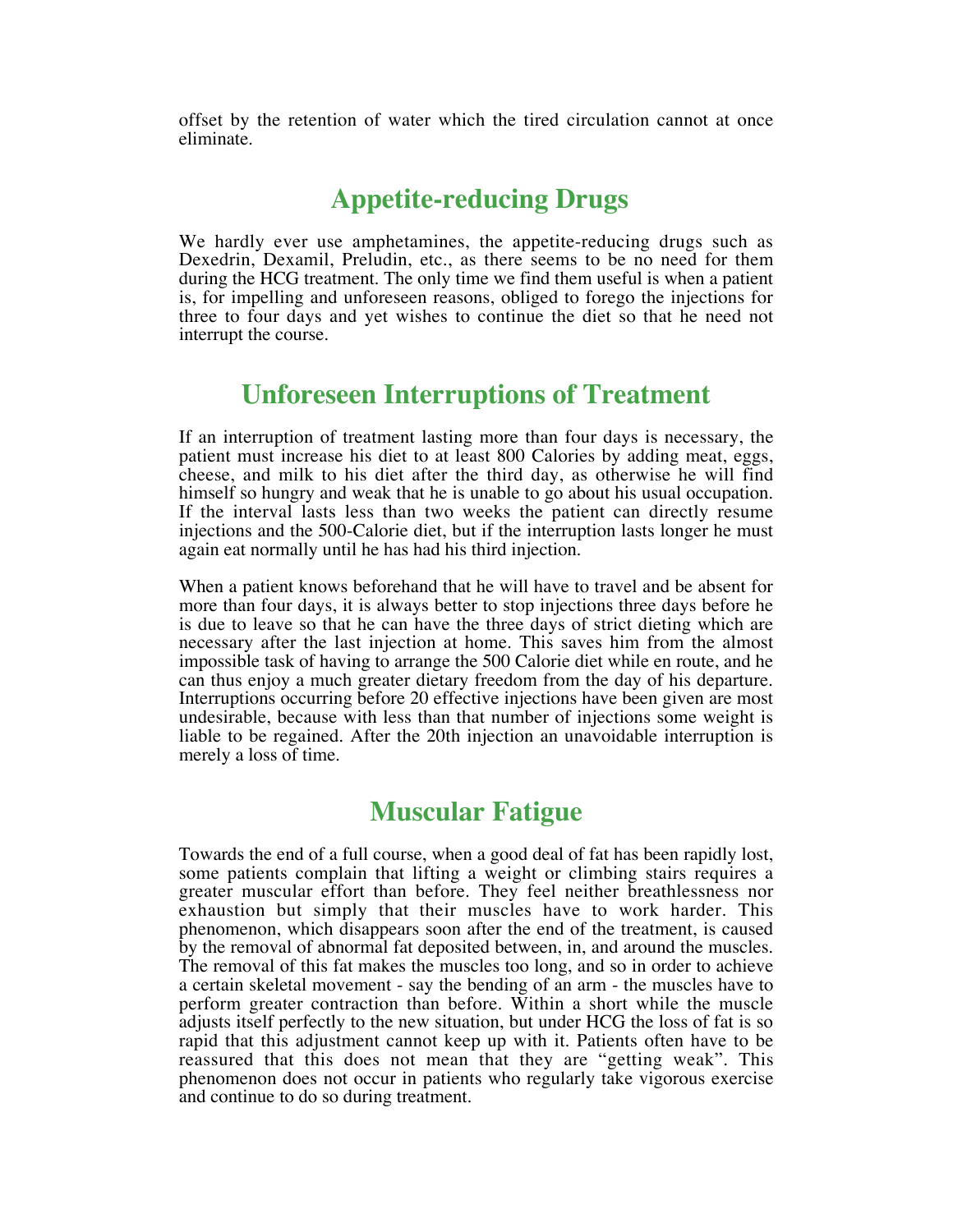#### **Massage**

I never allow any kind of massage during treatment. It is entirely unnecessary and merely disturbs a very delicate process which is going on in the tissues. Few indeed are the masseurs and masseuses who can resist the temptation to knead and hammer abnormal fat deposits. In the course of rapid reduction it is sometimes possible to pick up a fold of skin which has not yet had time to adjust itself, as it always does under HCG, to the changed figure. This fold contains its normal subcutaneous fat and may be almost an inch thick. It is one of the main objects of the HCG treatment to keep that fat there. Patients and their masseurs do not always understand this and give this fat a working-over. I have seen such patients who were as black and blue as if they had received a sound thrashing.

In my opinion, massage, thumping, rolling, kneading, and shivering undertaken for the purpose of reducing abnormal fat can do nothing but harm. We once had the honor of treating the proprietress of a high class institution that specialized in such antics. She had the audacity to confess that she was taking our treatment to convince her clients of the efficacy of her methods, which she had found useless in her own case.

How anyone in his right mind is able to believe that fatty tissue can be shifted mechanically or be made to vanish by squeezing is beyond my comprehension. The only effect obtained is severe bruising. The torn tissue then forms scars, and these slowly contract making the fatty tissue even harder and more unyielding.

A lady once consulted us for her most ungainly legs. Large masses of fat bulged over the ankles of her tiny feet, and there were about 40 lbs. too much on her hips and thighs. We assured her that this overweight could be lost and that her ankles would markedly improve in the process. Her treatment progressed most satisfactorily but to our surprise there was no improvement in her ankles. We then discovered that she had for years been taking every kind of mechanical, electric and heat treatment for her legs and that she had made up her mind to resort to plastic surgery if we failed.

Re-examining the fat above her ankles, we found that it was unusually hard. We attributed this to the countless minor injuries inflicted by kneading. These injuries had healed but had left a tough network of connective scar-tissue in which the fat was imprisoned. Ready to try anything, she was put to bed for the remaining three weeks of her first course with her lower legs tightly strapped in unyielding bandages. Every day the pressure was increased. The combination of HCG, diet and strapping brought about a marked improvement in the shape of her ankles. At the end of her first course she returned to her home abroad. Three months later she came back for her second course. She had maintained both her weight and the improvement of her ankles. The same procedure was repeated, and after five weeks she left the hospital with a normal weight and legs that, if not exactly shapely, were at least unobtrusive. Where no such injuries of the tissues have been inflicted by inappropriate methods of treatment, these drastic measures are never necessary.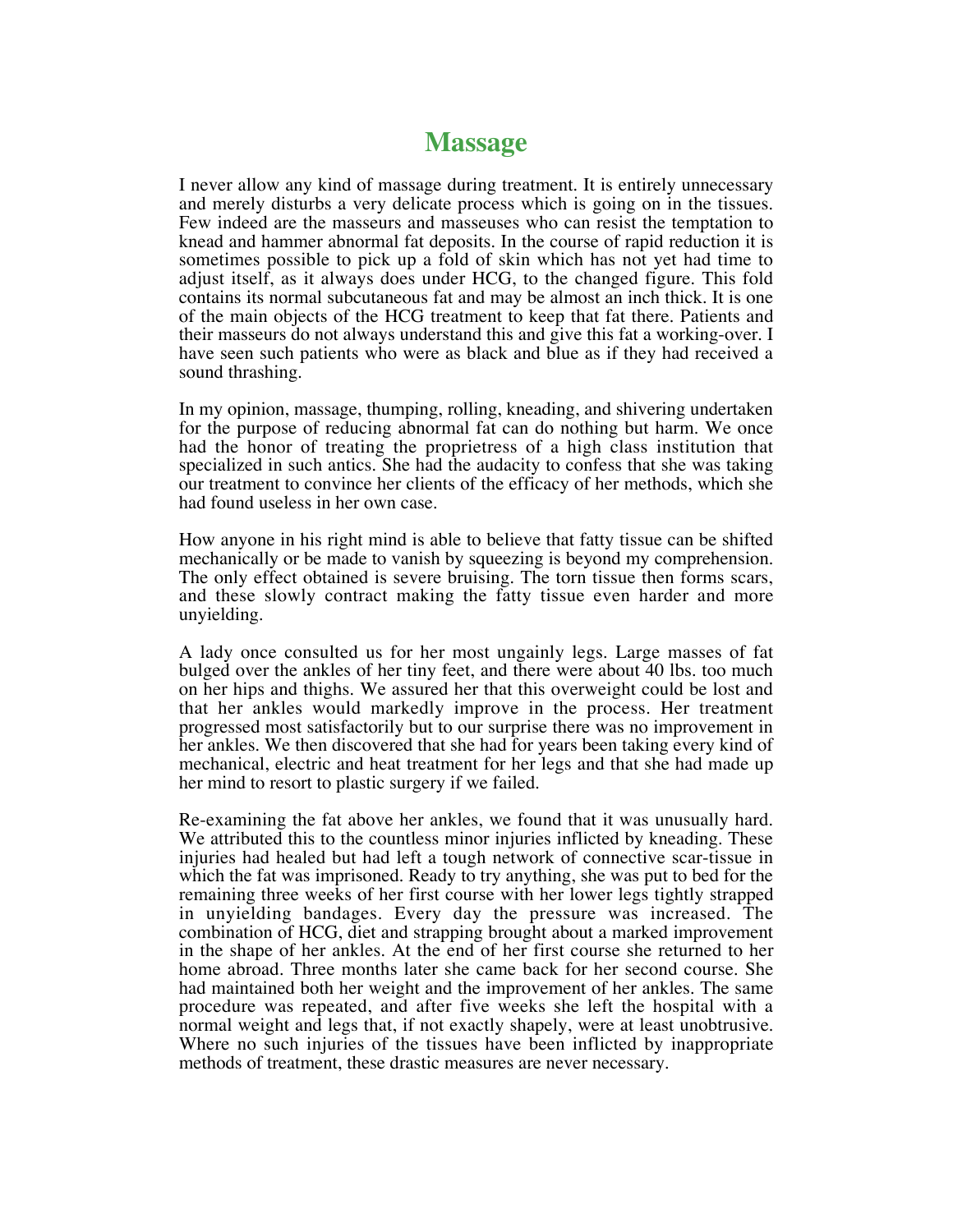#### **Blood Sugar**

Towards the end of a course or when a patient has nearly reached his normal weight it occasionally happens that the blood sugar drops below normal, and we have even seen this in patients who had an abnormally high blood sugar before treatment. Such an attack of hypoglycemia is almost identical with the one seen in diabetics who have taken too much insulin. The attack comes on suddenly; there is the same feeling of light-headedness, weakness in the knees, trembling, and unmotivated sweating; but under HCG, hypoglycemia does not produce any feeling of hunger. All these symptoms are almost instantly relieved by taking two heaped teaspoons of sugar.

In the course of treatment the possibility of such an attack is explained to those patients who are in a phase in which a drop in blood sugar may occur. They are instructed to keep sugar or glucose sweets handy, particularly when driving a car. They are also told to watch the effect of taking sugar very carefully and report the following day. This is important, because anxious patients to whom such an attack has been explained are apt to take sugar unnecessarily, in which case it inevitably produces a gain in weight and does not dramatically relieve the symptoms for which it was taken, proving that these were not due to hypoglycemia. Some patients mistake the effects of emotional stress for hypoglycemia. When the symptoms are quickly relieved by sugar this is proof that they were indeed due to an abnormal lowering of the blood sugar, and in that case there is no increase in the weight on the following day. We always suggest that sugar be taken if the patient is in doubt.

Once such an attack has been relieved with sugar we have never seen it recur on the immediately subsequent days, and only very rarely does a patient have two such attacks separated by several days during a course of treatment. In patients who have not eaten sufficiently during the first two days of treatment we sometimes give sugar when the minor symptoms usually felt during the first three days of treatment continue beyond that time, and in some cases this has seemed to speed up the euphoria ordinarily associated with the HCG method.

#### **The Ratio of Pounds to Inches**

An interesting feature of the HCG method is that, regardless of how fat a patient is, the greatest circumference -- abdomen or hips as the case may be is reduced at a constant rate which is extraordinarily close to 1 cm. per kilogram of weight lost. At the beginning of treatment the change in measurements is somewhat greater than this, but at the end of a course it is almost invariably found that the girth is as many centimeters less as the number of kilograms by which the weight has been reduced. I have never seen this clear cut relationship in patients that try to reduce by dieting only.

### **Preparing the Solution**

Human chorionic gonadotrophin comes on the market as a highly soluble powder which is the pure substance extracted from the urine of pregnant women. Such preparations are carefully standardized, and any brand made by a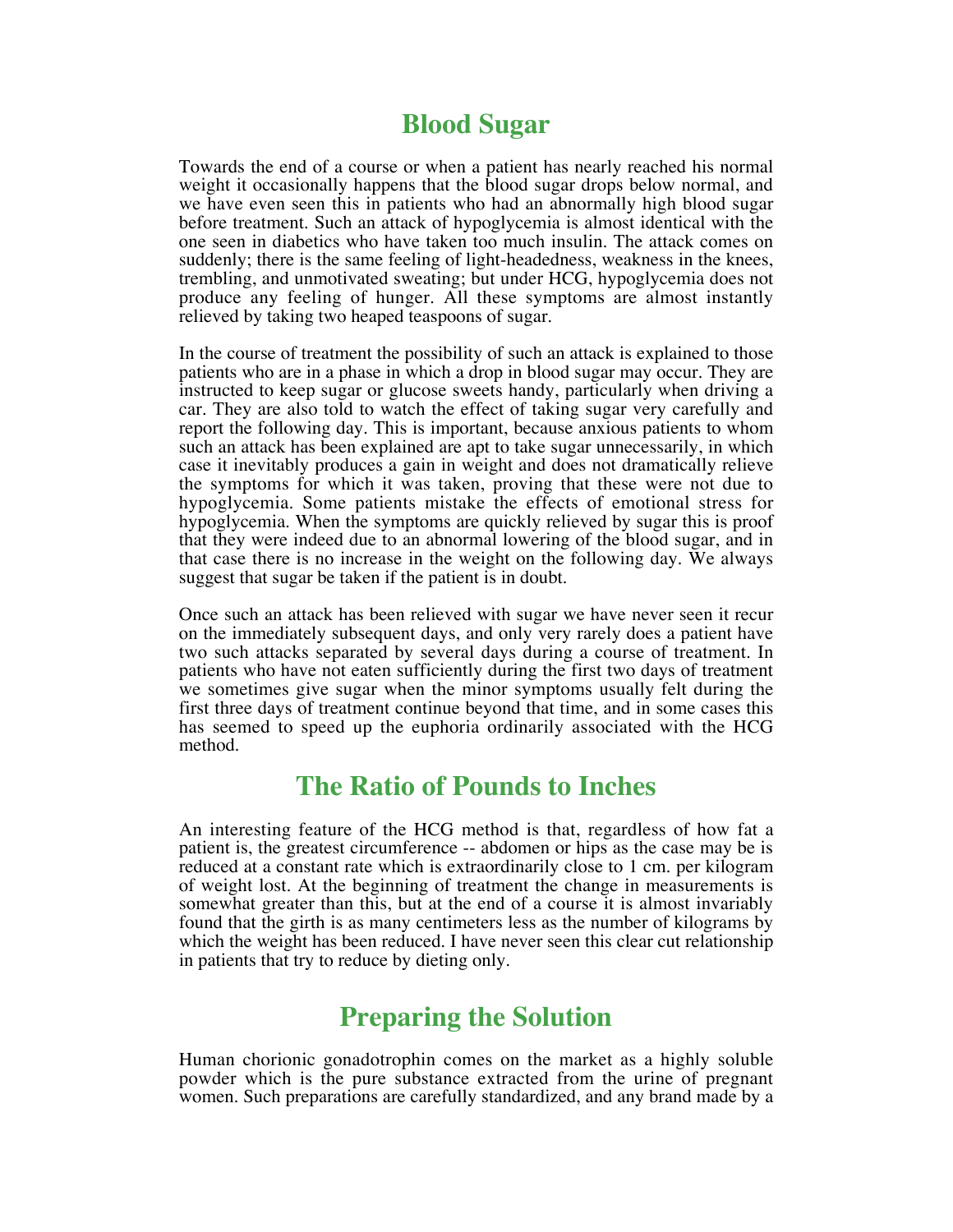reliable pharmaceutical company is probably as good as any other. The substance should be extracted from the urine and not from the placenta, and it must of course be of human and not of animal origin. The powder is sealed in ampoules or in rubber-capped bottles in varying amounts which are stated in International Units. In this form HCG is stable; however, only such preparations should be used that have the date of manufacture and the date of expiry clearly stated on the label or package. A suitable solvent is always supplied in a separate ampoule in the same package.

Once HCG is in solution it is far less stable. It may be kept at roomtemperature for two to three days, but if the solution must be kept longer it should always be refrigerated. When treating only one or two cases simultaneously, vials containing a small number of units say 1000 I.U. should be used. The 10 cc. of solvent which is supplied by the manufacturer is injected into the rubber- capped bottle containing the HCG, and the powder must dissolve instantly. Of this solution 1.25 cc. are withdrawn for each injection. One such bottle of 1000 I.U. therefore furnishes 8 injections. When more than one patient is being treated, they should not each have their own bottle but rather all be injected from the same vial and a fresh solution made when this is empty.

As we are usually treating a fair number of patients at the same time, we prefer to use vials containing 5000 units. With these the manufactures also supply 10 cc. of solvent. Of such a solution 0.25 cc. contain the 125 I.U., which is the standard dose for all cases and which should never be exceeded. This small amount is awkward to handle accurately (it requires an insulin syringe) and is wasteful, because there is a loss of solution in the nozzle of the syringe and in the needle. We therefore prefer a higher dilution, which we prepare in the following way: The solvent supplied is injected into the rubbercapped bottle containing the 5000 I.U . As these bottles are too small to hold more solvent, we withdraw 5 cc., inject it into an empty rubber-capped bottle and add 5 cc. of normal saline to each bottle. This gives us 10 cc. of solution in each bottle, and of this solution 0.5 cc. contains 125 I.U. This amount is convenient to inject with an ordinary syringe.

# **Injecting**

HCG produces little or no tissue-reaction, it is completely painless and in the many thousands of injections we have given we have never seen an inflammatory or suppurative reaction at the site of the injection.

One should avoid leaving a vacuum in the bottle after preparing the solution or after withdrawal of the amount required for the injections as otherwise alcohol used for sterilizing a frequently perforated rubber cap might be drawn into the solution. When sharp needles are used, it sometimes happens that a little bit of rubber is punched out of the rubber cap and can be seen as a small black speck floating in the solution. As these bits of rubber are heavier than the solution they rapidly settle out, and it is thus easy to avoid drawing them into the syringe.

We use very fine needles that are two inches long and inject deep intragluteally in the outer upper quadrant of the buttocks. The injection should if possible not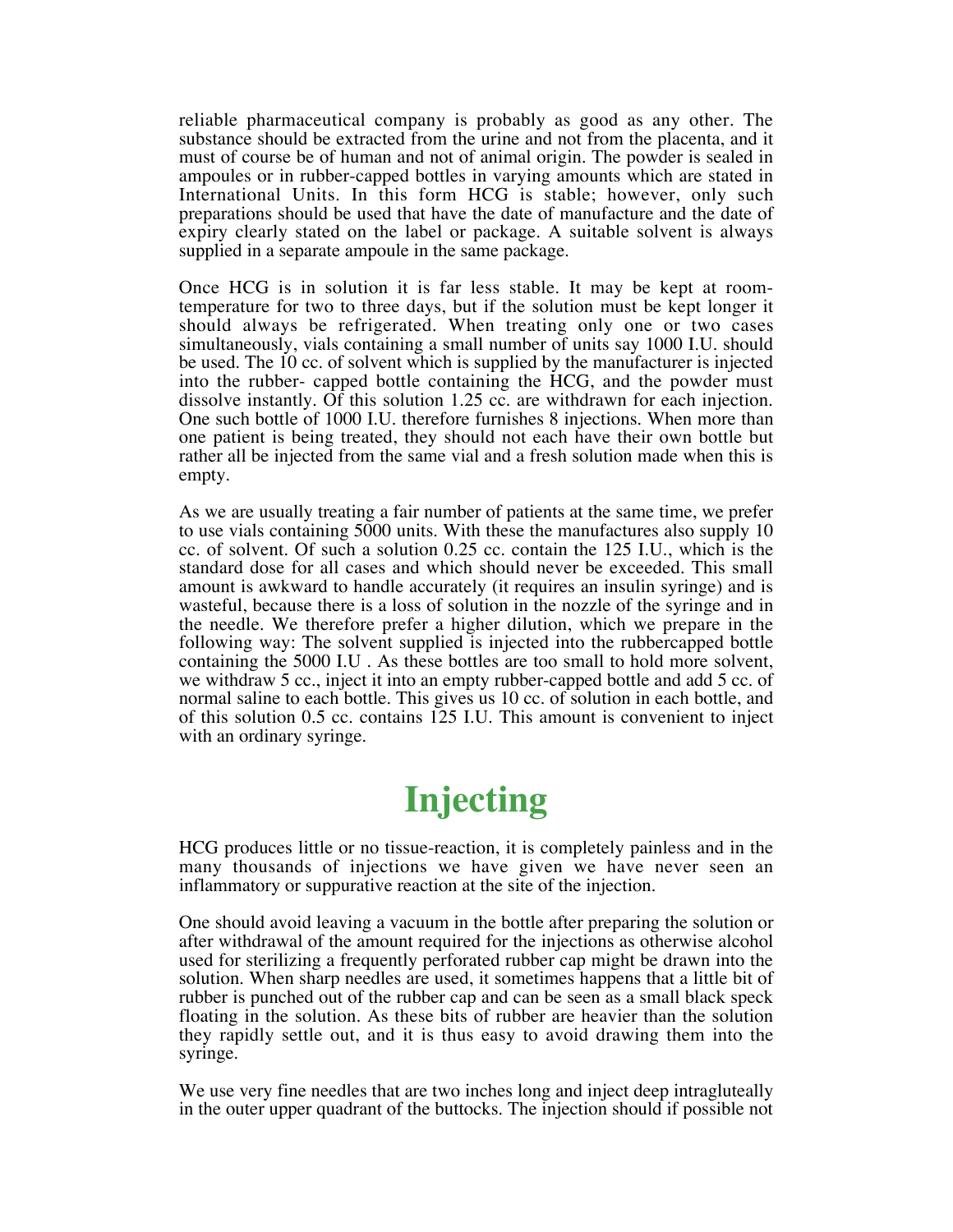be given into the superficial fat layers, which in very obese patients must be compressed so as to enable the needle to reach the muscle. Obviously needles and syringes must be carefully washed, sterilized and handled aseptically.[8] It is also important that the daily injection should be given at intervals as close to 24 hours as possible. Any attempt to economize in time by giving larger doses at longer intervals is doomed to produce less satisfactory results.

There are hardly any contraindications to the HCG method. Treatment can be continued in the presence of abscesses, suppuration, large infected wounds and major fractures. Surgery and general anesthesia are no reason to stop and we have given treatment during a severe attack of malaria. Acne or boils are no contraindication; the former usually clears up, and furunculosis comes to an end. Thrombophlebitis is no contraindication, and we have treated several obese patients with HCG and the 500-Calorie diet while suffering from this condition. Our impression has been that in obese patients the phlebitis does rather better and certainly no worse than under the usual treatment alone. This also applies to patients suffering from varicose ulcers which tend to heal rapidly.

#### **Fibroids**

While uterine fibroids seem to be in no way affected by HCG in the doses we use, we have found that very large, externally palpable uterine myomas are apt to give trouble. We are convinced that this is entirely due to the rather sudden disappearance of fat from the pelvic bed upon which they rest and that it is the weight of the tumor pressing on the underlying tissues which accounts for the discomfort or pain which may arise during treatment. While we disregard even fair-sized or multiple myomas, we insist that very large ones be operated before treatment. We have had patients present themselves for reducing fat from their abdomen who showed no signs of obesity, but had a large abdominal tumor.

#### **Gallstones**

Small stones in the gall bladder may in patients who have recently had typical colics cause more frequent colics under treatment with HCG. This may be due to the almost complete absence of fat from the diet, which prevents the normal emptying of the gall bladder. Before undertaking treatment we explain to such patients that there is a risk of more frequent and possibly severe symptoms and that it may become necessary to operate. If they are prepared to take this risk and provided they agree to undergo an operation if we consider this imperative, we proceed with treatment, as after weight reduction with HCG the operative risk is considerably reduced in an obese patient. In such cases we always give a drug which stimulates the flow of bile, and in the majority of cases nothing untoward happens. On the other hand, we have looked for and not found any evidence to suggest that the HCG treatment leads to the formation of gallstones as pregnancy sometimes does.

### **The Heart**

Disorders of the heart are not as a rule contraindications. In fact, the removal of abnormal fat - particularly from the heart-muscle and from the surrounding of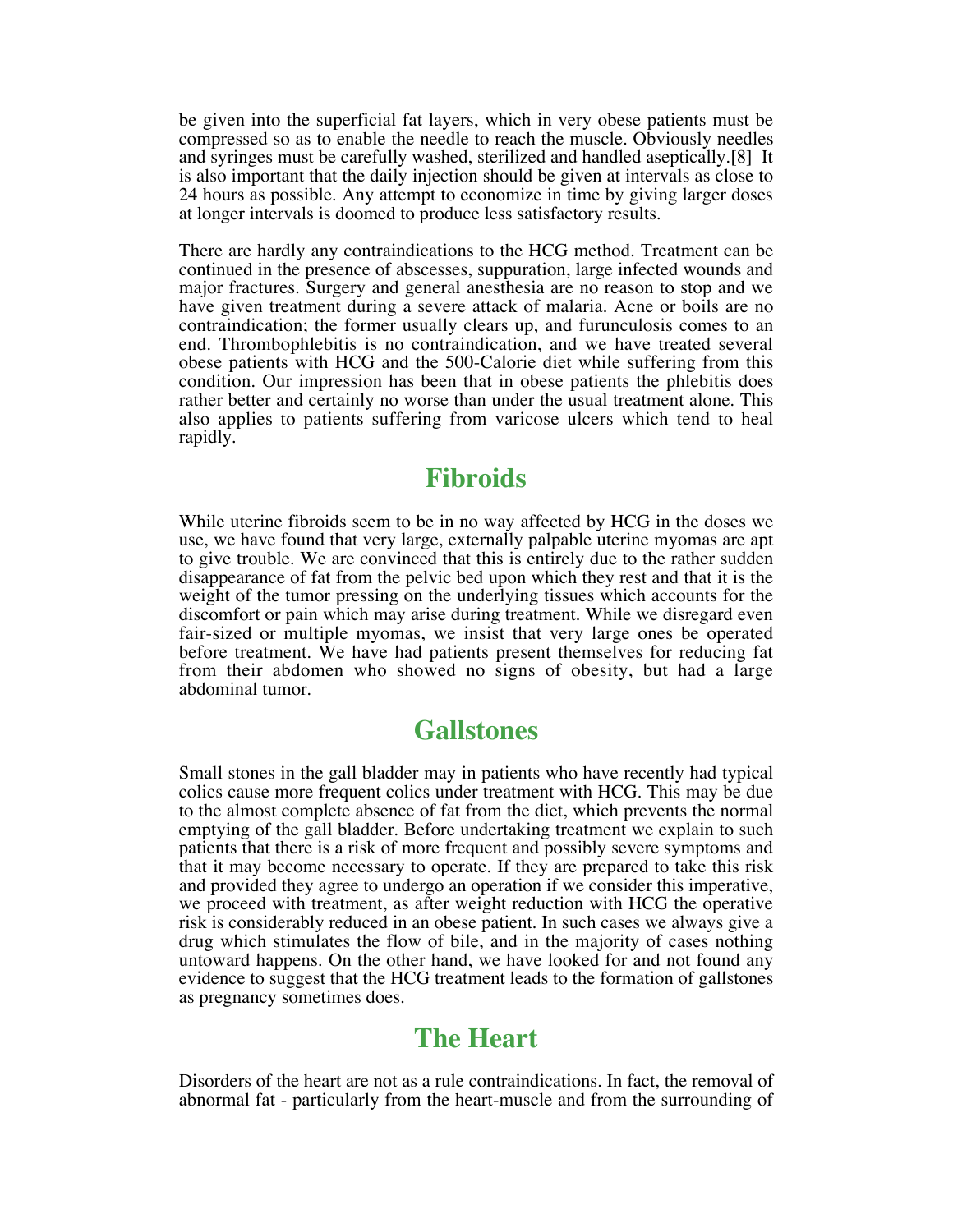the coronary arteries - can only be beneficial in cases of myocardial weakness, and many such patients are referred to us by cardiologists. Within the first week of treatment all patients - not only heart cases - remark that they have lost much of their breathlessness.

# **Coronary Occlusion**

In obese patients who have recently survived a coronary occlusion, we adopt the following procedure in collaboration with the cardiologist. We wait until no further electrocardiographic changes have occurred for a period of three months. Routine treatment is then started under careful control and it is usual to find a further electrocardiographic improvement of a condition which was previously stationary.

In the thousands of cases we have treated we have not once seen any sort of coronary incident occur during or shortly after treatment. The same applies to cerebral vascular accidents. Nor have we ever seen a case of thrombosis of any sort develop during treatment, even though a high blood pressure is rapidly lowered. In this respect, too, the HCG treatment resembles pregnancy.

#### **Teeth and Vitamins**

Patients whose teeth are in poor repair sometimes get more trouble under prolonged treatment, just as may occur in pregnancy. In such cases we do allow calcium and vitamin D, though not in an oily solution. The only other vitamin we permit is vitamin C, which we use in large doses combined with an antihistamine at the onset of a common cold. There is no objection to the use of an antibiotic if this is required, for instance by the dentist. In cases of bronchial asthma and hay fever we have occasionally resorted to cortisone during treatment and find that triamcinolone is the least likely to interfere with the loss of weight, but many asthmatics improve with HCG alone.

### **Alcohol**

Obese heavy drinkers, even those bordering on alcoholism, often do surprisingly well under HCG and it is exceptional for them to take a drink while under treatment. When they do, they find that a relatively small quantity of alcohol produces intoxication. Such patients say that they do not feel the need to drink. This may in part be due to the euphoria which the treatment produces and in part to the complete absence of the need for quick sustenance from which most obese patients suffer.

Though we have had a few cases that have continued abstinence long after treatment, others relapse as soon as they are back on a normal diet. We have a few "regular customers" who, having once been reduced to their normal weight, start to drink again though watching their weight. Then after some months they purposely overeat in order to gain sufficient weight for another course of HCG which temporarily gets them out of their drinking routine. We do not particularly welcome such cases, but we see no reason for refusing their request.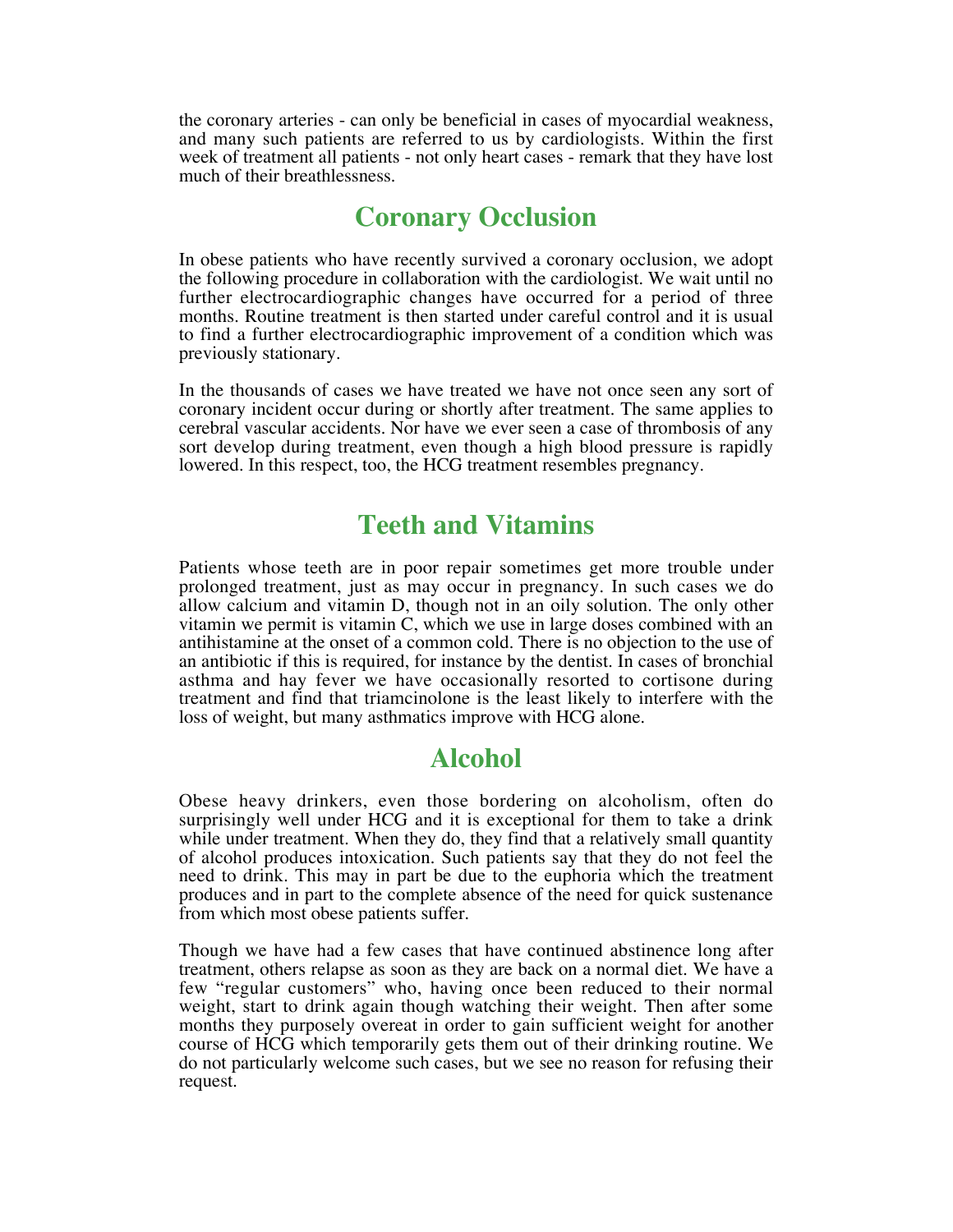#### **Tuberculosis**

It is interesting that obese patients suffering from inactive pulmonary tuberculosis can be safely treated. We have under very careful control treated patients as early as three months after they were pronounced inactive and have never seen a relapse occur during or shortly after treatment. In fact, we only have one case on our records in which active tuberculosis developed in a young man about one year after a treatment which had lasted three weeks. Earlier X-rays showed a calcified spot from a childhood infection which had not produced clinical symptoms. There was a family history of tuberculosis, and his illness started under adverse conditions which certainly had nothing to do with the treatment. Residual calcifications from an early infection are exceedingly common, and we never consider them a contraindication to treatment.

#### **The Painful Heel**

In obese patients who have been trying desperately to keep their weight down by severe dieting, a curious symptom sometimes occurs. They complain of an unbearable pain in their heels which they feel only while standing or walking. As soon as they take the weight off their heels the pain ceases. These cases are the bane of the rheumatologists and orthopedic surgeons who have treated them before they come to us. All the usual investigations are entirely negative, and there is not the slightest response to anti-rheumatic medication or physiotherapy. The pain may be so severe that the patients are obliged to give up their occupation, and they are not infrequently labeled as a case of hysteria. When their heels are carefully examined one finds that the sole is softer than normal and that the heel bone - the calcaneus - can be distinctly felt, which is not the case in a normal foot.

We interpret the condition as a lack of the hard fatty pad on which the calcaneus rests and which protects both the bone and the skin of the sole from pressure. This fat is like a springy cushion which carries the weight of the body. Standing on a heel in which this fat is missing or reduced must obviously be very painful. In their efforts to keep their weight down these patients have consumed this normal structural fat.

Those patients who have a normal or subnormal weight while showing the typically obese fat deposits are made to eat to capacity, often much against their will, for one week. They gain weight rapidly but there is no improvement in the painful heels. They are then started on the routine HCG treatment. Overweight patients are treated immediately. In both cases the pain completely disappears in 10-20 days of dieting, usually around the 15th day of treatment, and so far no case has had a relapse though we have been able to follow up such patients for years.

We are particularly interested in these cases, as they furnish further proof of the contention that  $HCG + 500$  Calories not only removes abnormal fat but actually permits normal fat to be replaced, in spite of the deficient food intake. It is certainly not so that the mere loss of weight reduces the pain, because it frequently disappears before the weight the patient had prior to the period of forced feeding is reached.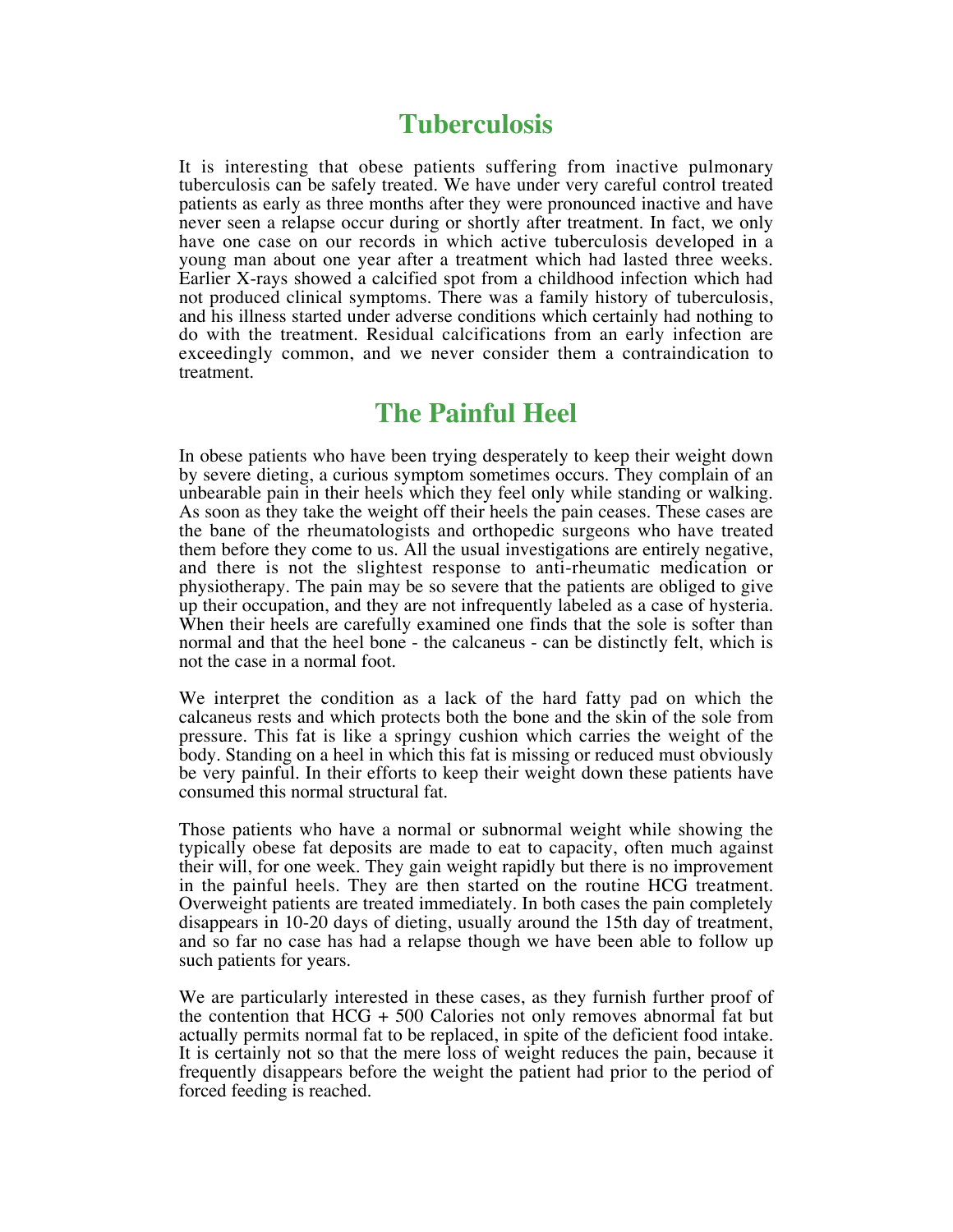#### **The Skeptical Patient**

Any doctor who starts using the HCG method for the first time will have considerable difficulty, particularly if he himself is not fully convinced, in making patients believe that they will not feel hungry on 500 Calories and that their face will not collapse. New patients always anticipate the phenomena they know so well from previous treatments and diets and are incredulous when told that these will not occur. We overcome all this by letting new patients spend a little time in the waiting room with older hands, who can always be relied upon to allay these fears with evangelistic zeal, often demonstrating the finer points on their own body.

A waiting-room filled with obese patients who congregate daily is a sort of group therapy. They compare notes and pop back into the waiting room after the consultation to announce the score of the last 24 hours to an enthralled audience. They cross-check on their diets and sometimes confess sins which they try to hide from us, usually with the result that the patient in whom they have confided palpitatingly tattles the whole disgraceful story to us with a "But don't let her know I told you."

#### **Concluding a Course**

When the three days of dieting after the last injection are over, the patients are told that they may now eat anything they please, except sugar and starch provided they faithfully observe one simple rule. This rule is that they must have their own portable bathroom-scale always at hand, particularly while traveling. They must without fail weigh themselves every morning as they get out of bed, having first emptied their bladder. If they are in the habit of having breakfast in bed, they must weigh before breakfast.

It takes about 3 weeks before the weight reached at the end of the treatment becomes stable, i.e. does not show violent fluctuations after an occasional excess. During this period patients must realize that the so-called carbohydrates, that is sugar, rice, bread, potatoes, pastries, etc, are by far the most dangerous. If no carbohydrates whatsoever are eaten, fats can be indulged in somewhat more liberally and even small quantities of alcohol, such as a glass of wine with meals, does no harm, but **as soon as fats and starch are combined things are very liable to get out of hand.** This has to be observed very carefully during the first 3 weeks after the treatment is ended otherwise disappointments are almost sure to occur.

### **Skipping a Meal**

As long as their weight stays within two pounds of the weight reached on the day of the last injection, patients should take no notice of any increase but the moment the scale goes beyond two pounds, even if this is only a few ounces, they must on that same day entirely skip breakfast and lunch but take plenty to drink. In the evening they must eat a huge steak with only an apple or a raw tomato. Of course this rule applies only to the morning weight. Ex-obese patients should never check their weight during the day, as there may be wide fluctuations and these are merely alarming and confusing.

It is of utmost importance that the meal is skipped on the same day as the scale registers an increase of more than two pounds and that missing the meals is not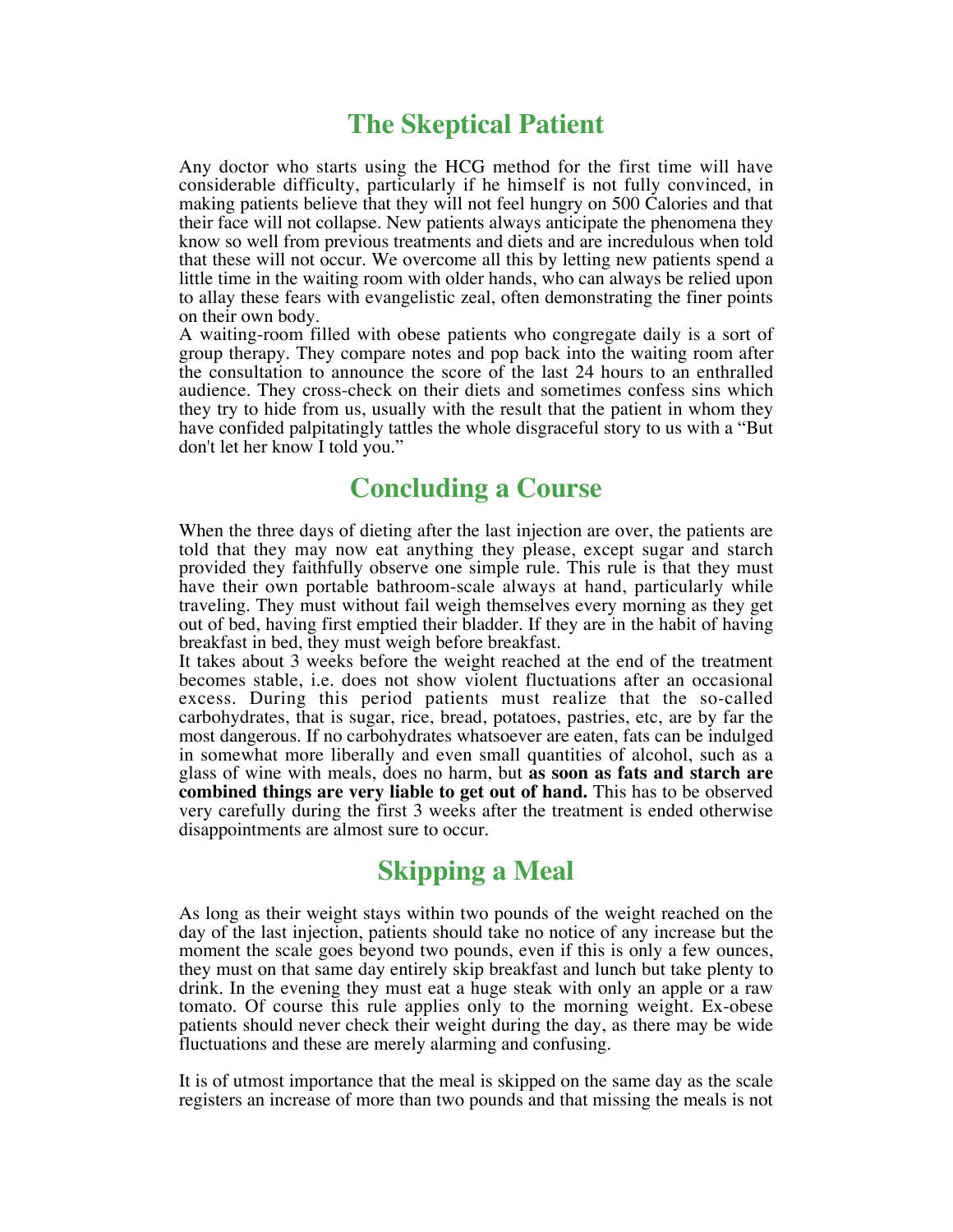postponed until the following day. If a meal is skipped on the day in which a gain is registered in the morning this brings about an immediate drop of often over a pound. But if the skipping of the meal - and skipping means literally skipping, not just having a light meal - is postponed the phenomenon does not occur and several days of strict dieting may be necessary to correct the situation.

Most patients hardly ever need to skip a meal. If they have eaten a heavy lunch they feel no desire to eat their dinner, and in this case no increase takes place. If they keep their weight at the point reached at the end of the treatment, even a heavy dinner does not bring about an increase of two pounds on the next morning and does not therefore call for any special measures. Most patients are surprised how small their appetite has become and yet how much they can eat without gaining weight. They no longer suffer from an abnormal appetite and feel satisfied with much less food than before. In fact, they are usually disappointed that they cannot manage their first normal meal, which they have been planning for weeks.

#### **Losing more Weight**

An ex-patient should never gain more than two pounds without immediately correcting this, but it is equally undesirable that more than two lbs. be lost after treatment, because a greater loss is always achieved at the expense of normal fat. Any normal fat that is lost is invariably regained as soon as more food is taken, and it often happens that this rebound overshoots the upper two lbs. limit.

#### **Trouble After Treatment**

Two difficulties may be encountered in the immediate post-treatment period. When a patient has consumed all his abnormal fat or, when after a full course, the injection has temporarily lost its efficacy owing to the body having gradually evolved a counter regulation, the patient at once begins to feel much more hungry and even weak. In spite of repeated warnings, some overenthusiastic patients do not report this. However, in about two days the fact that they are being undernourished becomes visible in their faces, and treatment is then stopped at once. In such cases - and only in such cases - we allow a very slight increase in the diet, such as an extra apple, 150 grams of meat or two or three extra breadsticks during the three days of dieting after the last injection.

When abnormal fat is no longer being put into circulation either because it has been consumed or because immunity has set in, this is always felt by the patient as sudden, intolerable and constant hunger. In this sense, the HCG method is completely self-limiting. With HCG it is impossible to reduce a patient, however enthusiastic, beyond his normal weight. As soon as no more abnormal fat is being issued, the body starts consuming normal fat, and this is always regained as soon as ordinary feeding is resumed. The patient then finds that the 2-3 lbs. he has lost during the last days of treatment are immediately regained. A meal is skipped and maybe a pound is lost. The next day this pound is regained, in spite of a careful watch over the food intake. In a few days a tearful patient is back in the consulting room, convinced that her case is a failure.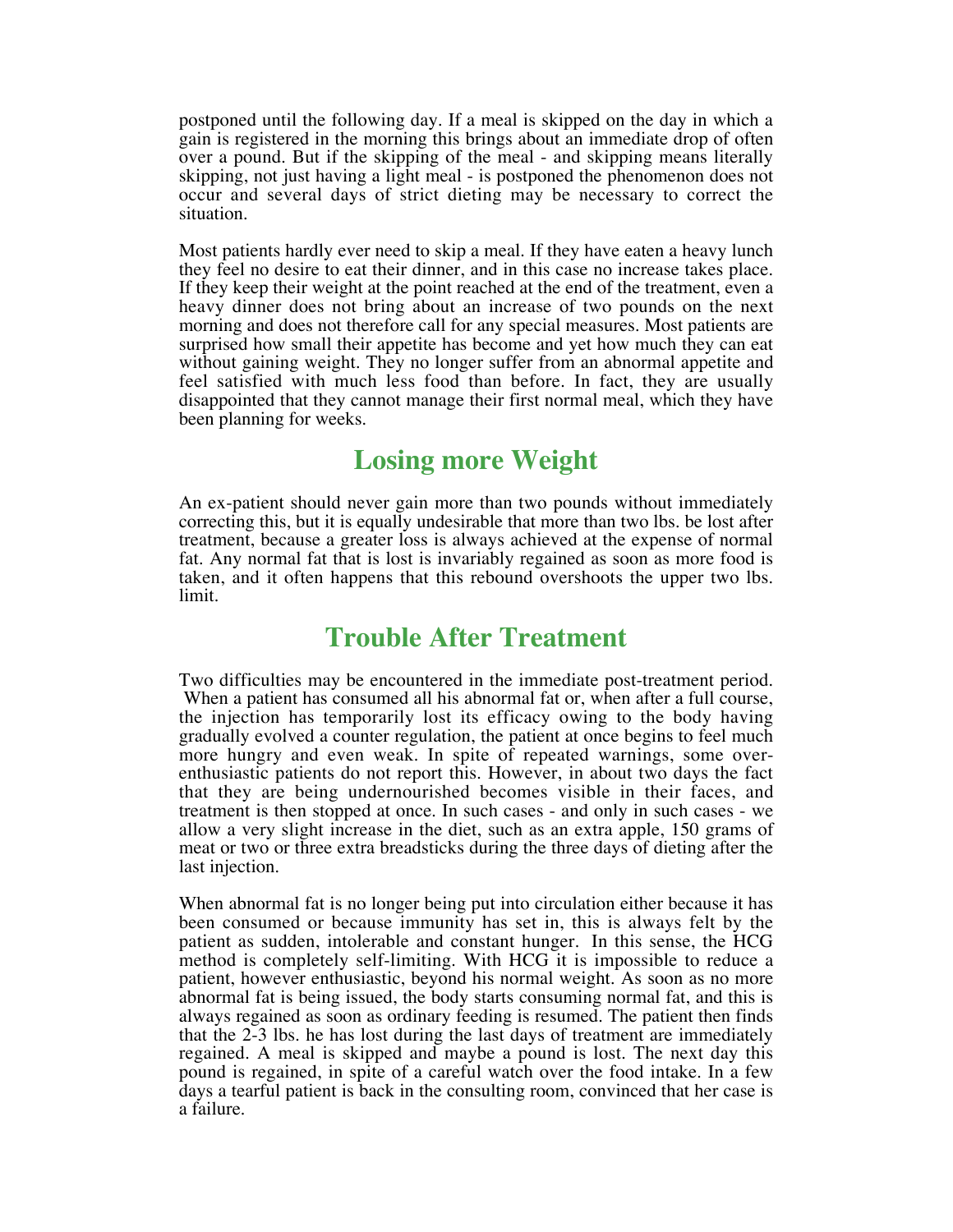All that is happening is that the essential fat lost at the end of the treatment, owing to the patient's reluctance to report a much greater hunger, is being replaced. The weight at which such a patient must stabilize thus lies 2-3 lbs. higher than the weight reached at the end of the treatment. Once this higher basic level is established, further difficulties in controlling the weight at the new point of stabilization hardly arise.

#### **Beware of Over-enthusiasm**

The other trouble which is frequently encountered immediately after treatment is again due to over-enthusiasm. Some patients cannot believe that they can eat fairly normally without regaining weight. They disregard the advice to eat anything they please except sugar and starch and want to play safe. They try more or less to continue the 500-Calorie diet on which they felt so well during treatment and make only minor variations, such as replacing the meat with an egg, cheese, or a glass of milk. To their horror they find that in spite of this bravura, their weight goes up. So, following instructions, they skip one meager lunch and at night eat only a little salad and drink a pot of unsweetened tea, becoming increasingly hungry and weak. The next morning they find that they have increased yet another pound. They feel terrible, and even the dreaded swelling of their ankles is back. Normally we check our patients one week after they have been eating freely, but these cases return in a few days. Either their eyes are filled with tears or they angrily imply that when we told them to eat normally we were just fooling them.

### **Protein deficiency**

Here too, the explanation is quite simple. During treatment the patient has been only just above the verge of protein deficiency and has had the advantage of protein being fed back into his system from the breakdown of fatty tissue. Once the treatment is over there is no more HCG in the body and this process no longer takes place. Unless an adequate amount of protein is eaten as soon as the treatment is over, protein deficiency is bound to develop, and this inevitably causes the marked retention of water known as hunger- edema.

The treatment is very simple. The patient is told to eat two eggs for breakfast and a huge steak for lunch and dinner followed by a large helping of cheese and to phone through the weight the next morning. When these instructions are followed a stunned voice is heard to report that two lbs. have vanished overnight, that the ankles are normal but that sleep was disturbed, owing to an extraordinary need to pass large quantities of water. The patient having learned this lesson usually has no further trouble.

### **Relapses**

As a general rule one can say that 60%-70% of our cases experience little or no difficulty in holding their weight permanently. Relapses may be due to negligence in the basic rule of daily weighing. Many patients think that this is unnecessary and that they can judge any increase from the fit of their clothes. Some do not carry their scale with them on a journey as it is cumbersome and takes a big bite out of their luggage-allowance when flying. This is a disastrous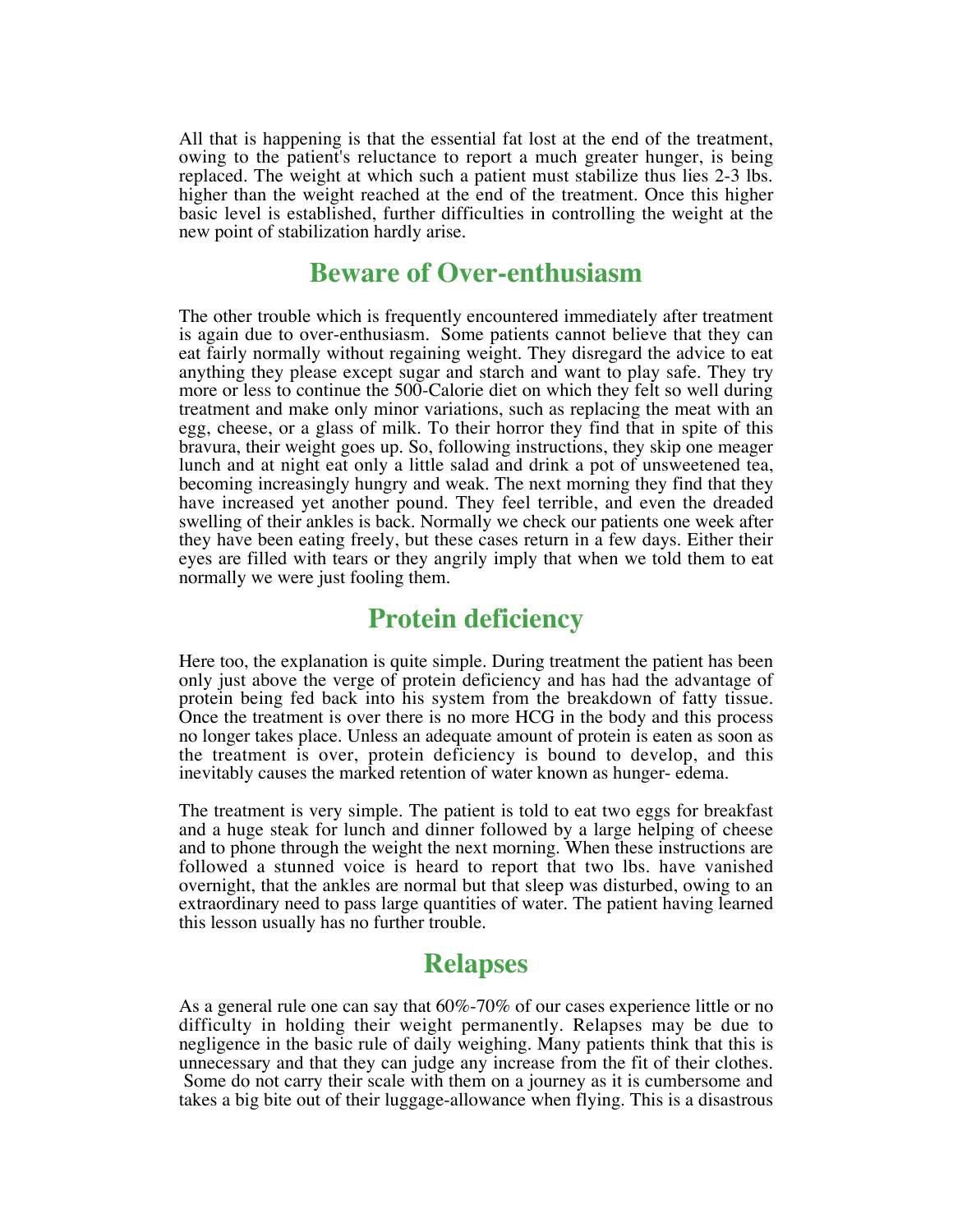mistake, because after a course of HCG as much as 10 lbs. can be regained without any noticeable change in the fit of the clothes. The reason for this is that after treatment newly acquired fat is at first evenly distributed and does not show the former preference for certain parts of the body.

Pregnancy or the menopause may annul the effect of a previous treatment. Women who take treatment during the one year after the last menstruation that is at the onset of the menopause - do just as well as others, but among them the relapse rate is higher until the menopause is fully established. The period of one year after the last menstruation applies only to women who are not being treated with ovarian hormones. If these are taken, the premenopausal period may be indefinitely prolonged.

Late teenage girls who suffer from attacks of compulsive eating have by far the worst record of all as far as relapses are concerned.

Patients who have once taken the treatment never seem to hesitate to come back for another short course as soon as they notice that their weight is once again getting out of hand. They come quite cheerfully and hopefully, assured that they can be helped again. Repeat courses are often even more satisfactory than the first treatment and have the advantage, as do second courses, that the patient already, knows that he will feel comfortable throughout.

# \_**Plan of a Normal Course**

125 I.U. of HCG daily (except during menstruation) until 40 injections have been given.

Until 3rd injection forced feeding.

After 3rd injection, 500 Calorie diet to be continued until 72 hours after the last injection.

For the following 3 weeks, all foods allowed except starch and sugar in any form (careful with very sweet fruit).

After 3 weeks, very gradually add starch in small quantities, always controlled by morning weighing.

# **CONCLUSION**

The HCG + diet method can bring relief to every case of obesity, but the method is not simple. It is very time consuming and requires perfect cooperation between physician and patient. Each case must be handled individually, and the physician must have time to answer questions, allay fears and remove misunderstandings. He must also check the patient daily. When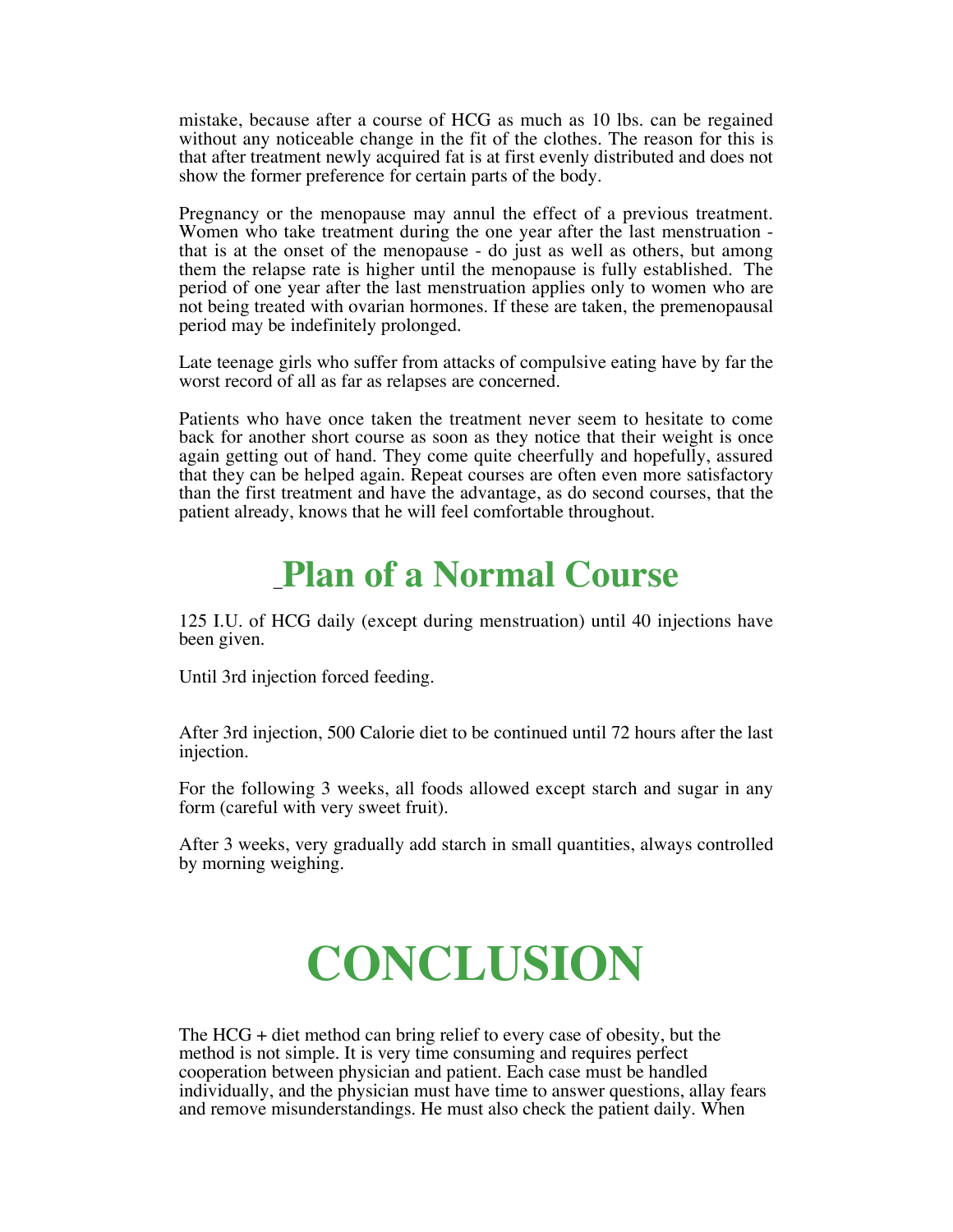something goes wrong he must at once investigate until he finds the reason for any gain that may have occurred. In most cases it is useless to hand the patient a diet-sheet and let the nurse give him a "shot."

The method involves a highly complex bodily mechanism, and even though our theory may be wrong the physician must make himself some sort of picture of what is actually happening; otherwise he will not be able to deal with such difficulties as may arise during treatment.

I must beg those trying the method for the first time to adhere very strictly to the technique and the interpretations here outlined and thus treat a few hundred cases before embarking on experiments of their own, and until then refrain from introducing innovations, however thrilling they may seem. In a new method, innovations or departures from the original technique can only be usefully evaluated against a substantial background of experience with what is at the moment the orthodox procedure.

I have tried to cover all the problems that come to my mind. Yet a bewildering array of new questions keeps arising, and my interpretations are still fluid. In particular, I have never had an opportunity of conducting the laboratory investigations which are so necessary for a theoretical understanding of clinical observations, and I can only hope that those more fortunately placed will in time be able to fill this gap.

The problems of obesity are perhaps not so dramatic as the problems of cancer, or polio, but they often cause life long suffering. How many promising careers have been ruined by excessive fat; how many lives have been shortened. If some way -however cumbersome - can be found to cope effectively with this universal problem of modern civilized man, our world will be a happier place for countless fellow men and women.

#### *GLOSSARY[9]*

**ACNE . . .** Common skin disease in which pimples, often containing pus, appear on face, neck and shoulders.

**ACTH . . .** Abbreviation for adrenocorticotrophic hormone. One of the many hormones produced by the anterior lobe of the pituitary gland. ACTH controls the outer part, rind or cortex of the adrenal glands. When ACTH is injected it dramatically relieves arthritic pain, but it has many undesirable side effects, among which is a condition similar to severe obesity. ACTH is now usually replaced by cortisone.

**ADRENALIN . . .** Hormone produced by the inner part of the Adrenals. Among many other functions, adrenalin is concerned with blood pressure, emotional stress, fear and cold.

**ADRENALS . . .** Endocrine glands. Small bodies situated atop the kidneys and hence also known as suprarenal glands. The adrenals have an outer rind or cortex which produces vitally important hormones, among which are Cortisone similar substances. The adrenal cortex is controlled by ACTH. The inner part of the adrenals, the medulla, secretes adrenalin and is chiefly controlled by the autonomous nervous system.

**ADRENOCORTEX...** See adrenals.

**AMPHETAMINES . . .** Synthetic drugs which reduce the awareness of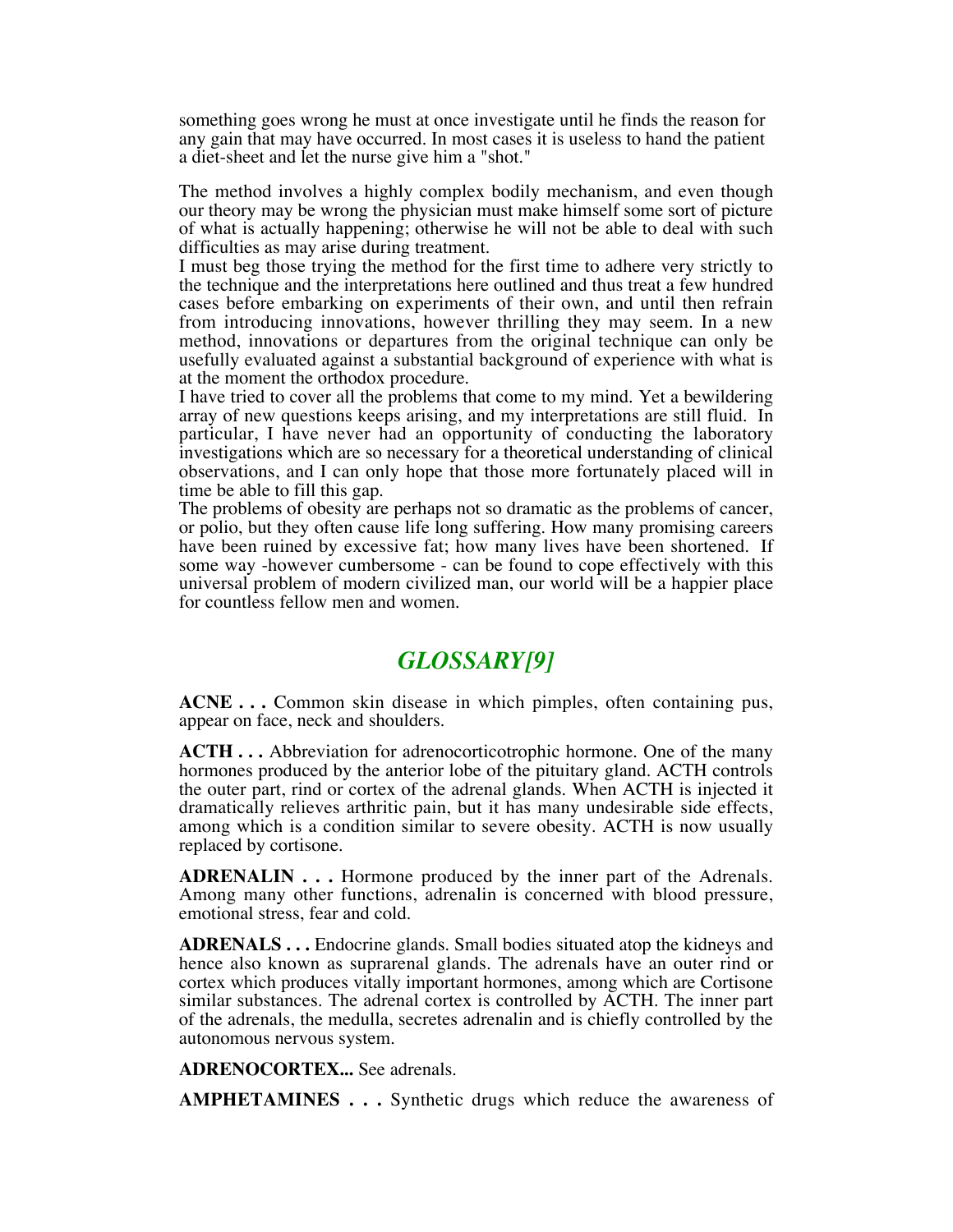hunger and stimulate mental activity, rendering sleep impossible. When used for the latter two purposes they are

dangerously habit-forming. They do not diminish the body's need for food, but merely suppress the perception of that need. The original drug was known as Benzedrine, from which modern variants such as Dexedrine, Dexamil, and Preludin, etc., have been derived. Amphetamines may help an obese patient to prevent a further increase in weight but are unsatisfactory for reducing, as they do not cure the underlying disorder and as their prolonged use may lead to malnutrition and addiction.

**ARTERIOSCLEROSIS . . .** Hardening of the arterial wall through the calcification of abnormal deposits of a fatlike substance known as cholesterol.

**ASCHHIEIM-ZONDEK . . .** Authors of a test by which early pregnancy can be diagnosed by injecting a woman's urine into female mice. The HCG present in pregnancy urine produces certain changes in the vagina of these animals. Many similar tests, using other animals such as rabbits, frogs, etc. have been devised.

**ASSIMILATE . . .** Absorb digested food from the intestines.

**AUTONOMOUS . . .** Here used to describe the independent or vegetative nervous system which manages the automatic regulations of the body.

**BASAL METABOLISM . . .** The body's chemical turnover at complete rest and when fasting. The basal metabolic rate is expressed as the amount of oxygen used up in a given time. The basal metabolic rate (BMR) is controlled by the thyroid gland.

**CALORIE . . .** The physicist's calorie is the amount of heat required to raise the temperature of  $1$  cc. of water by  $1$  degree Centigrade. The dieticiari's Calorie (always written with a \_

capital C) is 1000 times greater. Thus when we speak of a 500 Calorie diet this means that the body is being supplied with as much fuel as would be required to raise the temperature of 500 liters of water by 1 degree Centigrade or 50 liters by 10 degrees. This is quite insufficient to cover the heat and energy requirements of an adult body. In the HCG method the deficit is made up from the abnormal fat-deposits, of which **1 lb. furnishes the body with more than 2000 Calories.** As this is roughly the amount lost every day, a patient under HCG is never short of fuel.

**CEREBRAL . . .** Of the brain. Cerebral vascular disease is a disorder concerning the blood vessels of the brain, such as cerebral thrombosis or hemorrhage, known as apoplexy or stroke.

**CHOLESTEROL . . .** A fatlike substance contained in almost every cell of the body. In the blood it exists in two forms, known as free and esterified. The latter form is under certain conditions deposited in the inner lining of the arteries (see arteriosclerosis). No clear and definite relationship between fat intake and cholesterol-level in the blood has yet been established.

**CHORIONIC . . .** Of the chorion, which is part of the placenta or after-birth. The term chorionic is justly applied to HCG, as this hormone is exclusively produced in the placenta, from where it enters the human mother's blood and is later excreted in her urine.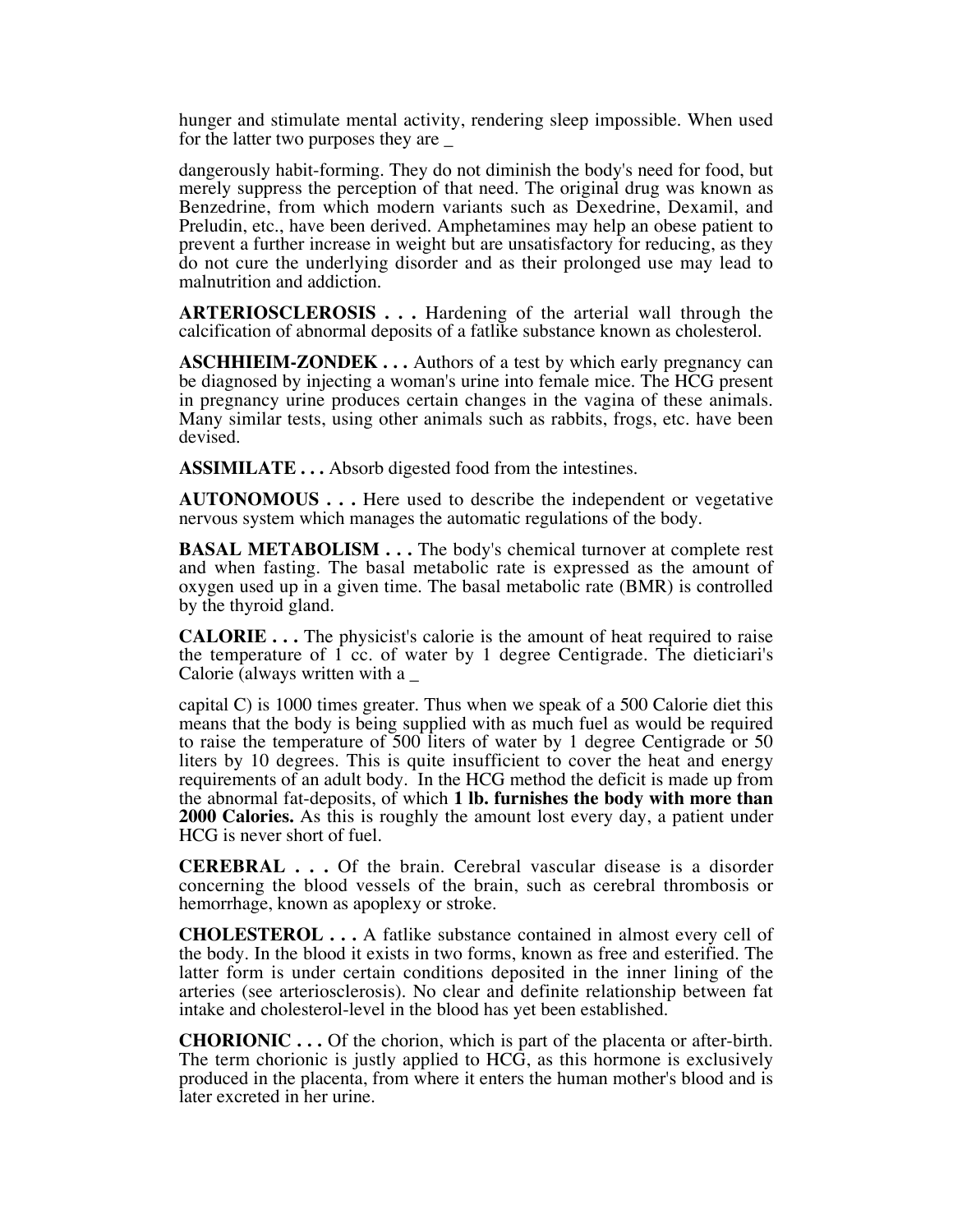**COMPULSIVE EATING. . .** A form of oral gratification with which a repressed sex-instinct is sometimes vicariously relieved. Compulsive eating must not be confused with the real hunger from which most obese patients suffer.**\_**

**CONGENITAL . . .** Any condition which exists at or before birth.

**CORONARY ARTERIES** . . . Two blood vessels which encircle the heart and supply all the blood required by the heart-muscle.

**CORPUS LUTEUM . . .** A yellow body which forms in the ovary at the follicle from which an egg has been detached. This body acts as an endocrine gland and plays an important role in menstruation and pregnancy. Its secretion is one of the sex hormones, and it is stimulated by another hormone known as LSH, which stands for luteum stimulating hormones. LSH is produced in the anterior lobe of the pituitary gland. LSH is truly gonadotrophic and must never be confused with HCG, which is a totally different substance, having no direct action on the corpus luteum.

**CORTEX . . .** Outer covering or rind. The term is applied to the outer part of the adrenals but is also used to describe the gray matter which covers the white matter of the brain.

**CORTISONE . . .** A synthetic substance which acts like an adrenal hormone. It is today used in the treatment of a large number of illnesses, and several chemical variants have been produced, among which are prednisone and triamcinolone.

**CUSHING . . .** A great American brain surgeon who described a condition of extreme obesity associated with symptoms of adrenal disorder. Cushing's Syndrome may be caused by organic disease of the pituitary or the adrenal glands but, as was later discovered, it also occurs as a result of excessive ACTH medication.

**DIENCEPHALON** . . . A primitive and hence very old part of the brain which lies between and under the two large hemispheres. In man the diencephalon (or hypothalamus) is subordinate to the higher brain or cortex, and yet it ultimately controls all that happens inside the body. It regulates all the endocrine glands, the autonomous nervous system, the turnover of fat and sugar. It seems also to be the seat of the primitive animal instincts and is the relay station at which emotions are translated into bodily reactions.

**DIURETIC. . .** Any substance that increases the flow of urine.

**DYSFUNCTION** . . . Abnormal functioning of any organ, be this excessive, deficient or in any way altered.

**EDEMA . . .** An abnormal accumulation of water in the tissues.

**ELECTROCARDIOGRAM . . .** Tracing of electric phenomena taking place in the heart during each beat. The tracing provides information about the condition and working of the heart which is not otherwise obtainable.

**ENDOCRINE . . .** We distinguish endocrine and exocrine glands. The former produce hormones, chemical regulators, which they secrete directly into the blood circulation in the gland and from where they are carried all over the body. Examples of endocrine glands are the pituitary, the thyroid and the adrenals. Exocrine glands produce a visible secretion such as saliva, sweat,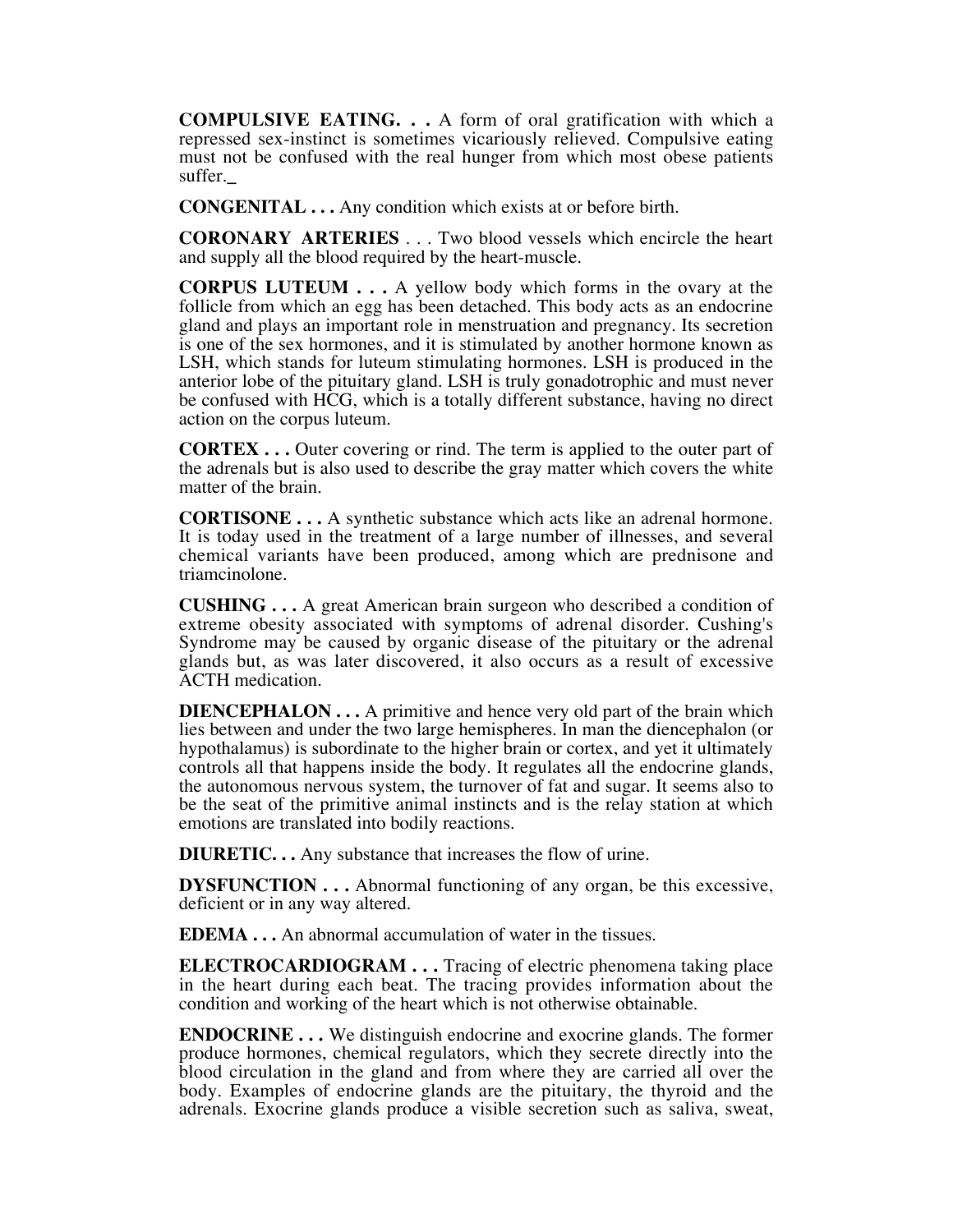urine. There are also glands which are endocrine and exocrine. Examples are the testicles, the prostate and the pancreas, which produces the hormone insulin and digestive ferments which flow from the gland into the intestinal tract. Endocrine glands are closely inter dependent of each other, they are linked to the autonomous nervous system and the diencephalon presides over this whole incredibly complex regulatory system.

**EMACIATED . . .** Grossly undernourished.

**EUPHORIA . . .** A feeling of particular physical and mental well being.

**FERAL . . .** Wild, unrestrained.

**FIBROID . . .** Any benign new growth of connective tissue. When such a tumor originates from a muscle, it is known as a myoma. The most common seat of myomas is the uterus.

**FOLLICLE . . .** Any small bodily cyst or sac containing a liquid. Here the term applies to the ovarian cyst in which the egg is formed. The egg is expelled when a ripe follicle bursts and this is known as ovulation (see corpus luteurn).

**FSH** . . . Abbreviation for follicle-stimulating hormone. FSH is another (see corpus luteum) anterior pituitary hormone which acts directly on the ovarian follicle and is therefore correctly called a gonadotrophin.

**GLANDS . . .** See endocrine.

**GONADOTROPHIN . . .** See corpus luteum, follicle and FSH. Gonadotrophic literally means sex gland-directed. FSH, LSH and the equivalent hormones in the male, all produced in the anterior lobe of the pituitary gland, are true gonadotrophins. Unfortunately and confusingly, the term gonadotrophin has also been applied to the placental hormone of pregnancy known as human chorionic gonadotrophin (HCG). This hormone acts on the diencephalon and can only indirectly influence the sex-glands via the anterior lobe of the pituitary.

**HCG . . .** Abbreviation for human chorionic gonadotrophin

**HORMONES . . .** See endocrine.

**HYPERTENSION . . .** High blood pressure.

**HYPOGLYCEMIA . . .** A condition in which the blood sugar is below normal. It can be relieved by eating sugar.

**HYPOPHYSIS . . .** Another name for the pituitary gland.

**HYPOTHESIS . . .** A tentative explanation or speculation on how observed facts and isolated scientific data can be brought into an intellectually satisfying relationship of cause and effect. Hypotheses are useful for directing further research, but they are not necessarily an exposition of what is believed to be the truth. Before a hypothesis can advance to the dignity of a theory or a law, it must be confirmed by all future research. As soon as research turns up data which no longer fit the hypothesis, it is immediately abandoned for a better one.

**LSH . . .** See corpus luteum.

**METABOLISM . . .** See basal metabolism.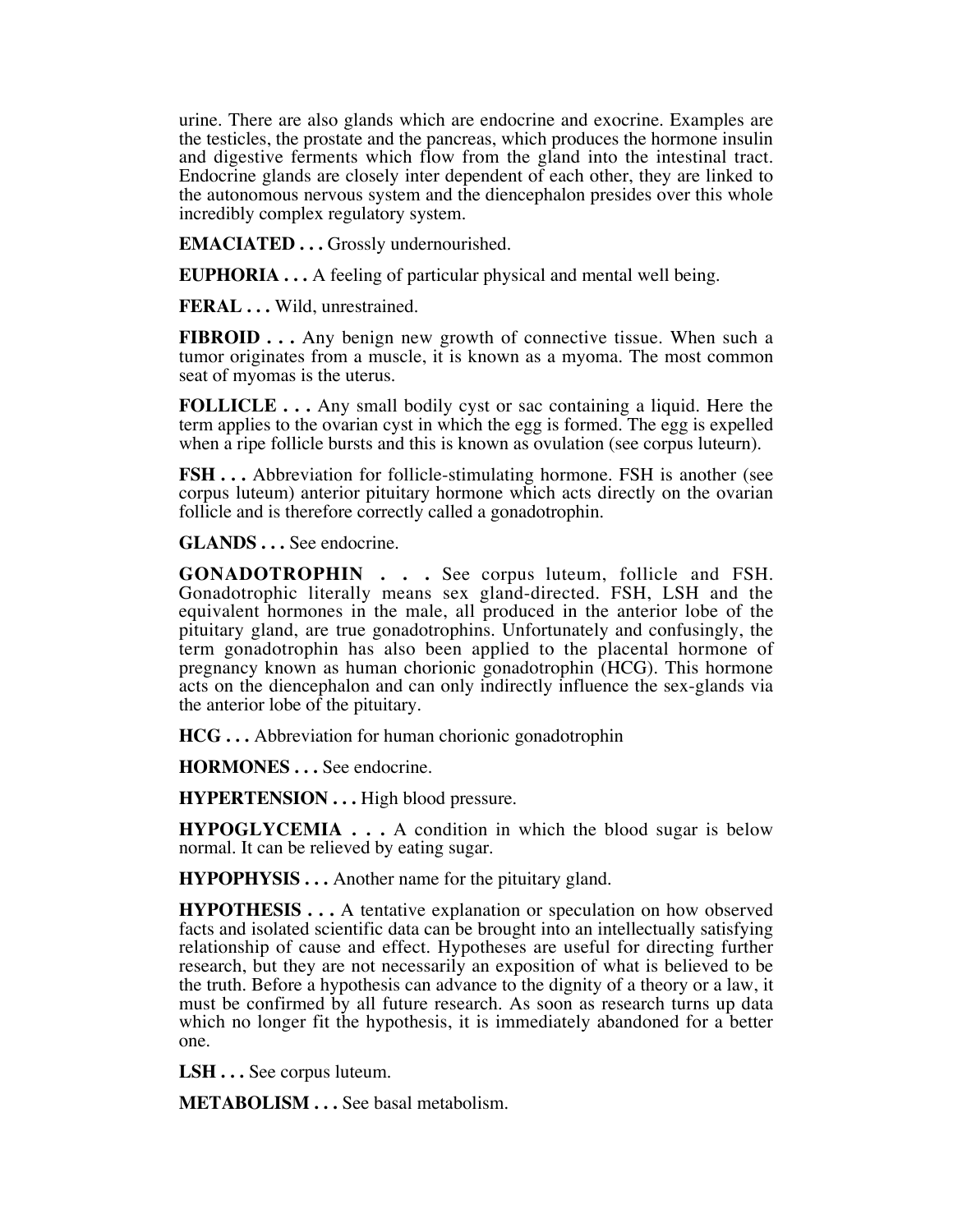**MIGRAINE . . .** Severe half-sided headache often associated with vomiting.

**MUCOID . . .** Slime-like.

**MYOCARDIUM . . .** The heart-muscle.

**MYOMA . . .** See fibroid.

**MYXEDEMA . . .** Accumulation of a mucoid substance in the tissues which occurs in cases of severe primary thyroid deficiency.

**\_**

**NEOLITHIC . . .** In the history of human culture we distinguish the Early Stone Age or Paleolithic, the Middle Stone Age or Mesolithic and the New Stone Age or Neolithic period. The Neolithic period started about 8000 years ago when the first attempts at agriculture, pottery and animal domestication made at the end of the Mesolithic period suddenly began to develop rapidly along the road that led to modern civilization.

**NORMAL SALINE . . .** A low concentration of salt in water equal to the salinity of body fluids.

**PHLEBITIS** . . . An inflammation of the veins. When a blood-clot forms at the site of the inflammation, we speak of thrombophlebitis.

**PITUITARY . . .** A very complex endocrine gland which lies at the base of the skull, consisting chiefly of an anterior and a posterior lobe. The pituitary is controlled by the diencephalon, which regulates the anterior lobe by means of hormones which reach it through small blood vessels. The posterior lobe is controlled by nerves which run from the diencephalon into this part of the gland. The anterior lobe secretes many hormones, among which are those that regulate other glands such as the thyroid, the adrenals and the sex glands.

**PLACENTA** . . . The after-birth. In women, a large and highly complex organ through which the child in the womb receives its nourishment from the mother's body. It is the organ in which HCG is manufactured and then given off into the mother's blood.

**PROTEIN** . . . The living substance in plant and animal cells. Herbivorous animals can thrive on plant protein alone, but

\_

man must have some protein of animal origin (milk, eggs or flesh) to live healthily. When insufficient protein is eaten, the body retains water.

**PSORIASIS . . .** A skin disease which produces scaly patches. These tend to disappear during pregnancy and during the treatment of obesity by the HCG method.

**RENAL . . .** Of the kidney.

**RESERPINE . . .** An Indian drug extensively used in the treatment of high blood pressure and some forms of mental disorder.

**RETENTION ENEMA...** The slow infusion of a liquid into the rectum, from where it is absorbed and not evacuated.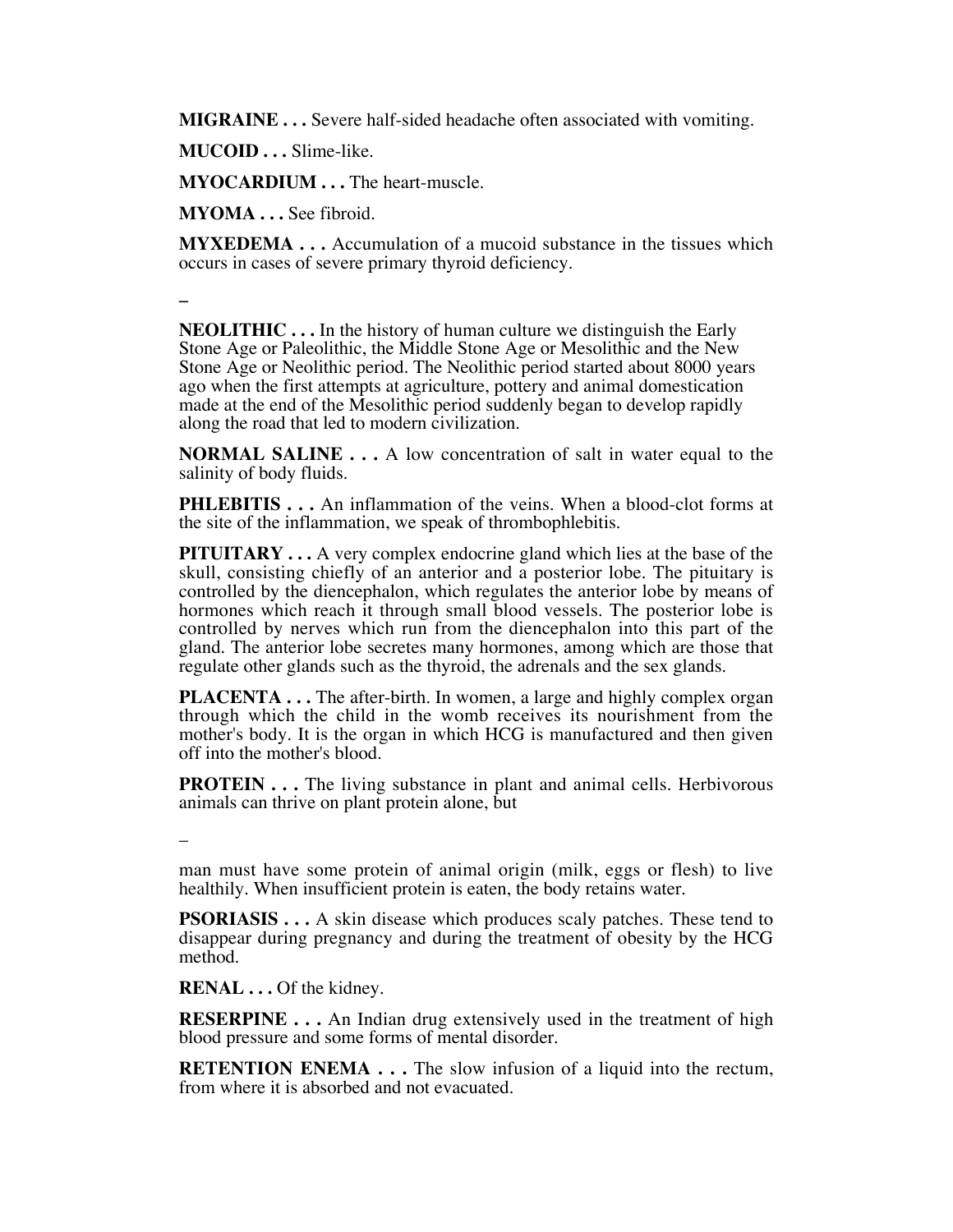**SACRUM . . .** A fusion of the lower vertebrate into the large bony mass to which the pelvis is attached.

**SEDIMENTATION RATE ...** The speed at which a suspension of red blood cells settles out. A rapid settling out is called a high sedimentation rate and may be indicative of a large number of bodily disorders of pregnancy.

**SEXUAL SELECTION . . .** A sexual preference for individuals which show certain traits. If this preference or selection goes on generation after generation, more and more individuals showing the trait will appear among the general population. The natural environment has little or nothing to do with this process. Sexual selection therefore differs from natural selection, to which modern man is no longer subject because he changes his environment rather than let the environment change him.

**STRIATION . . .** Tearing of the lower layers of the skin owing to rapid stretching in obesity or during pregnancy. When first formed striae are dark reddish lines which later change into white scars.

**SUPRARENAL GLANDS . . .** See adrenals.

**SYNDROME** ... A group of symptoms which in their association are characteristic of a particular disorder.

**THROMBOPHLEBITIS . . .** See phlebitis.

**THROMBUS . . .** A blood-clot in a blood-vessel.

**TRIAMCINOLONE . . .** A modern derivative of cortisone.

**URIC ACID . . .** A product of incomplete protein-breakdown or utilization in the body. When uric acid becomes deposited in the gristle of the joints we speak of gout.

**VARICOSE ULCERS...** Chronic ulceration above the ankles due to varicose veins which interfere with the normal blood circulation in the affected areas.

**VEGETATIVE . . .** See autonomous.

**VERTEBRATE . . .** Any animal that has a back-bone.

\_

#### **Literary References to the Use of Chorionic Gonadotrophin In Obesity**

#### **THE LANCET**

| Nov. 6, 1954  | Article          | Sime  |
|---------------|------------------|-------|
| Nov. 15, 1958 | Letter to Editor | Sim   |
| July 29, 1961 | Letter to Editor | Leb   |
| Dec. 9, 1961  | Article          | Carne |
| Dec. 9, 1961  | Letter to Editor | Kali  |

Article Simeons<br>
Letter to Editor Simeons Nov. 15, 1958 Letter to Editor Simeons Letter to Editor Lebon<br>Article Carne Letter to Editor **Kalina**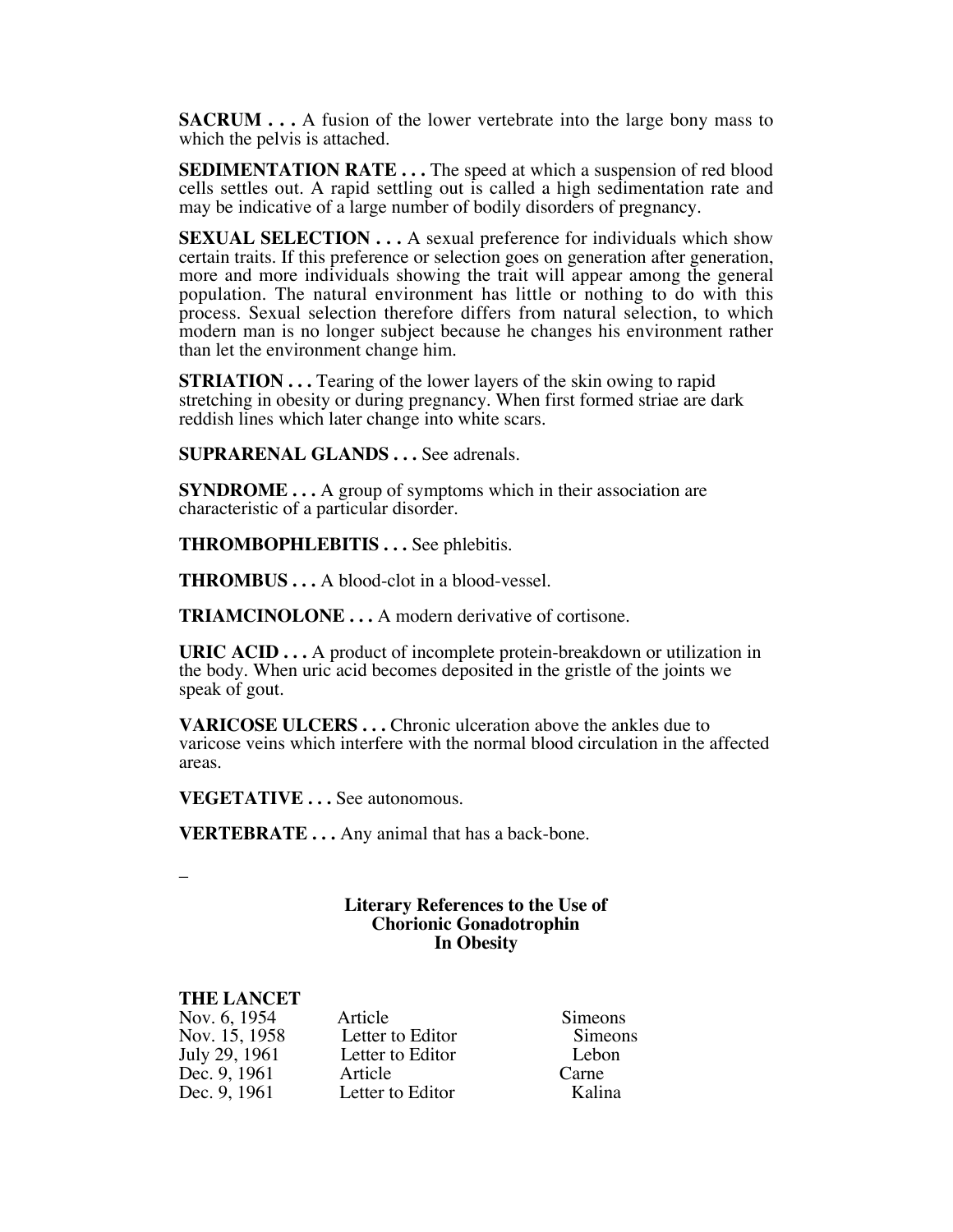| Jan. 6, 1962  | Letter to Editor | <b>Simeons</b> |
|---------------|------------------|----------------|
| Nov. 26, 1966 | Letter to Editor | Lebon.         |

#### **THE JOURNAL OF THE AMERICAN GERIATRIC SOCIETY**

| Jan. 1956 Article | <b>Simeons</b> |                 |
|-------------------|----------------|-----------------|
| Oct. 1964         | Article        | Harris & Warsaw |
| Feb. 1966         | Article        | Lebon.          |

#### **THE AMERICAN JOURNAL OF CLINICAL NUTRITION**

| Sept.-Oct. 1959 | Article          | Sohar          |
|-----------------|------------------|----------------|
| March 1963      | Article          | Craig et al.   |
| Sept. 1963      | Letter to Editor | Simeons        |
| March 1964      | Article          | Frank          |
| Sept. 1964      | Letter to Editor | Simeons        |
| Feb. 1965       | Letter to Editor | Hutton         |
| June 1969       | Editorial        | <b>Albrink</b> |
| June 1969       | Special Article  | Gusman         |
|                 |                  |                |

#### **THE JOURNAL OF PLASTIC SURGERY (British)**<br>April 1962 Article Lebon Article

| THE SOUTH AFRICAN MEDICAL JOURNAL                                                                                                                                                                                                                                                                                                                                                                                                                                                          |  |
|--------------------------------------------------------------------------------------------------------------------------------------------------------------------------------------------------------------------------------------------------------------------------------------------------------------------------------------------------------------------------------------------------------------------------------------------------------------------------------------------|--|
| $\blacksquare$ $\blacksquare$ $\blacksquare$ $\blacksquare$ $\blacksquare$ $\blacksquare$ $\blacksquare$ $\blacksquare$ $\blacksquare$ $\blacksquare$ $\blacksquare$ $\blacksquare$ $\blacksquare$ $\blacksquare$ $\blacksquare$ $\blacksquare$ $\blacksquare$ $\blacksquare$ $\blacksquare$ $\blacksquare$ $\blacksquare$ $\blacksquare$ $\blacksquare$ $\blacksquare$ $\blacksquare$ $\blacksquare$ $\blacksquare$ $\blacksquare$ $\blacksquare$ $\blacksquare$ $\blacksquare$ $\blacks$ |  |

#### Feb 1963 Article Politzer, Berson & Flaks

**A.T.W. SIMEONS** POUNDS AND INCHES Privately printed: obtainable only from A.T.W. Simeons, Salvator Mundi International Hospital, Rome, Italy VETSUCHT (Netherlands Edition) Wetenschappelijke Uitgeverij, N.V. Amsterdam MAN'S PRESUMPTUOUS BRAIN Longman's, Green, London E.P. Dutton, New York (hardback) Dutton Paperbacks, New York

\_

[1] A list of references to the more important articles is given at the end of this booklet.

[2] "Current account" is the British name for what Americans call a checking account.

[3] There is some clinical evidence to suggest that those symptoms of Cushing's Syndrome which resemble true obesity are caused by the same mechanism which causes common obesity, while the other symptoms of the syndrome are directly due to adrenocortical dysfunction.

[4] World War II.

[5] Confinement  $=$  the concluding state of pregnancy

[6] As we are speaking of purely regulatory disorders, we obviously exclude all such cases in which there are gross organic lesions of the pituitary or of the sex-glands themselves.